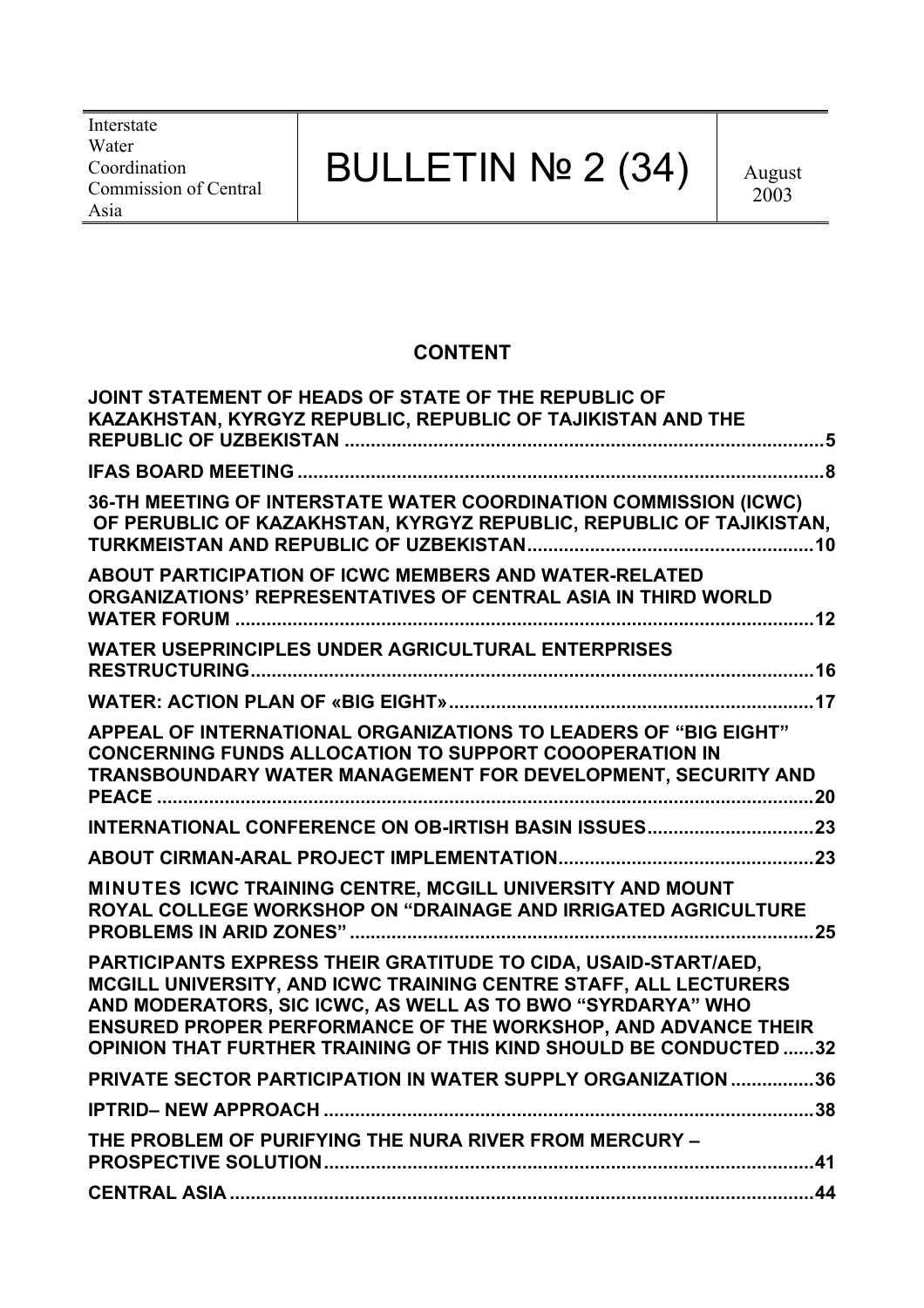

| INTERNATIONAL WATER RESOURCES ASSOCIATION NEWS (IWRA) 49 |  |
|----------------------------------------------------------|--|
|                                                          |  |
|                                                          |  |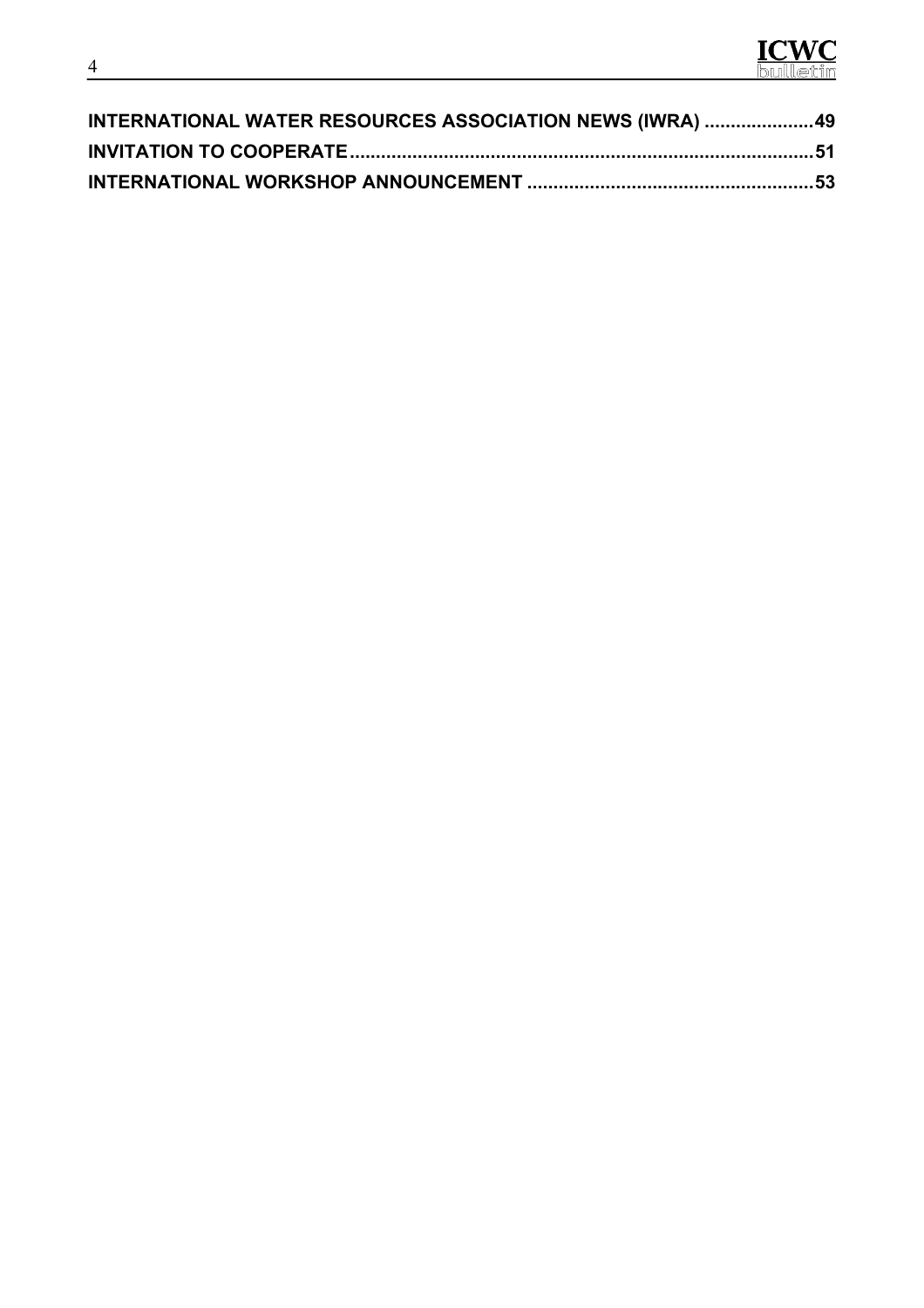## **JOINT STATEMENT OF HEADS OF STATE OF THE REPUBLIC OF KAZAKHSTAN, KYRGYZ REPUBLIC, REPUBLIC OF TAJIKISTAN AND THE REPUBLIC OF UZBEKISTAN**

## **On July 5-6, 2003 in Almaty meeting of Heads of State "Central-Asian Cooperation" (CAC) was held.**

Presidents of Kazakhstan, Kyrgyzstan, Tajikistan and Uzbekistan,

- have being discussed questions of multilateral regional cooperation within CAC framework, situation in the region and around it, other topical international issues;

- coming from existing practice of open constructive dialogue, achieved level of mutual understanding and mutual confidence;

- basing on common aspiration to develop multilateral cooperation on principle of real equality, mutual assistance, respect to each other interests and traditional friendship and good neighborhood between peoples of Central Asia;

- confirming aspiration to further regional cooperation broadening over all spectrum of interstate relations in order to ensure peace, stability and security in the region;

- paying special attention to deepening of interaction in combat with international terrorism, political and religious extremism, illegal drug traffic, illegal migration and transboundary organized criminality;

- recognizing importance of further economic interaction deepening , full utilization of natural and economic potential of countries-members, development transport communications in Central Asia;

- considering results of CAC activity from the date of its transformation, state the following:

#### **I**

Heads of state consider CAC as important institute of regional interaction, significant element of effective stability system contributing to efforts of international community on resistance to treats and challenges of the modern world.

CAC formed on base of CAEC became more democratic and flexible; range of questions under consideration became wider. Along with economic questions open and confident dialogue on all key issues of the region is carried out.

In 2002 four president summits were held where topical issues of regional cooperation and international policy were discussed.

Openness and readiness to constructive dialogue with other countries and international organizations became CAC unshakable principle.

Heads of state highly appreciated meeting of parliament representatives being held in Tashkent on November 18 where questions of parliamentarism establishing and strengthening in the region, inter-parliament cooperation, new forms of interstate interaction aimed at peace and stability strengthening in the region were discussed. Heads of state underlined topicality of inter-parliament cooperation – establishing conference of parliament members from CAC countries.

Considering process of legal base inventory and cessation of CJSA (CABS&R) charged their governments to complete this work to the end of 2003.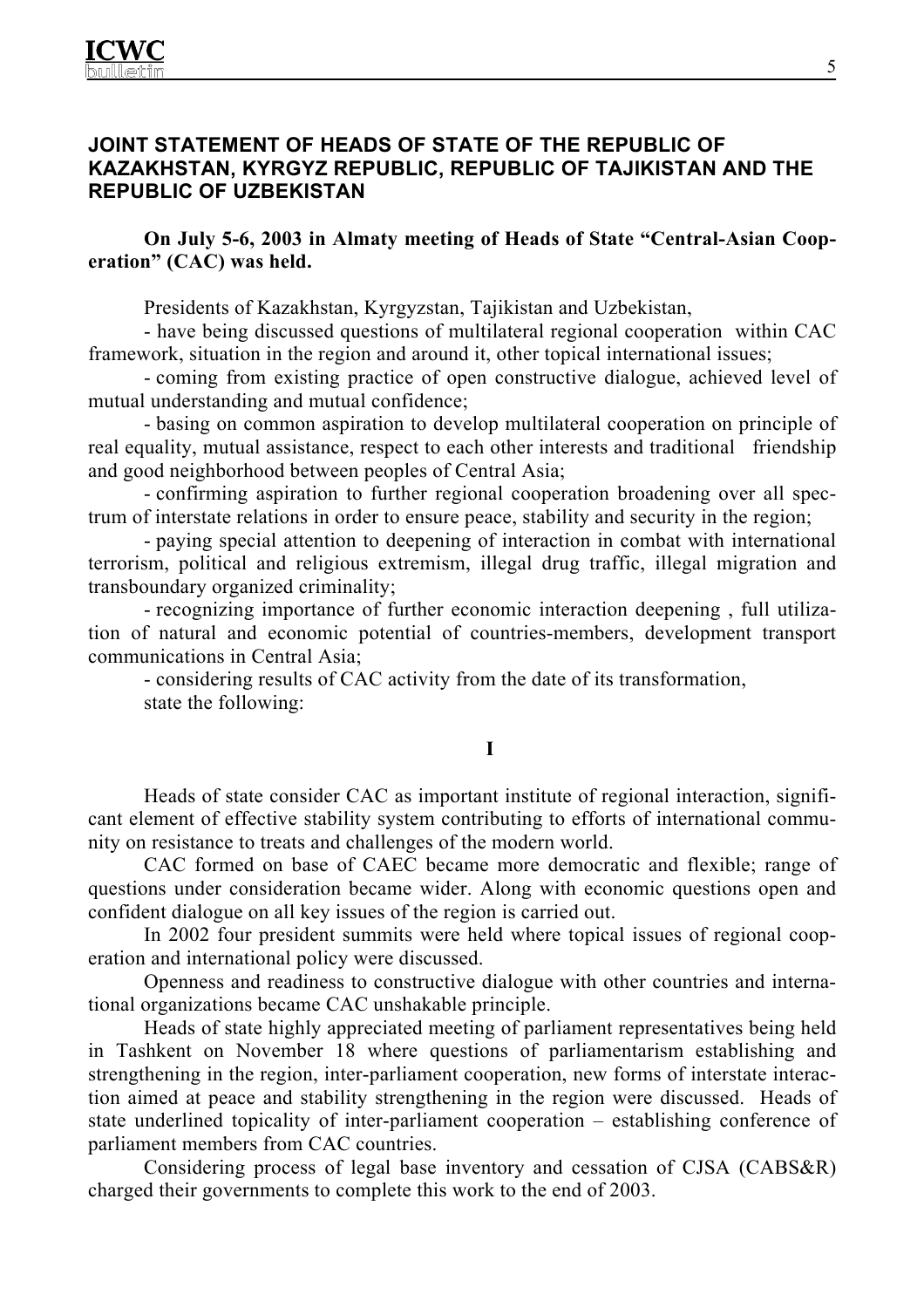Heads of state noted importance of soonest solution of issues related to interstate borders demarcation.

**II**

Development of multifold commercial-economic cooperation is high priority for CAC.

In this connection, heads of state noted importance and utility of business-forums being held on November 28-29, 2002 and May 6, 2003 in Tashkent and Osh.

Meetings of businessmen and entrepreneurs confirmed once more topicality of joint plans working out and realization, legislation harmonization, easing commercial rules, strengthening direct contacts between enterprises and businessmen, investments attraction to the economy of CA countries.

Heads of state charged their governments to undertake necessary measures on practical realization of agreements achieved during business-forums.

Heads of state underline importance of favorable conditions creation for trade and investments, cooperation in banking and financial sphere.

Heads of state charged their governments to speed up development of agreements on establishing international water-power, transport and food consortiums.

In this connection, annual EBRR meeting in Tashkent in May 2003 and annual meeting of the countries-members of Islamic Development Bank this September in Tashkent where all heads of state were presented are very important for attraction of foreign investments to the region especially in water-power and communication sector.

Heads of state decided to appeal with to international financial institutions including the World Bank, ADB, EBRR, Islamic Development Bank for assistance in developing concept of water-power, communication and food consortiums.

With regard for anchylosis nature of the region communication infrastructure development and access to the seas and world market including Aktau port are most important.

Heads of state noted that Central-Asian region having huge transit potential must be a part of international transport corridors and agreed to charge their governments to strength this direction.

#### **III**

Heads of state consider important wide interaction of CAC countries in resistance to international terrorism, political and religious extremism, illegal drug traffic, illegal migration and transboundary organized criminality;

In this connection, heads of state underlined importance of heads of security meeting being held on August 20-22, 2002 in Tashkent and charged them to carry out such meetings regularly.

Heads of state especially noted that strengthening peace and stability in Afghanistan, establishing good neighboring relations with this country meet key interests of CA states. Joint efforts in Afghanistan economy and infrastructure rehabilitation will much contribute to regional; security and stability.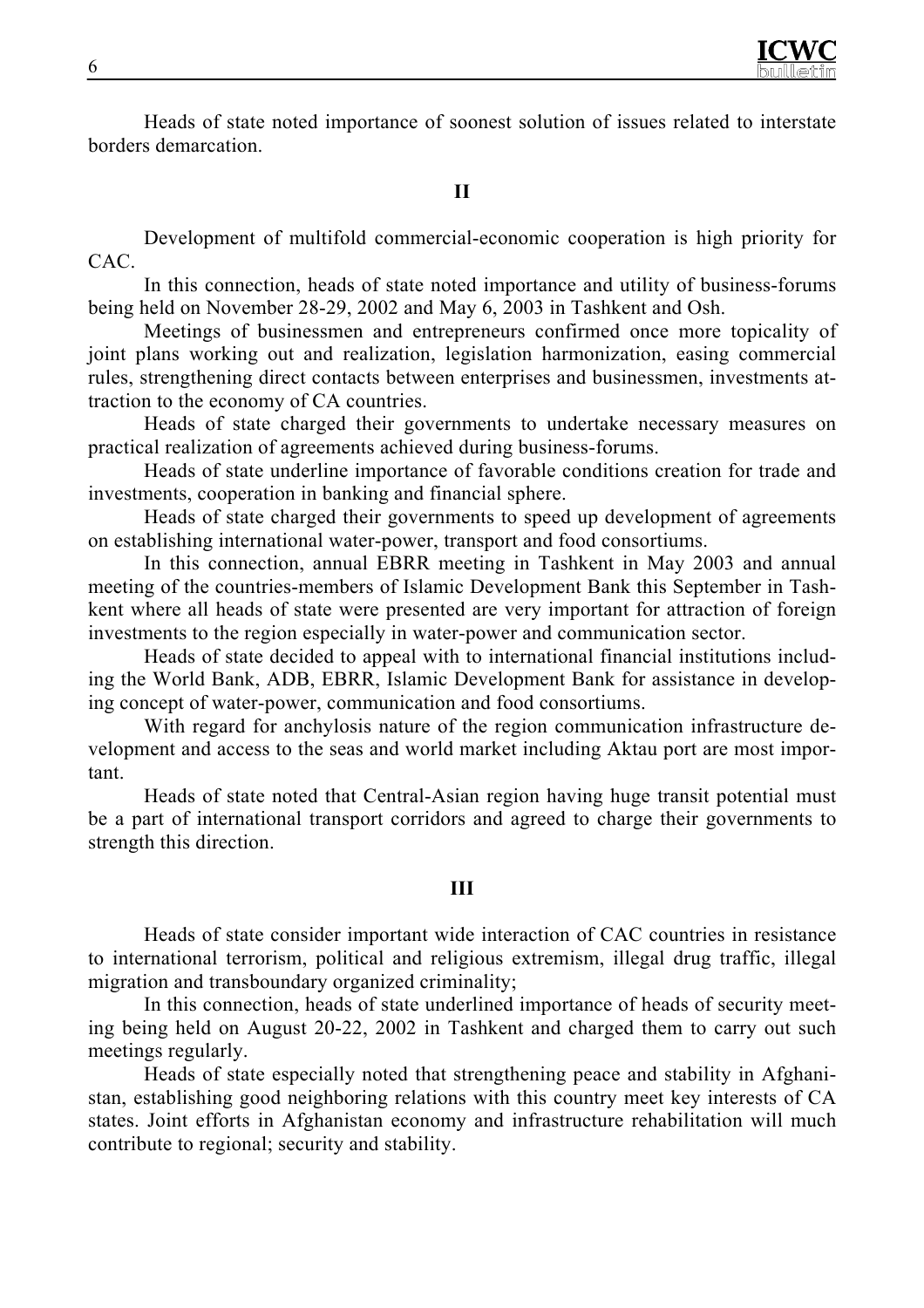Coming from above, heads of state supported efforts of Kh.Karzai in post-war rehabilitation of the country and noted importance of its involvement in process of regional cooperation of Central Asia.

**IV** 

Heads of state consider widening and deepening cooperation in culturalhumanitarian sphere as an important factor of friendship and good neighboring relations between countries in the region.

Summit participants stayed for widening cultural, educational and scientific links between CAC countries.

Mutual TV-translation on the territories of another countries is recognized as one of the key directions in this sphere.

With this purpose, meeting of all television companies leaders in the second half of 2003 is foreseen in order to decide on quotas of TV-programs exchange.

#### **V**

Heads of state underlined that constructive negotiations in atmosphere of openness and mutual understanding contributed significantly to further development of multilateral and mutually beneficial cooperation between countries of Central Asia.

Summit participants noted effective CAC activity during period of Uzbekistan chairmanship.

Heads of state expressed their gratitude for warm and kindly welcome by President of Kazakhstan N.Nazarbayev on hospitable Kazakh land.

| President of the Republic of Kazakhstan | N.Nazarbayev |
|-----------------------------------------|--------------|
| President of the Kyrgyz Republic        | A. Akayev    |
| President of the Republic of Tajikistan | E. Rahmonov  |
| President of the Republic of Uzbekistan | I. Karimov   |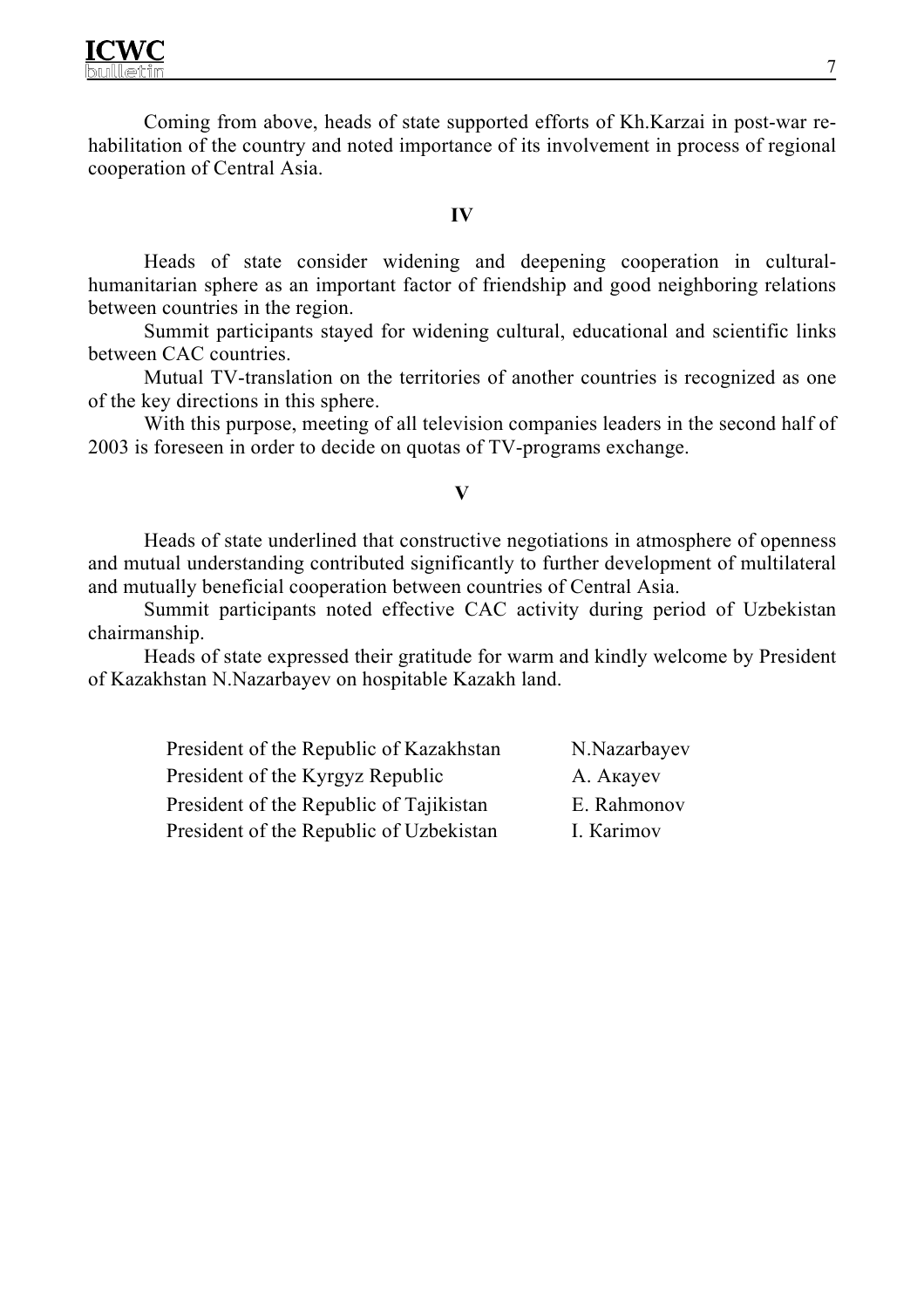

## **IFAS BOARD MEETING**

On April 13, 2003 in Dushanbe IFAS Board meeting was held consisting of:

Plenipotentiary representative of the Government of the Republic of Kazakhstan, Vice-Minister of Agriculture Kurishbayev Akhilbek Kazhigulovich;

Extraordinary and Plenipotentiary Ambassador of the Kyrgyz Republic in the Republic of Tajikistan, plenipotentiary representative of the Kyrgyz Republic Niazov Miroslav Zhumabekovich;

Deputy Prime Minister of the Republic of Tajikistan, IFAS Board member Koimdodov Kozidavlat Koimdodovich;

Deputy Minister of Water Resources of Turkmenistan, plenipotentiary representative of Turkmenistan Altiev Tekebai Altievich.

Meeting agenda was as follow:

1. About realization of the heads of state decisions dated October 6, 2002.

2.About measures devoted to IFAS 10-th anniversary.

3. About EC IFAS activity since March 2002 till March 2003.

4. About realization of the heads of states' statement within Dushanbe Declaration on UN special commission establishing for coordination of international organizations and donors activity in the Aral sea issues solution.

EC IFAS information about realization of the heads of state decisions dated October 6, 2002 is accepted. Period for PBAM-2 approval has been extended by IFAS President till July 1, 2003. EC IFAS together with ICWC and SDC is charged to ensure its development, coordination and submission for approval. Special attention should be paid to practical measures.

Participants appealed with request to the governments of the countries-founders to decide on funding for fulfillment of the heads of state decision "About EC IFAS organizational activity".

Participants have accepted EC IFAS information on preparatory work to ICWC 10-th anniversary. EC IFAS, its branches, ICWC and SDC are trusted to take measures on fulfillment of "Program of measures on ICWC 10-th anniversary" approved by president E.Rahmonov.

Decision has been made to appeal with request to the governments of the countries-founders and international organizations to support jubilee events.

At this meeting Organizing Committee has been approved to make preparatory work for ICWC 10-th anniversary and Dushanbe International Fresh Water Forum. Organizing Committee is charged to prepare ICWC 10-th jubilee and ensure participation of all countries in Dushanbe International Fresh Water Forum being held on August 29-31, 2003.

Meeting participants endorsed EC IFAS and its branches activity since Marh 2002 till March 2003. EC IFAS is charged to continue work on the heads of state decision fulfillment according to plan of IFAS Board activity.

Information of EC IFAS Chairman on establishing UN commission responsible for international organizations and donors activity coordination is accepted.

EC IFAS is charged to continue work with concerned organizations in this aspect.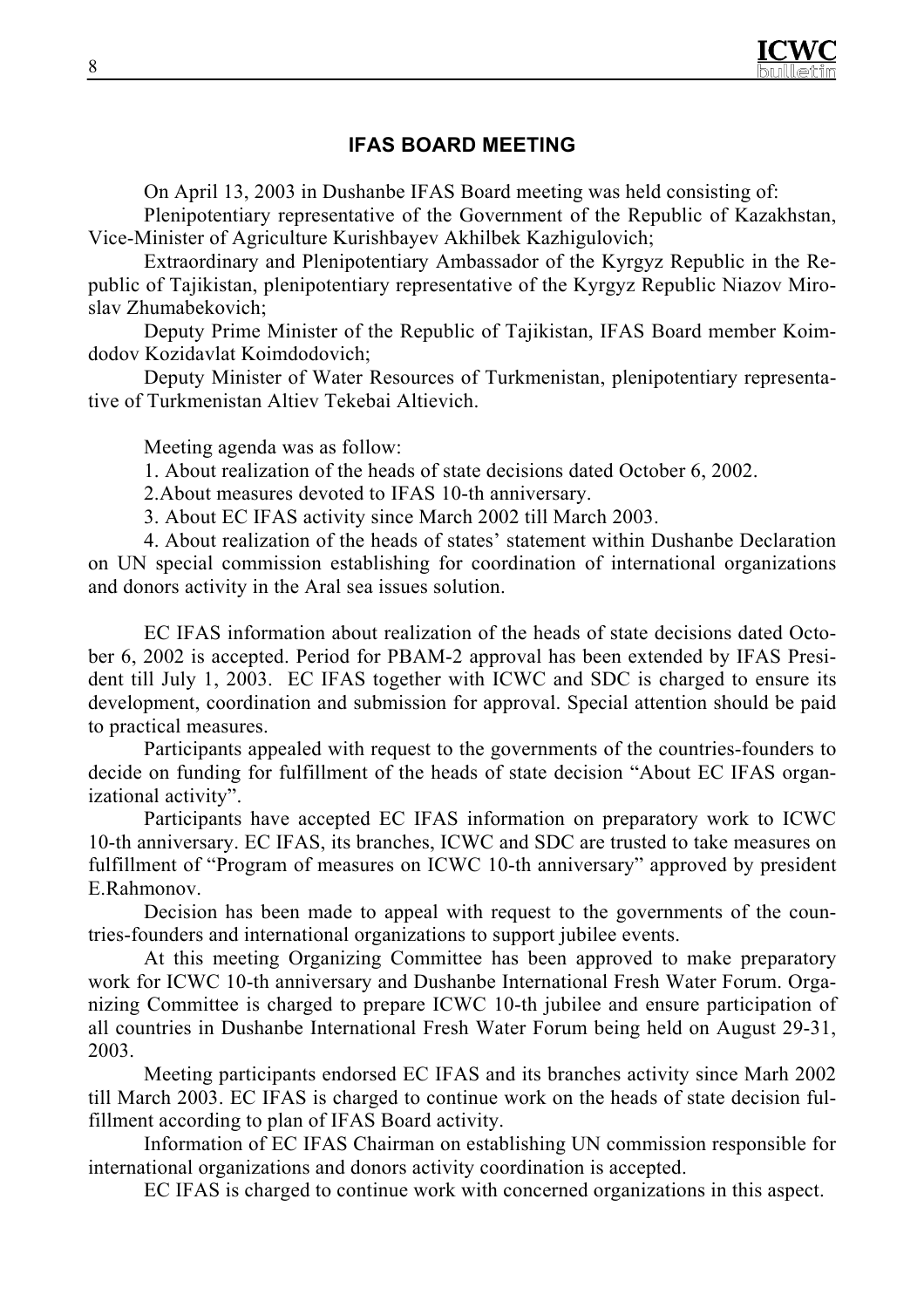In connection with UN Institute of Peace letter to the President of the Republic of Tajikistan E.Rahmonov dated 24.02.2003 EC IFAS is charged together with Institute of Peace to organize regional forum in order to find out potential of organizations responsible for the Aral sea basin issues solution for UN status receiving.

For regional forum conduction participants appealed to the governments of Central Asia to appoint four official representatives including directors of EC IFAS branches to participate in working group activity.

Final draft of the regional forum materials is planned to consider on IFAS Board meeting at the end of 2003.

Another questions are also discussed.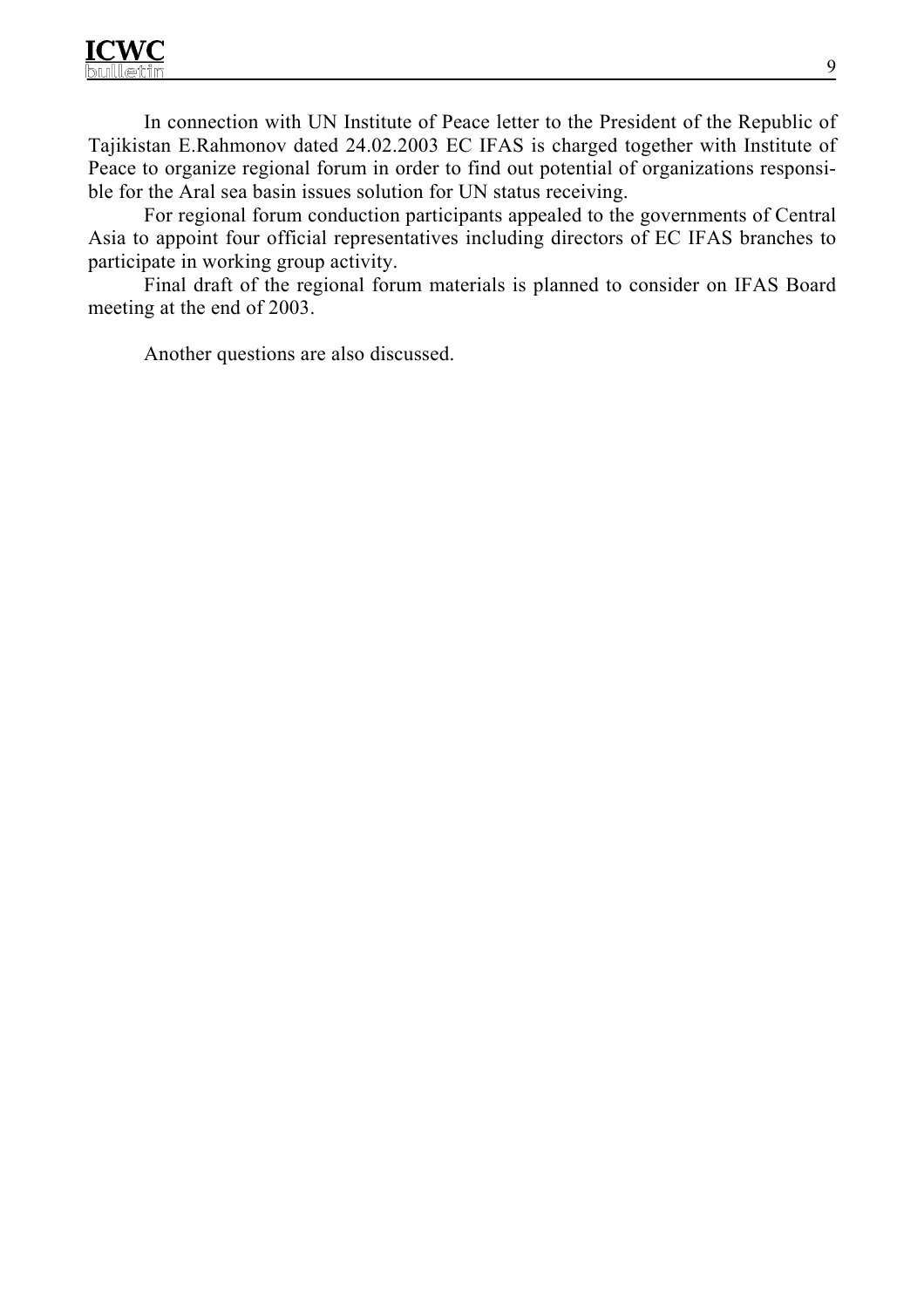## **36-TH MEETING OF INTERSTATE WATER COORDINATION COMMISSION (ICWC) OF PERUBLIC OF KAZAKHSTAN, KYRGYZ RЕPUBLIC, REPUBLIC OF TAJIKISTAN, TURKMEISTAN AND REPUBLIC OF UZBEKISTAN**

On May 6-7, 2003 in Almaty (Kazakhstan) regular ICWC meeting was held. In meeting took part: A.D.Ryabtsev – Chairman Committee of Water Resources, Kazakhstan; Zh.B.Bekbolotov – General Director Water Department MAWR, Kyrgyzstan; A.A.Nazirov – Minister of Land Reclamation and Water Resources, Tajikistan; T.A.Altiev – Deputy Minister of Water Resources, Turkmenistan; Kh.K.Gapparov – representative of MAWR, Uzbekistan; N.Kipshakbaev – Director SIC ICWC Kazakh branch; V.A.Dukhovny – Director SIC ICWC; Yu.H.Hudaibergenov – Head BVO "Amudarya"; M.Kh.Khzmidov – Head BVO "Syrdarya"; O.S.Makarov – Director CMC ICWC; G.A.Negmatov – Head ICWC Secretariat; N.K.Nasirov – Director SIC ICWC Tajik branch; R.K.Ikramov – Director SPA SANIIRI; N.Rahmatov – Deputy Head BVO "Syrdarya"; A.Aldarov – Deputy Head BVO "Syrdarya"; A.Sh.Dzhoolobaev – Director SIC ICWC Kyrgyz branch.

Meeting agenda included following questions:

1. Specification of reservoir cascade operation regime and water intake limits in AmuDarya and SirDarya basin during growing season 2003.

2. BVO "Syrdarya" activity improvement.

3. Fulfillment of heads of state decision dated October 6, 2002 (Dushanbe) "About main directions of concrete actions on ecological and social-economic situation improvement in the Aral sea basin for 2003-2010» (PBAM-2)» in water-related aspect.

4. Results of ICWC members participation and water organizations representatives in the Third World Water Forum.

5. Realization of GEF project sub-component A-1 "Water resources and salt management at regional and national level".

6. Principles of water use under agricultural restructuring in each state.

7. Agenda and place of next 37-th ICWC meeting.

Having exchanged opinions ICWC members approved specified water intake limits and reservoir cascade operation regime for growing period 2003.

Participants noted that BVO "Syrdarya" activity in reservoir cascade regime, water intake limits maintenance, automatic control and water account is satisfactory. It was recommended to strengthen even water distribution over canals and water intakes in accordance with approved limits; within 3 years to complete automation of major water intakes; to provide water-related bodies with information about deviations from agreed water intake and releases regime.

Participants appeal to ICWC members for assistance to BVO "SyrDarya" in funding rehabilitation work and simplified state border crossing for BVO employees.

Progress in fulfillment of the heads of state decision dated October 6, 2002 (Dushnbe) was considered and decision has been made.

Information about results of ICWC members and water-related organizations' representatives participation in the Third World Water Forum. Attention of world commu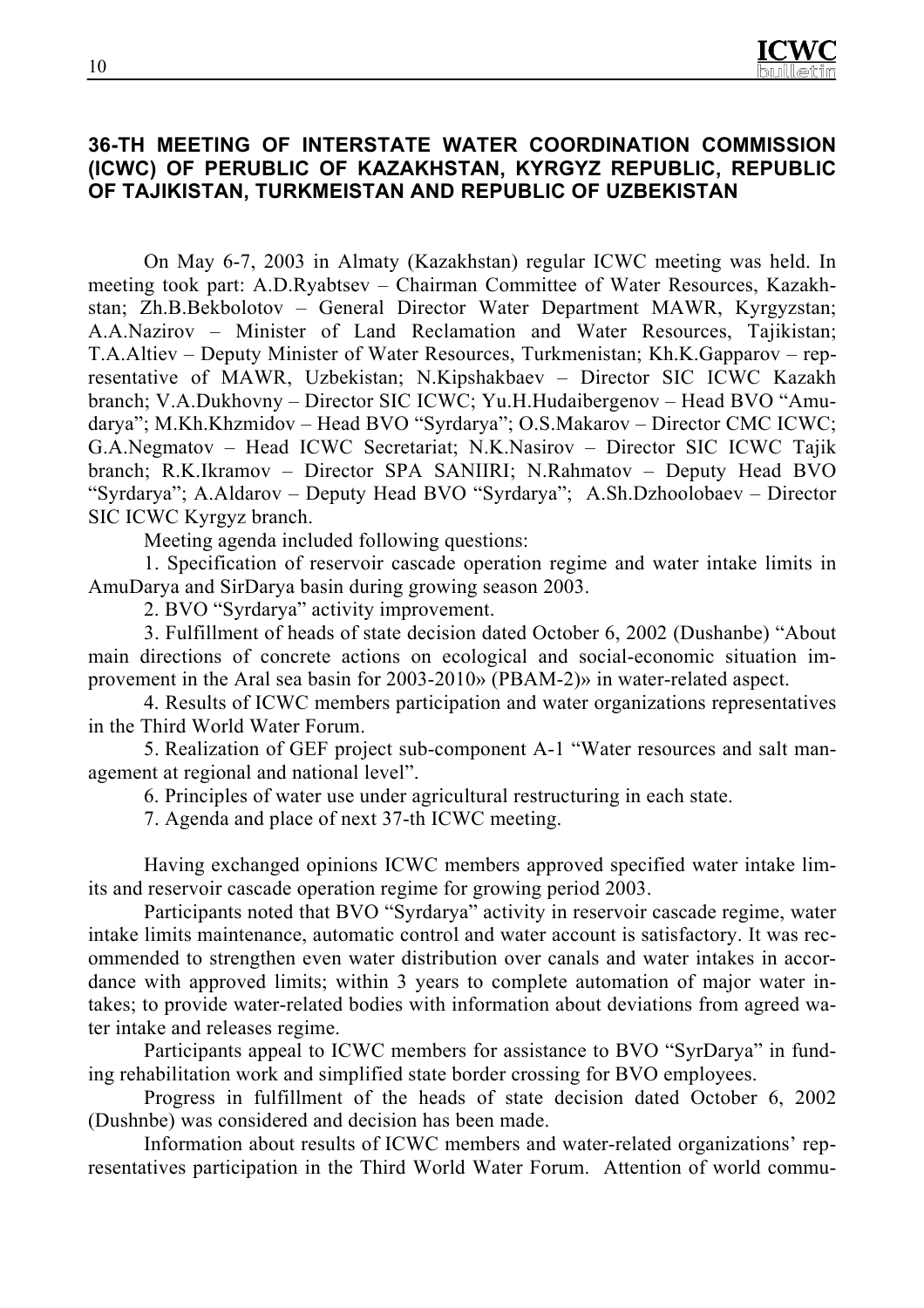nity to the Aral sea basin problems was noted. Participants endorsed Statement of Aral sea basin delegations prepared with active participation of the countries' representatives.

Protocol decision on continuation of the GEF project sub-component A-1 "water resources and salt management at interstate and national level" has been made.

Participants marked that agriculture reforming require revise both management organizational structure and water use principles. It was decided to study experience of pilot projects in the region and prepare proposals on their duplication.

Decision has been made to carry out next 37-th ICWC meeting in Turkmenistan in August-September 2003.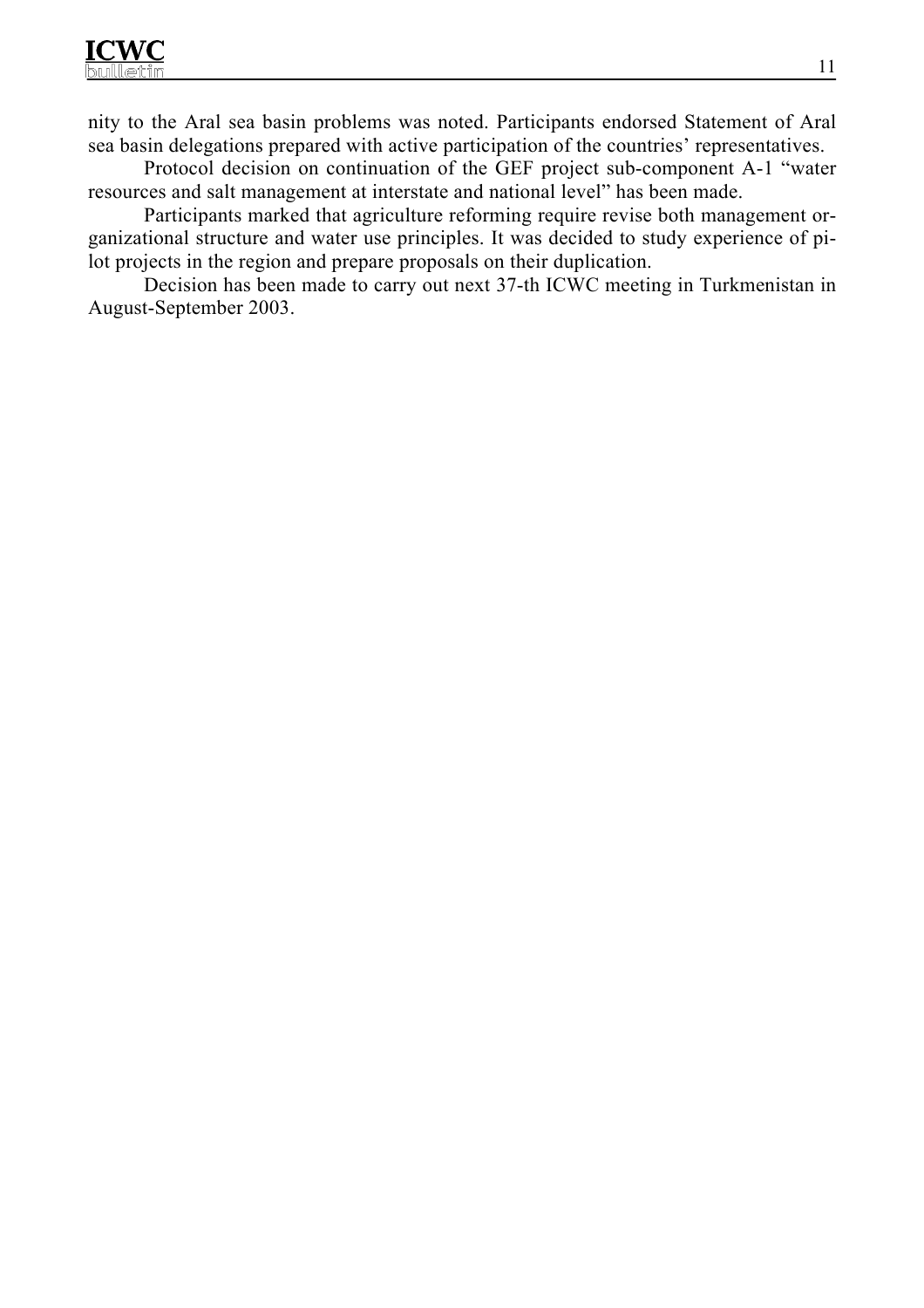## **ABOUT PARTICIPATION OF ICWC MEMBERS AND WATER-RELATED ORGANIZATIONS' REPRESENTATIVES OF CENTRAL ASIA IN THIRD WORLD WATER FORUM**

Since March 16 till march 23 in three cities located within lake Biwa and river Jodo basin – Kyoto, Osaka and Shiga (Japan) – Third World Water Forum was held.

Forum was organized by World Water Council and Government of Japan with participation of near 12000 residents of Japan and 8000 guests from 170 countries all over the world.

Great preparatory job was done all over the world, in which SIC ICWC took part on behalf of Central-Asian region. Special web-site with information about Forum, pressreleases, virtual water conferences and "Water voice" database, preliminary discussions in many international and national organizations has been established.

Forum was opened by Chairman of Preparatory Committee R.Hashimoto and President of World Water Council M.Abu-Zeid. Greetings were spoken by Crown-Prince of Japan Naruhito, Prince of Morocco Mulei Rashid and Prince Wilhelm Alexander Oransky. President of France J.Chirac made presentation by video-translation because his visit was cancelled due to events in Iraq.

After opening ceremony World Water Prize of King Hassan was awarded. It was given by Morocco Prince Mulei Rashid to Dr.Abu-Zeid (Egypt) and J.Kelman (Brasil) for "contribution to water resources management and development".

Forum Secretariat carried out special meeting to make conclusions on "Water voice". SIC ICWC Director prof.V.Dukhovny registered as "Water Voice" messenger was included in list of 20 best messengers and awarded with special prize. Prize was rewarded by Chairman of National preparatory committee former prime minister of Japan Mr.R.Hashimoto.

During six days since March 16 till March 22 forum participants had opportunity to discuss issues at 351 sessions united in 33 themes and 5 regional days. Themes included range of sessions united basing on common features: water and climate; water supply; sanitation and water pollution; water and environment; IWRM; water, agriculture and food; water and poverty eradication; dams and sustainable development. Sessions also were grouped basing on "geographic" principle into regional days: Africa, Asia and Pacific, America, Middle East and Mediterranean; Europe.

On March 22-23 Ministerial Conference was held. Discussion was divided into 5 directions: safe drinking water and sanitation; water for food and development; prevention of water pollution and ecosystems maintaining; combat against p[overty and risk management; water resources management and profit distribution. In result, Ministerial Declaration has been accepted under title "Portfolio of water actions".

Thanks to sponsorship of the Japan Government and ADB more than 30 representatives from Central-Asian region took part in the Forum: ministers and deputy ministers of agriculture, water resources and environment, representatives of governmental and non-governmental organizations, regional water organizations – ICWC, EC IFAS, SDC.

ICWC organized exhibition "Central Asia on the way to water partnership" and actively participated in many events of the Forum.

Day of Asia opening ceremony of March 18 leaded by Tajikistan President Emomali Rahmonov deeply impressed all participants. President showed base of starting col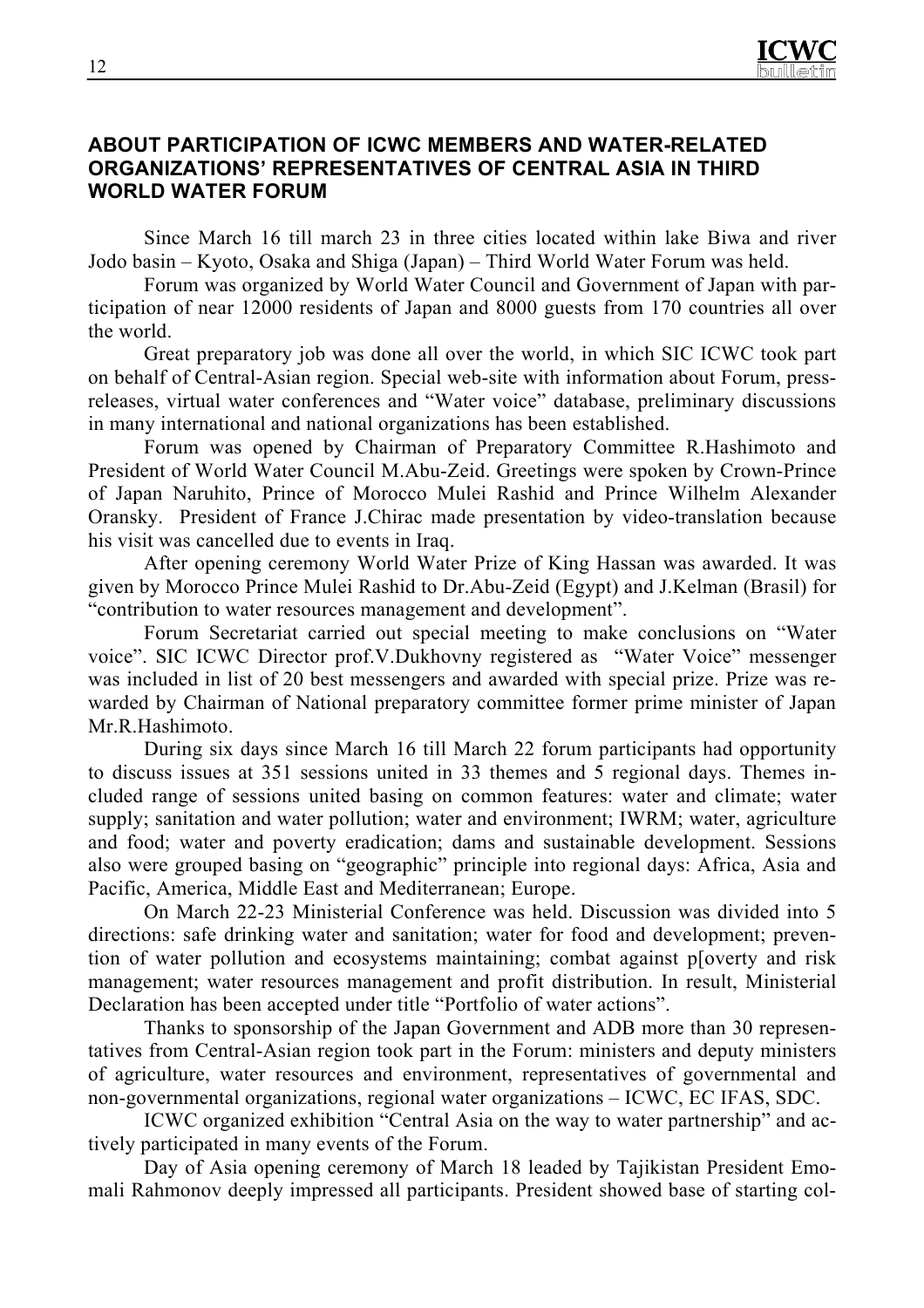laboration between states of the region, how it is developing and how the world community take part in order to assist Central-Asian countries in this collaboration. Under President initiative, Fresh Water Day to be held in Dushanbe in September 2003.

Within the Day of Asia special session was carried out fully devoted to the Aral sea basin.

Session «Collaboration in joint water resources use in Central Asia: past experience and future problems» was organized by ICWC in cooperation with ADB and UN University in Japan.

In session opening Vice Prime Minister of the Kyrgyz Republic B.Mambetov, Director General of East and Central Asia Department M.Tisnim, Deputy Minister of Agriculture and Water Resources Zh.Bekbolotov, Rector of UN University in Japan H.van Ginkel took part.

Key speakers were the follows:

I.Kobori, senior adviser (UN University); S. Aslov, Chairman EC IFAS (IFAS activity in the Aral sea basin); А. Jalalov, First Deputy Minister of Agriculture and Water Resources of the Republic of Uzbekistan (Rational water resources use under market economy in Central Asia); H.Tsusui, professor Kinki University (Japanese scientists involvement in the Aral sea issues solution); prof.J.Bogardi, UNESCO (NESCO role in the Aral sea issues solution).

Session work was organized in form of three discussion panels:

1. Past experience and future possibilities of the regional cooperation in water resources management in Central Asia; Chairman – A.Hazirov, Minister of Land Reclamation and Water Resources of the Republic of Tajikistan.

Key speakers:

А. Ryabtsev, Chairman Committee of Water Resources of the Republic of Kazakhstan: "10-year experience in joint water resources management in the Aral sea basin"; B.Mambetov, Vice Prime Minister of the Kyrgyz Republic: "Improvement of the regional cooperation in joint water resources management in the Aral sea basin: needs and alternatives"; Gey La Moigne, international expert in water resources: "Donors involvement in in the Aral sea problems: future objectives and opportunities"; М. Bromhed, manager of water resources sector (World Bank): "Strategic directions of PBAM and the World Bank activity"».

2. Integrated water resources management in the Aral sea basin context; Chairman – B.Koshmatov, First Deputy Minister of Agriculture and Water Resources of the Kyrgyz Republic:

Key speakers:

V.Dukhovny, Director SIC ICWC: "Resent experience and problems of IWRM in the Aral sea basin"; D.McKinney (Texas University): "IWRM in contest of basin water management".

3. Ecological issues in the Aral sea basin; Chairman - А. Jalalov, First Deputy Minister of Agriculture and Water Resources of the Republic of Uzbekistan.

Key speakers:

U.Shokirov, Minister of Environment of the Republic of Tajikistan: "Ecological problems in the Aral sea basin and role of various water users in their solution; N.Ishida, (Kyoto Unversity), researcher – "Aspects of recent ecological changes in the Aral se basin"; О. Аtaniazova, Director SPA«Present» (Karakalpakstan).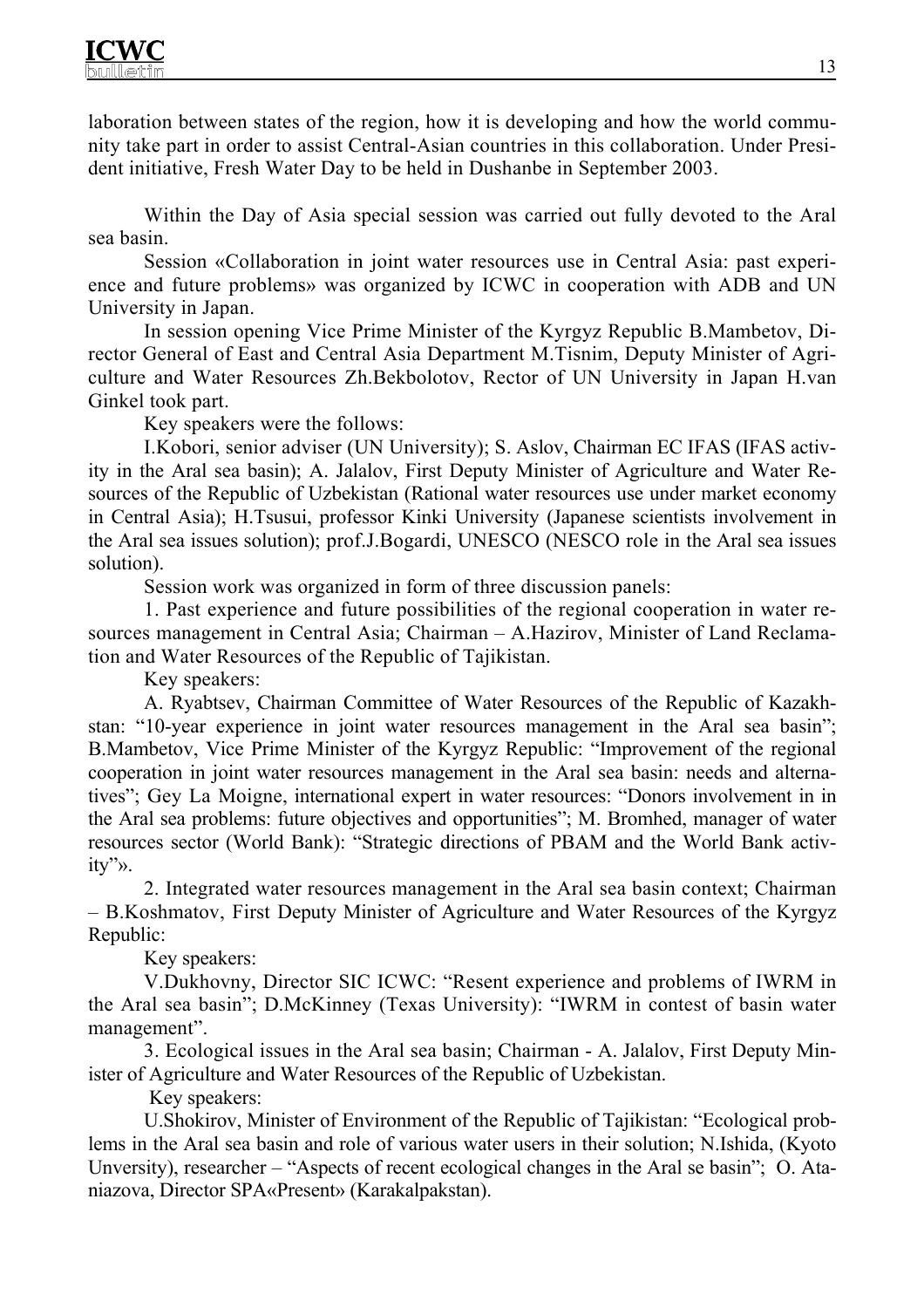In result of discussions and presentations final statement of the heads of delegations has been accepted.

Main sessions conclusions are as follows:

- necessity to create political climate in the region in interstate and national aspect establishing conditions for wide awareness in water conservation and integrated water management at the basin, national and local level;

- public awareness about water importance for life, nature and society; strengthen educational activity;

- strengthening information provision about water use and management can improve water manageability.

- donors contribution to the Aral sea problem will continue and perfected.

At the same time, in spite of big reserves in water cooperation, many foreign participants noted that cooperation within framework of IFAS and ICWC are rather successful and unique in the world practice.

Members of delegations from the Central-Asian countries took part also in other Forum meetings organized within WWC, GWP, INBO, special session "Water for peaceful process" under auspice of UNESCO and "Green Cross".

At plenary session Andrash Shaloshi-Nagi (Head of UNESCO Water Department) and Michael Gorbachev ("Green Cross" Co-President) made presentations. Main idea of session was proclaimed – it is necessary to undertake all possible practical actions to prevent both global and national water crisis. This can be achieved only be effective management of water distribution and use in all spheres of life and nature.

At the session two seminars were held under common UNESCO auspice "From total conflict to potential cooperation (PC-CP)":

"Water-related conflicts origination";

"Tools for conflict resolution and prevention".

Main context was that any conflict between upstream and downstream in transboundary basins can be resolved in peaceful way. Main argument is that until now there were no wars because of water.

UNESCO collection "From potential conflict to cooperation potential" presentation took place with SIC ICWC paper included. Collection was circulated on CD, in the second half of 2003 it will be issued as separate book.

Resolution was accepted where role of UN convention "About non-navigation use of international watercourses", 1997 as major tool for conflict resolution.

Main conclusion from all discussions is that there is enough water in the world for mankind to survive if it will solve main water-related issues. Firstly, if hydroegoism would be overcome; secondly, if water conservation, rational use and productivity increase policy would be implemented. If potential water productivity in all sectors would be used as water use criteria. Finally, if environmental requirements would be taken as highest priority.

If water management crisis but not water crisis would be overcome because mankind suffers from water deficit due to insufficient attention to water management and special mechanism absence.

All these "if" should be transformed into certain action plan. It worthy note that WWC, one of main Forum organizers has prepared action plan but, unfortunately, not all this plan provisions were accepted by Forum. Some spirits originated connected both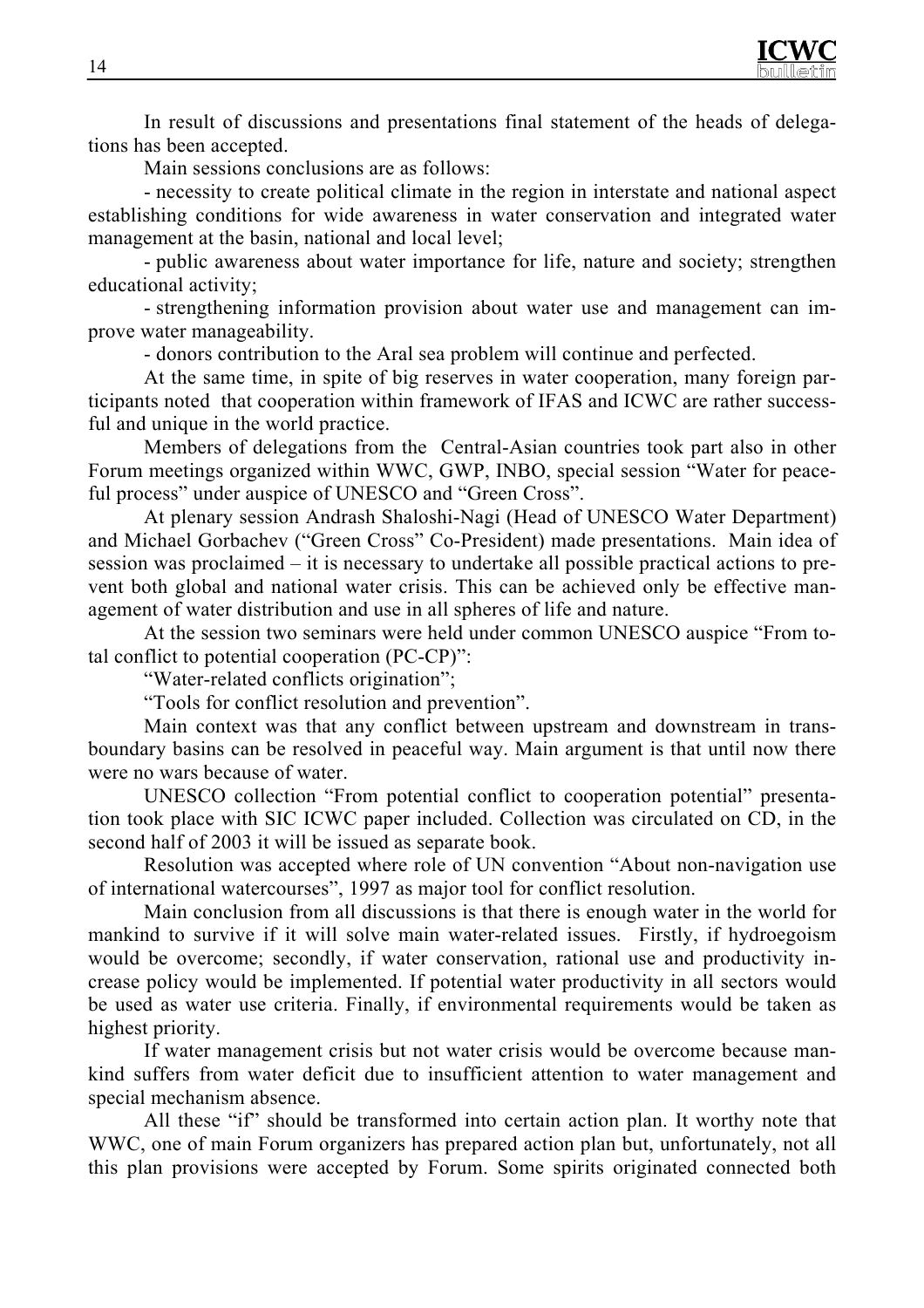with lack of funding and hydroegoism manifestation as well as deficiency of international and national legal base.

Possibility of public-private partnership establishing was seriously discussed. This partnership can help in private and community investments, which can show the way out of this situation, particularly in France. But this partnership can be implemented under strict state regulation, which does not permit to create monopoly of private companies in the water market.

In this respect, example of Japan is excellent: rural communities (mura) like our mahallya are well developed and actively participate in water management, irrigation and water protection and contributing funds and loans. On other hand, Swiss experience is also very interesting and can be involved. In Switzerland there is private sector based on contract under control of public and community organizations and state regulation. Without this privatization can lead to more suffering that can not admitted.

Serious debates were carried out on the subject whether water is a good or not and how to use this principle in water-related organizations funding. Special commission under Michel Camdessus leadership proposed own version of combine solution but this project was not approved and proposal development will be continued and presented at next WWC meeting in October.

At final Forum session, which has accepted Ministerial Declaration and other documents it was underlined that water is driving force of sustainable development including ecological integration, poverty alleviation and health guarantee. Forum was completed on just on this positive optimistic accent. Participants will continue to work in their countries and regions developing campaigns for effective water use at threshold of coming water scarcity.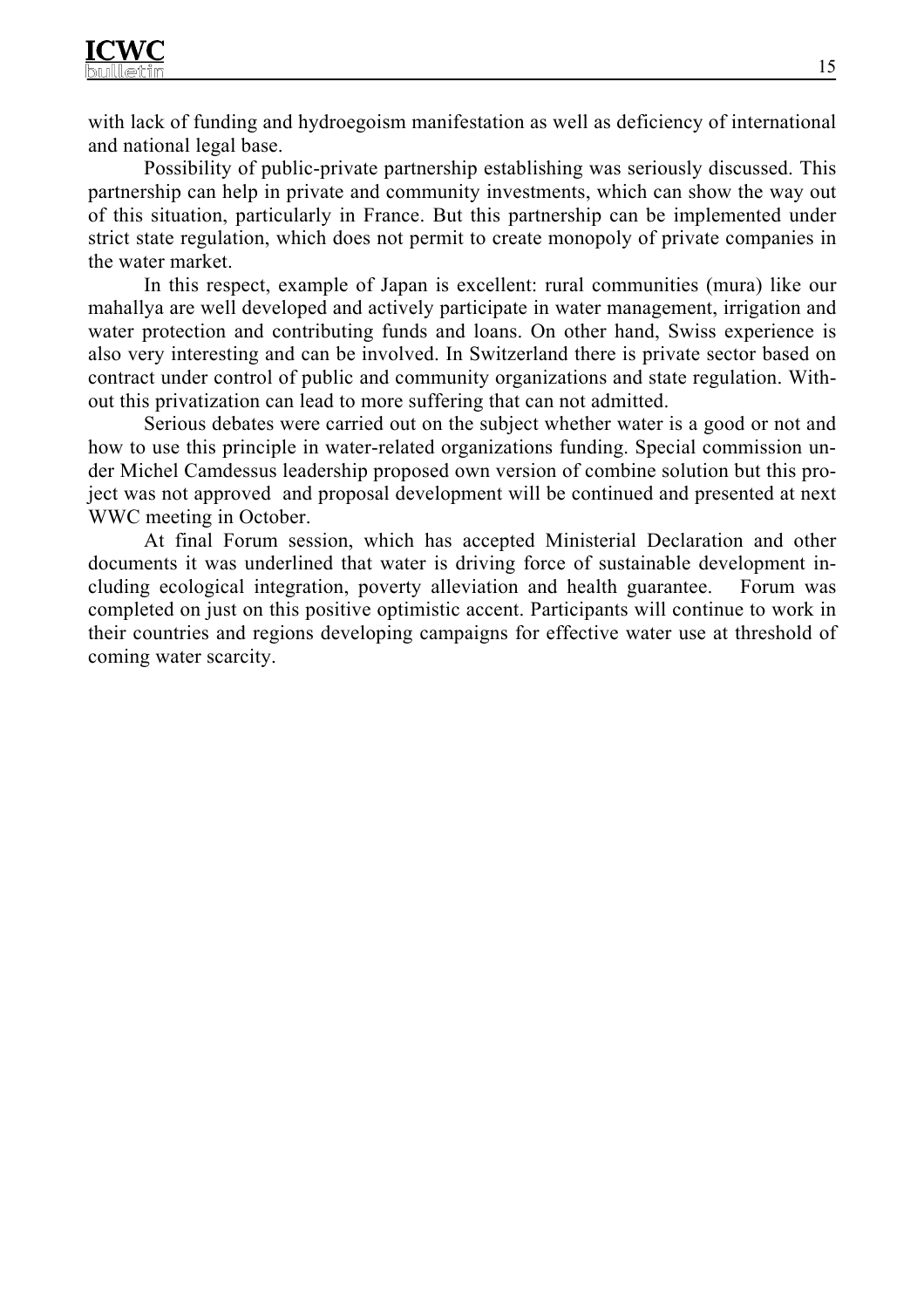

## **WATER USEPRINCIPLES UNDER AGRICULTURAL ENTERPRISES RESTRUCTURING**

In the states of the region certain experience is accumulated on water use perfection under reforming in agriculture. Especially rich experience is accumulated in Kyrgyz Republic and Kazakhstan. Tajikistan and Uzbekistan gradually develop this experience in their conditions. Key role in decision-making on water management and water use perfection is given to newly established and existing public organizations: WUAs and Water Councils (canals/systems) though wide public involvement, first of all, water users. Local authorities have possibility to participate in this process excluding former administrative pressure on water-related organizations within their territory because this structure is built on hydrographic principle.

Water resources management based on hydrographic principle permits ensure equitable account of interests of all water users categories (drinking, industrial, rural water supply, irrigation, environment, etc.). Hydrographic principle requires account of all sources including surface, ground and return waters.

All above provisions are tested in practice within interstate project "Integrated water resources management in Ferghana valley". Close project cooperation with oblast water-related organizations within Ferghana valley (Andizhan, Ferghana, Osh and Sogd oblasts) allowed reveal range of basic principles in water use, which should be introduced in practice wider.

Equitable and objective water allocation mechanism is necessary. In this connection, is suggested to assess water requirements on biological needs using common calculation methodology based on hydromodule zoning, climatic conditions, irrigation technique and other indictors. Establishing water intake limits on base of proportionality principle that is equal quota cut relatively to biological need with regard to sources of irrigation.

Water distribution is performed in accordance with established and agreed limits. On transboundary sources water distribution is done on base of interstate agreements (bilateral or multilateral) with clear mechanism of control over agreement observance. Water discipline infringement is punished.

Water use is done by each consumer coming from principle of economic optimum, e.g. maximum income per water unit. State and water users should stimulate water conservation.

Agreed access to water use information for all concerned parties is necessary. Clear system of water account (hydrometry) both on sources and water intakes of all levels is needed.

Structures supplying water services should report to water users – service recipients. Water users have to have opportunity to look after decision-makers. Clear differentiation of rights and obligations between governing (water committee) and executive (board/administration) bodies at all levels of hierarchy.

State should ensure support (political and financial) to water sector development. Water users (WUA) should take min part of expenditures to maintain on-farm infrastructure.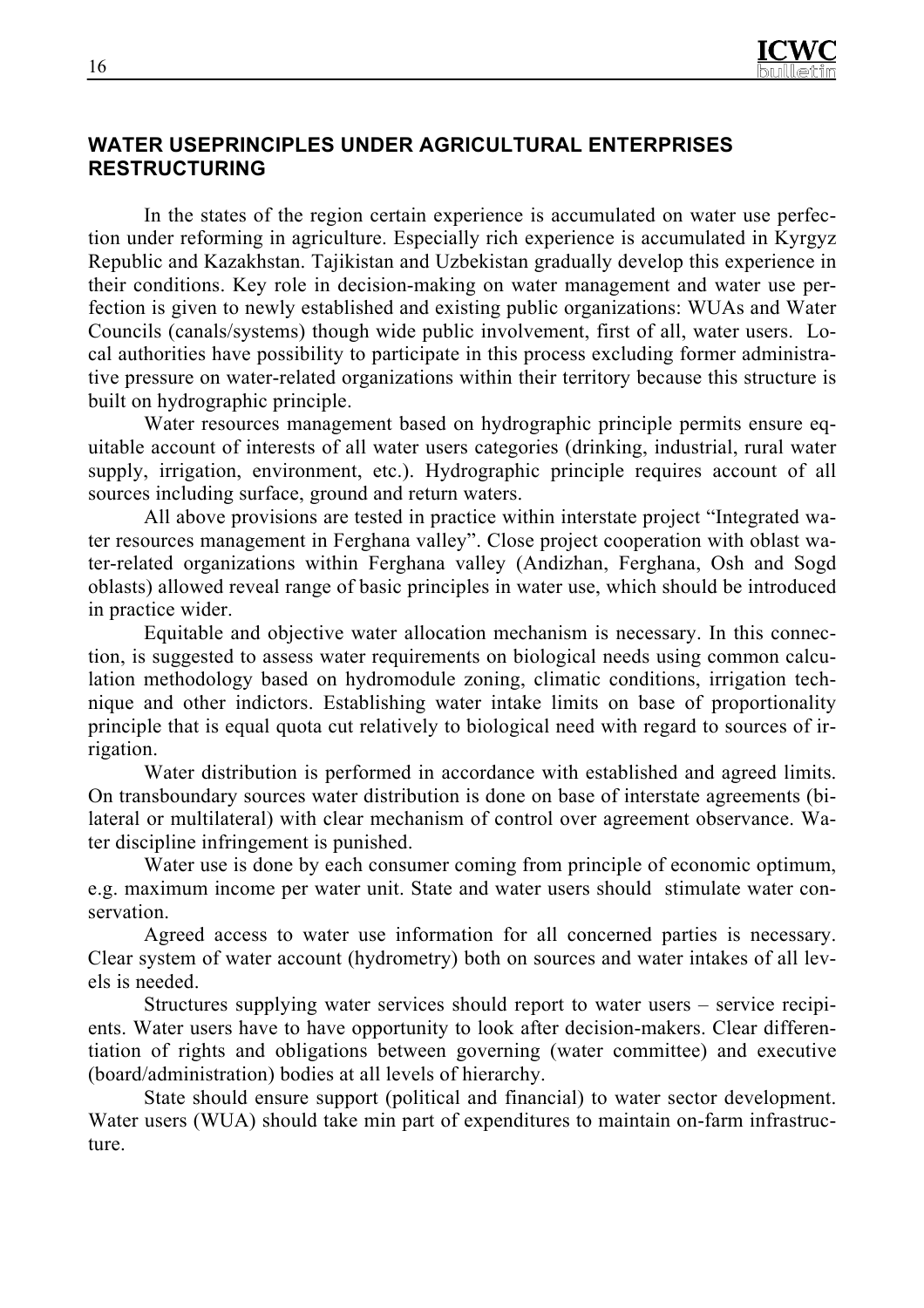Water delivery services have to be paid by water users (partially or fully). Mechanism of tariff and incentives establishing is needed. As experience of Kazakhstan, Kyrgyzstan and Tajikistan, there are some problems in this area.

One of priority principles is providing minimum water use negative impact on environment. Realization of principle "polluter pays" is necessary.

# **WATER: ACTION PLAN OF «BIG EIGHT»<sup>1</sup>**

Since water is meaningful factor, its scarcity can threat to mankind security. International community must double its efforts in this sector. It is necessary to promote effective management and create organizational potential in order countries-recipients carry out necessary water policy. Simultaneously, it is necessary to use financial resources more effectively in order to achieve goals of Millennium Declaration and fulfill World Summit plan on water supply and sanitation. Existing trend of ecological degradation must be changed through natural resources balanced governance and protection.

We have to take more active part in achieving these goals by international community basing on consensus reached in Monterrey and results of the Third World Water Forum and Ministerial Conference in Japan in March 2003.

On this solid base we will undertake following measures individually or collectively taking into account importance of effective water management in Africa in order to support New partnership for Africa development approved by the plan of "Big Eight".

## **1. Support effective governance**

1.1. We must help firstly to those countries, which take political commitment to pay special attention to providing access to safe drinking water and sanitation facilities as a part of their sustainable development strategy including poverty eradication:

- develop comprehensive plans of integrated water management and rational water use;

- establish organizational structure, which will be stable, transparent and based on law corresponding to man basic needs and ecosystems protection and supporting local power and necessary repayment;

- assign clear tasks and develop and assess of fulfillment indicators is necessary.

1.2.We will support countries-partners in capacity building to help them in fulfillment of following objectives:

- develop legal, governing, organizational and technical structure;

- strengthen and facilitate educational activity in water resources management or create educational organizations if necessary.

1.3. It is necessary to strengthen our attempts to:

- provide support to IWRM and water productivity increase;

- support improved management and development of shared river basins;

- promote river basin cooperation all over the world with emphasis on Africa river basins.

 1 G8 – Sommet Evian Summit 2003 – Water – A G8 Action Plan (Summit documents).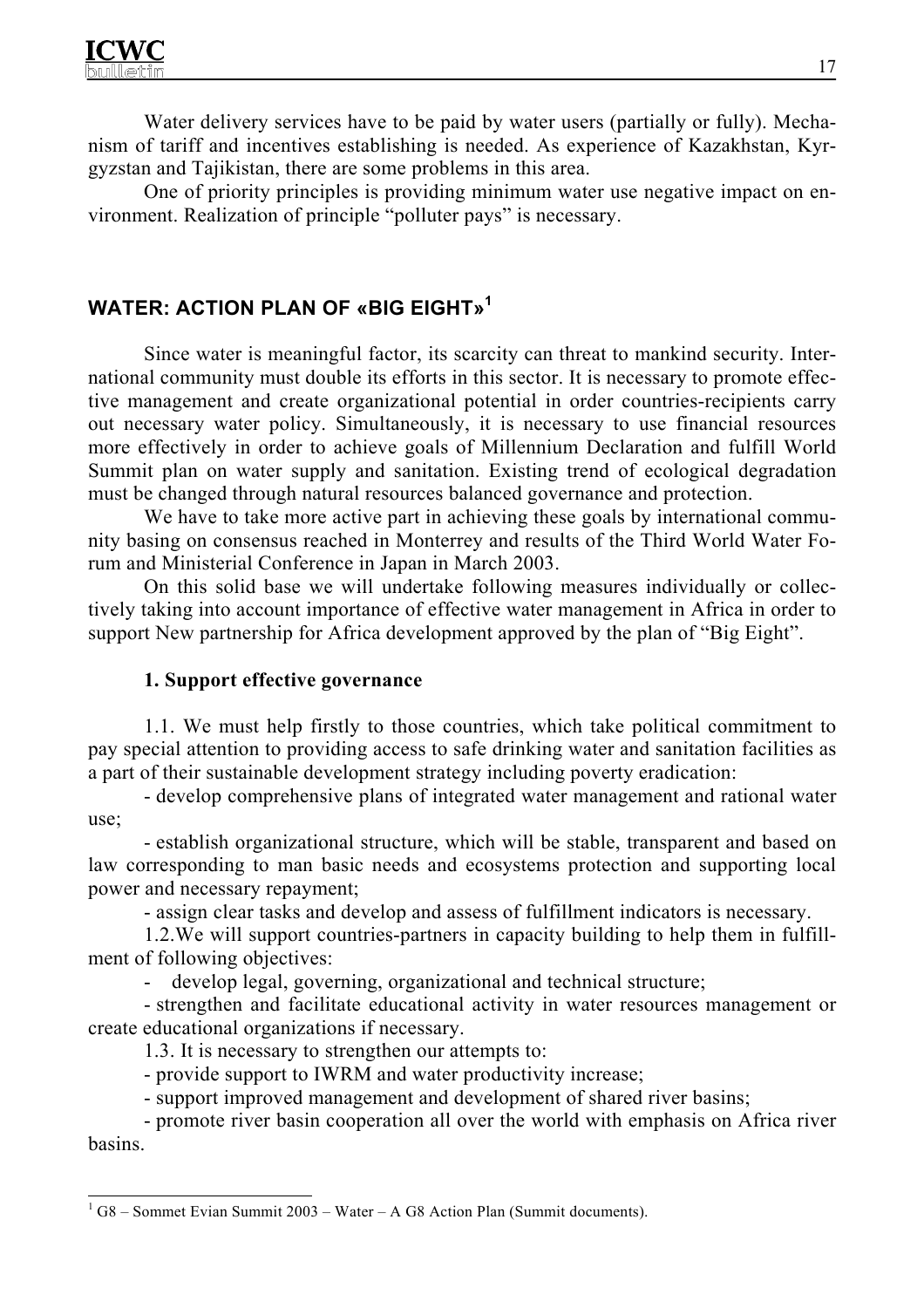1.4. We suggest to use advanced methods of water and sanitation services including role of water users, state and private sector in joint partnership.

## **2. Use of all financial resources**

According to consensus achieved in Monterrey and WSSD plan and taking into account different needs of urban and rural population, we have to:

2.1. Give highest priority in official aid allocation to reasonable proposals on water supply and sanitation in developing countries-partners. They can become catalyst of financial flows mobilization.

2.2. Help to mobilize internal resources to finance water infrastructure though local markets and financial organizations development:

- creating working capital at the national and local level based on national currency;

- establishing corresponding mechanisms of risk mitigation;

- providing technical assistance to develop effective local financial markets and municipal government potential in order to prepare and implement financially viable projects;

- providing target subsidies for the poorest communities, which can't repayment their debts.

2.3. Support international financial organizations (IFI) in water priority assignment.

2.4. Facilitate repayment by "help based on results" method in order to guarantee access to services those who can't do it.

2.5. Promote partnership between public and private sector (PPP) is necessary or appropriate:

- stimulate public-private investments and facilitate local currency promotion;

- facilitate international commercial capital investments and loans with risk guarantee system application;

- facilitate operation procedures harmonization;

- helping national and international bidding.

2.6. Give voluntary aid to water and sanitation projects including such financing mechanisms as concession financing compatible with international rules, project financing, micro- and mezo-project financing, investment return.

2.7. Facilitate financing sustainable irrigation methods.

2.8. Improve donor coordination and cooperation in different initiatives.

## **3. Infrastructure establishing through local authorities and communities strengthening**

WE will do our best to support countries-partners in water and sanitation infrastructure development using following means:

3.1. Assisting creation of local systems of water resources management in rural area and sanitation facilities in the cities through effective use of state resources and supporting PPP if necessary.

3.2. Promoting participatory approach involving civil society in water supply, sanitation and hygiene.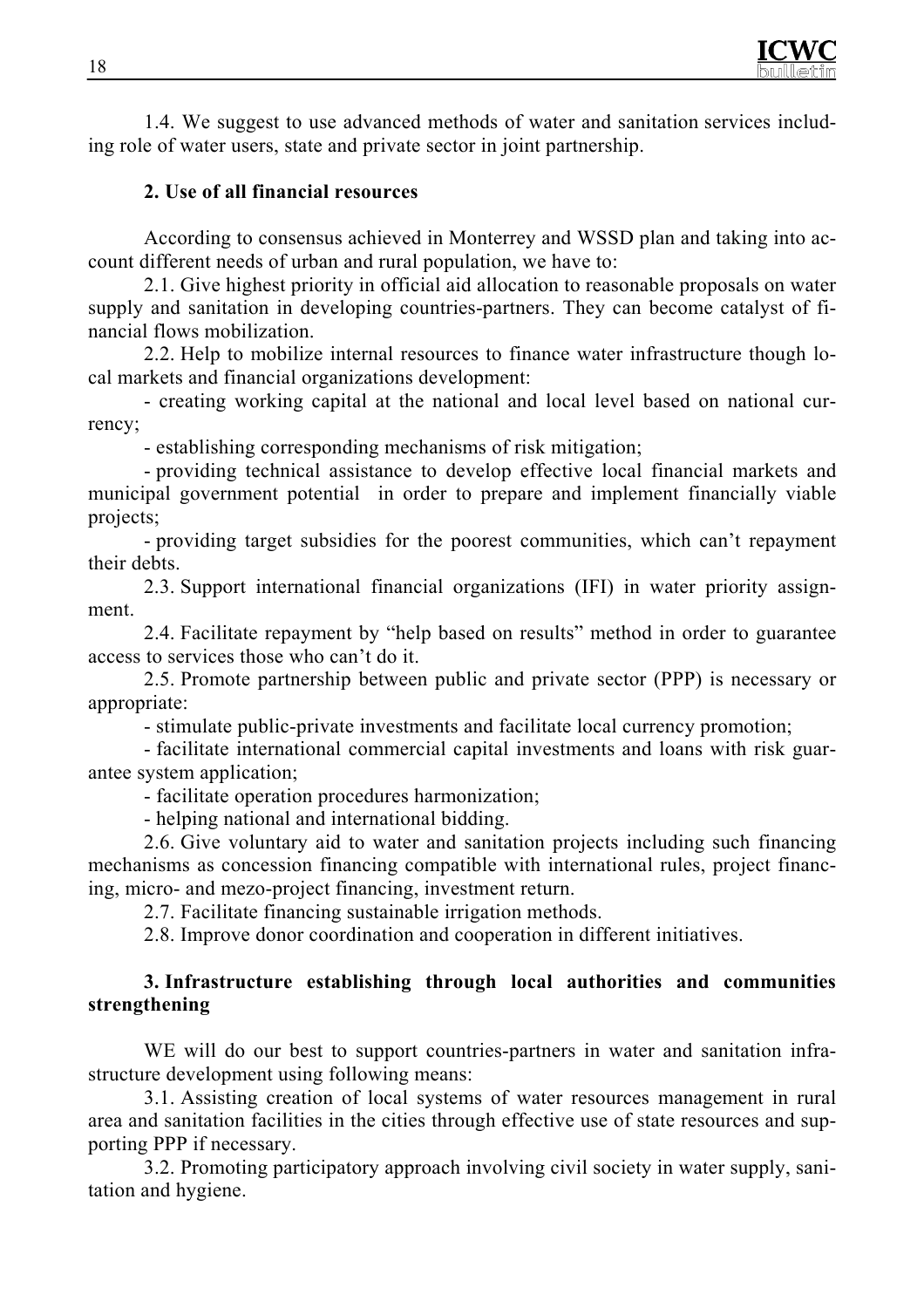3.3. Encouraging adapted technologies application at household level on base of self-sufficiency to ensure poor population strata access to safe drinking water and sanitation.

3.4. Strengthening skills and knowledge among water sector participants, especially local governments and women in communities.

3.5. Supporting capacity building for each cooperation project particularly in form of "education based on own experience".

3.6. Strengthening South-South cooperation.

## **4. Expansion of monitoring, assessment and research**

4.1. In collaboration with all water users we will encourage establishing mechanisms of information and monitoring joint use with existing UN and other systems as well as web-site network established at Ministerial Conference of Third World Water Forum.

4.2. We will support potential strengthening in water monitoring in countriespartners in order to complement existing attempts.

4.3. We will support cooperation mechanisms in water cycle study and will expend attempts in this area.

## **5. Strengthening international organizations involvement**

5.1. We underline that UNO must take key role in water sector. We stress attention on coordination importance within UN system and between this system and Breton Wood organizations, regional development banks and various water users.

5.2. We apply to the World Bank together with another IFI to study and recommend necessary measures on the fulfillment proposals of the World expert council on water infrastructure funding:

- use of their tools of financing in more flexible way in order to allocate loans directly to state bodies if necessary;

- provision of guarantees and insurance to mitigate risk;

- solution of risk compensation issue during local and foreign currency exchange.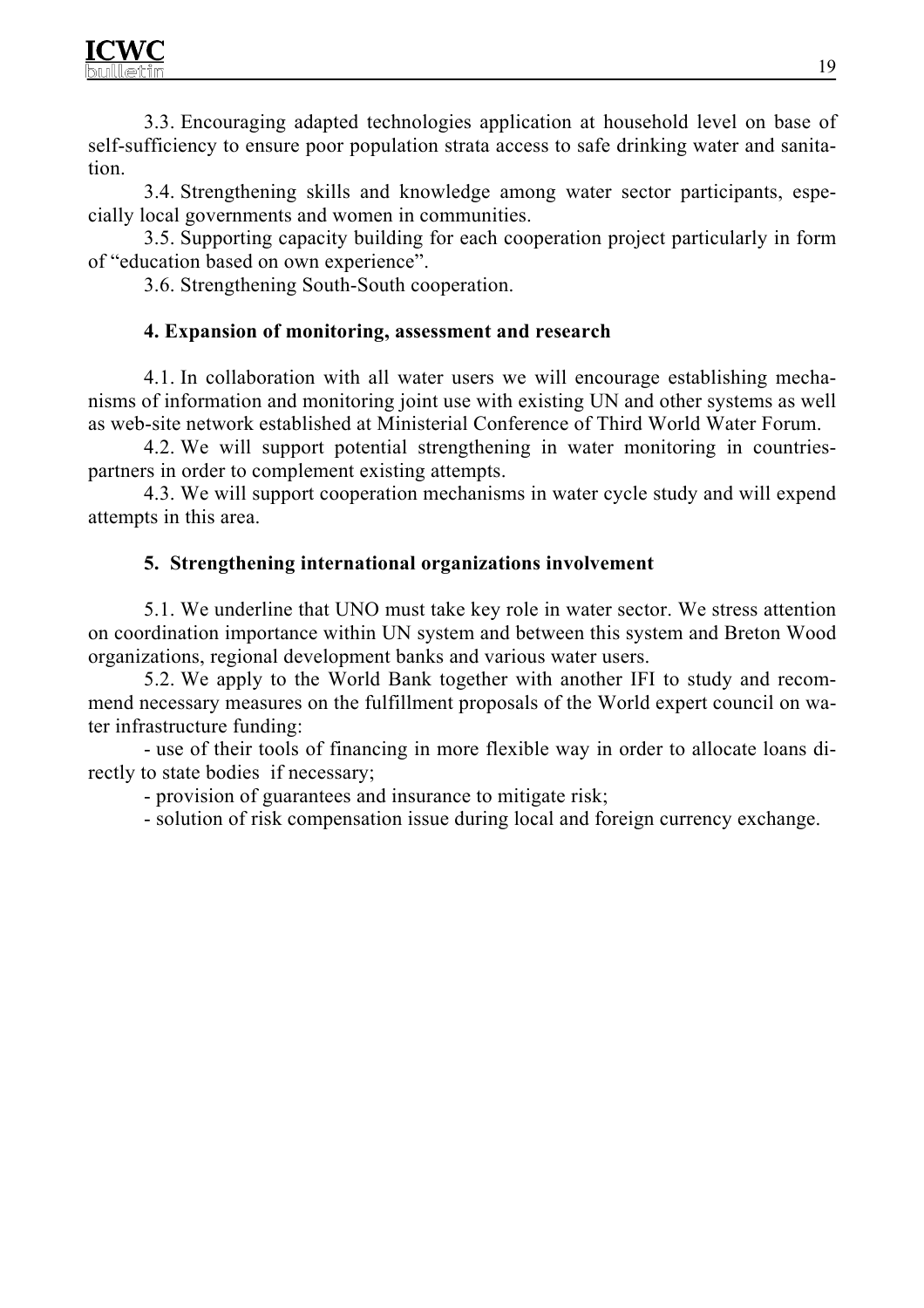

## **APPEAL OF INTERNATIONAL ORGANIZATIONS TO LEADERS OF "BIG EIGHT" CONCERNING FUNDS ALLOCATION TO SUPPORT COOOPERATION IN TRANSBOUNDARY WATER MANAGEMENT FOR DEVELOPMENT, SECURITY AND PEACE**

#### **Transboundary water resources and security**

Sustainable water resources management plays important role in goals of millennium achievement, ecosystems protection, social and political stability all over the world. Water is both possible reason for tension and mighty potential source of cooperation. Many long disputes concerning water are not yet resolved. Demand for limited fresh water resources increases risk of future conflicts.

Sustainable management of 236 transboundary rivers and lakes and more than 100 aquifers supplying with water more than a half of world population is a big problem and strategically important in short-term and long-term perspective. Only in Africa there are 59 transboundary river basins constituting 80% of available surface water resources. Their management is decisive for poverty eradication.

Sustainable transboundary water resources management foresees: (а) distribution among nations benefit more from regional economic integration than from water claims; (b) balance of competing water uses, especially downstream and upstream with involvement of all concerned parties in interest of sustainable development at the local and national level.

 (c) stress on poverty reduction, public and women participation – to provide equal access to water for all; (d) understanding needs of fresh ecosystems in order to protect resources and mitigate natural risks; (e) watercourses protection during wars and conflicts and post-conflict water resources rehabilitation; (k) deepening our knowledge about conflict reasons and possible political reaction to prevent conflicts caused by competition for resources between various water uses and them and ecological issues like pollution; (l) capacity building in integrated water resources management (IWRM).

International water law and support of water cooperation on international river basins and aquifers are insufficient to solve these issues.

Most states could not fulfill their obligations on cooperation in shared water management not including this goal in World Summit-2002 conclusion or WWF-3 Ministerial Declaration-2003. There is need for strong political will and concrete actions as it was stated in previous declarations: Rio (1992), Hague (2000) and Bonn (2001).

#### **Integrated international water resources management and its performance**

Global fresh water resources must be distributed among individuals, economic branches and independent nations with regard for ecological sustainability. IWRM implementation requires political will and long-term financial commitment.

Process includes: (а) development and acceptance of new national water laws on IWRM and basin management strengthening; (b) establishing national and international basin organizations; (c) acceptance of international conventions, treaties and declarations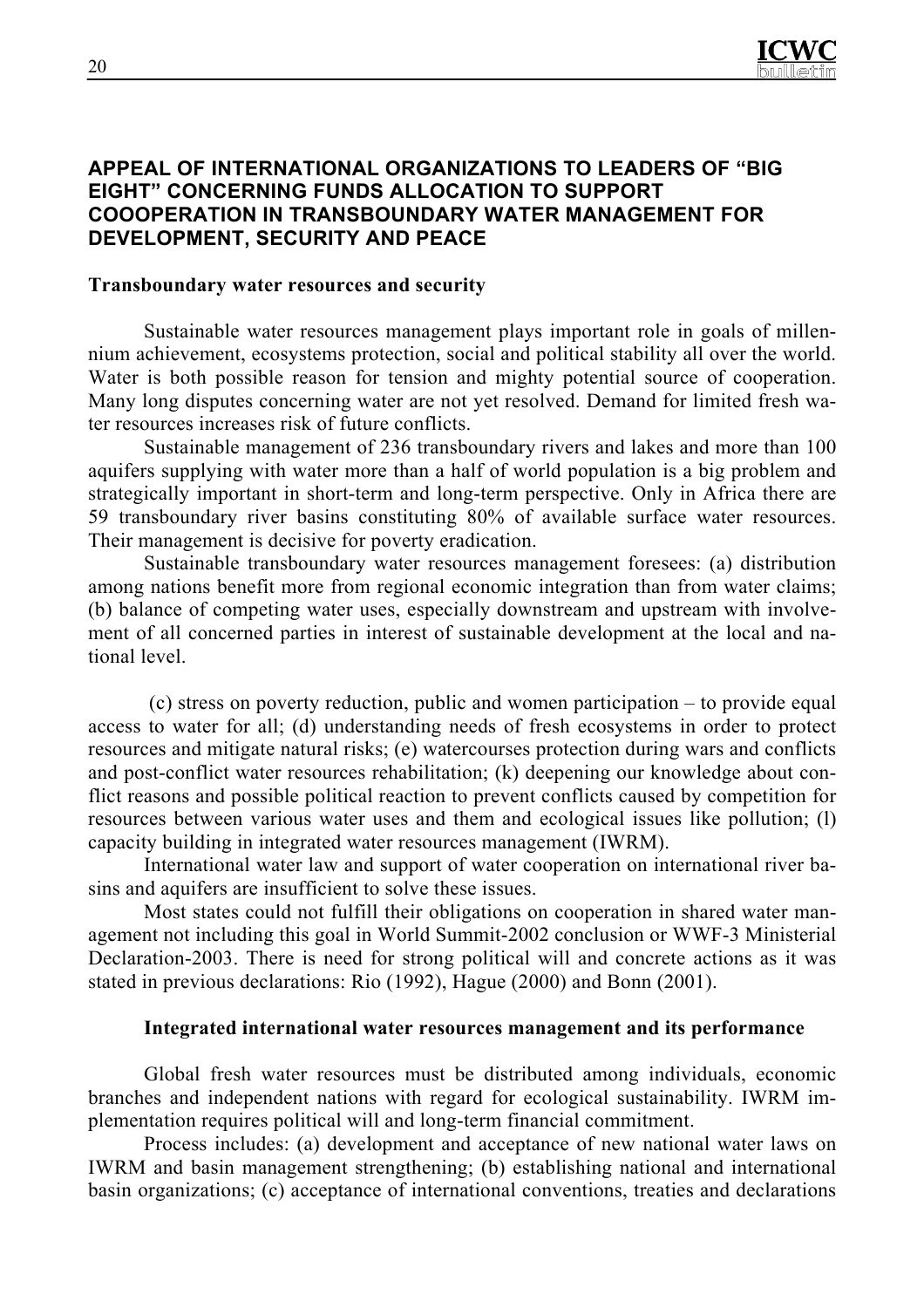concerning fresh water management; (d) monitoring introduction, information exchange and relevant database formation; (e) national and regional work plan of water resources development; (k) creation of reasonable financing systems based on common principles and solidarity.

## **Law on transboundary river basins and transboundary basin organizations – improving management**

Establishing transboundary basin organizations was successful in many river bsins at international and sub-national level like Rhine, Geneva and Great Lakes, Sent-Lourence, Senegal and Mekong or Murrey-Darling but many transboundary basin organizations have not satisfactory authority, potential and resources. Most international basins have not interstate basin organizations at all.

Need in basin organizations establishing and strengthening meets recommendations of the world community on development of basin management common vision.

## **Leading principles and recommendations**

Strong political will and concerted actions taking into consideration cultural diversity are needed in order to eradicate poverty and support ecosystems with strtess on the following directions:

Benefit distribution: Discussion about transboundary cooperation should be based on understanding of IWRM advantages and interdependence at river, lake or aquifer level for all states involved in this process. Re-distribution of these joint benefits at national level requires water users participation and should be linked with poverty eradication issues.

Ecology: Importance of ecosystem integrity should be included in interstate and basin agreements. Sound and functioning ecosystems are viably important for safe water supply. Moreover, river and lake biodiversity is viably important element of food security in many regions of the world. Loyal objectives will mean nothing if investments to river rehabilitation are neglected.

Public participation and capacity building: Meaning and importance of water users participation in decision-making process should be increased. All water users must be supported in active participation in water strategy, agreements and organizations development. Expanding understanding and educational strategies including mediator training are need in order people and leaders understand better how to cope with joint resources distribution.

International and national legislations should become mighty tool of transboundary conflict prevention, environment management and protection. Efforts should be doubled in order to achieve agreements on effective integrated management at basin level in each international river basin. Additional measures are necessary to specify and strengthen water supply systems during military conflicts and terrorist attacks.

Assistance and mediation: There is necessity to establish intermediary structure on water issues in order to resolve disputes through cooperation with basin administration, governmental bodies and other concerned persons.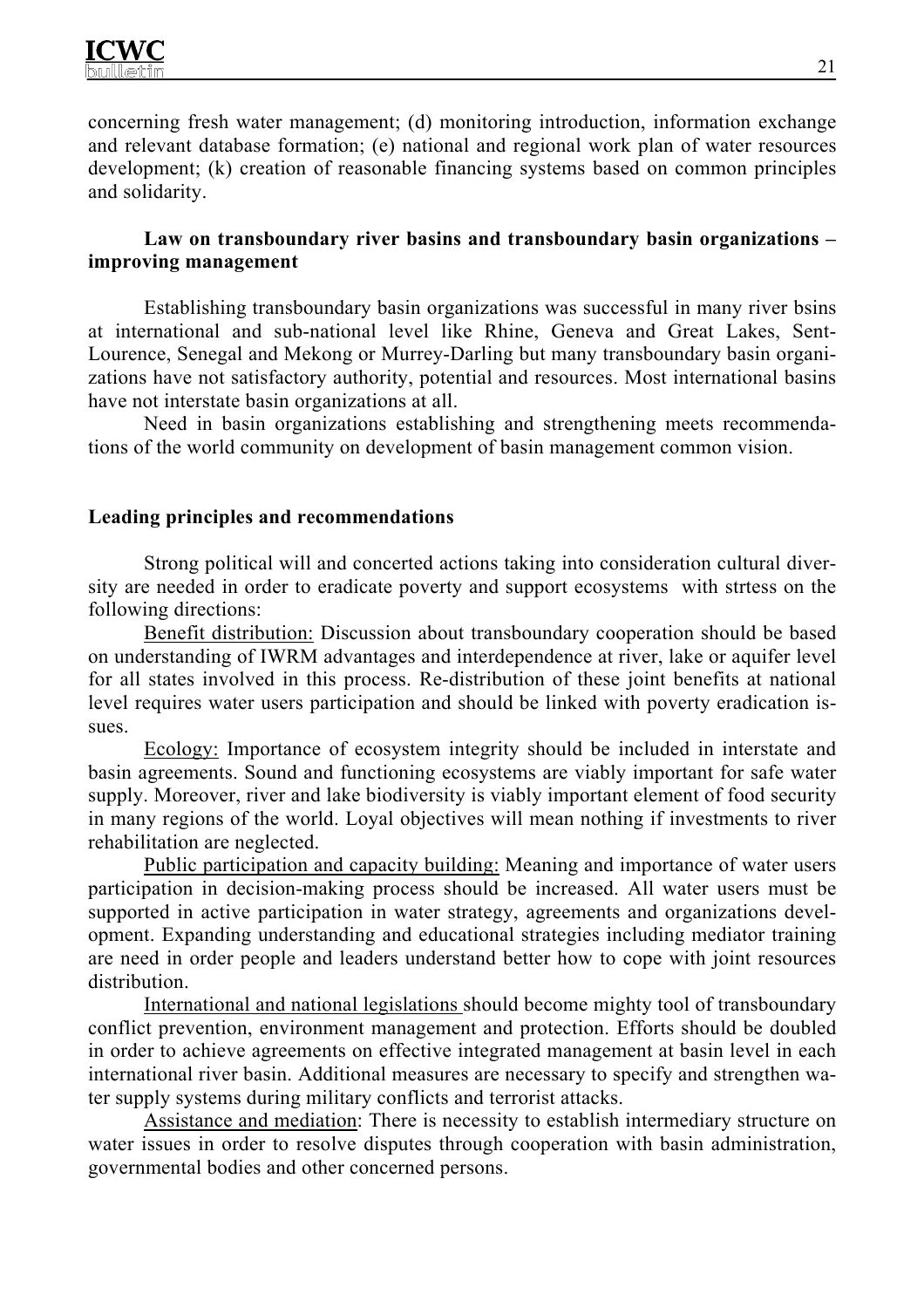Financial support: International aid can support cooperation in international river basins funding and making it easier link between capitals and basin water users. In many regions of developing world there is no infrastructure even for simple data exchange with neighboring countries: international financial commitment is viably important and must be increased. Financing mechanism must be adapted to support activity connected with jointly used water resources at international level.

**If 50 transboundary rivers, lakes and aquifers are taken as water bodies of high priority** in terms of international security and each of them needs 2mln.\$US during 10 years for establishing permanent, stable and reliable mechanism of cooperation, **total sum of investment will amount to 1bln.\$US.**

## *International organizations appeal to the world leaders of "Big Eight" to finance long-term process of water resources management restructuring*

Global Water partnership, Green Cross International, International Union of Nature Protection, World Water Council, Wild Life Fund, Program of Water Solidarity, International Network of Basin Organizations and International Water Secretariat appeal to the world leaders in Evian G8 Summit with request to allocate 1bln.\$US for nearest 10 years to finance interstate cooperation in this strategic issue.

This realistic figure is less than 1/1000 thousands billions necessary to achieve goals of Millennium during 10 years set up on Summit of Millennium in Johannesburg.

This commitment is precondition for success in this global issue solution.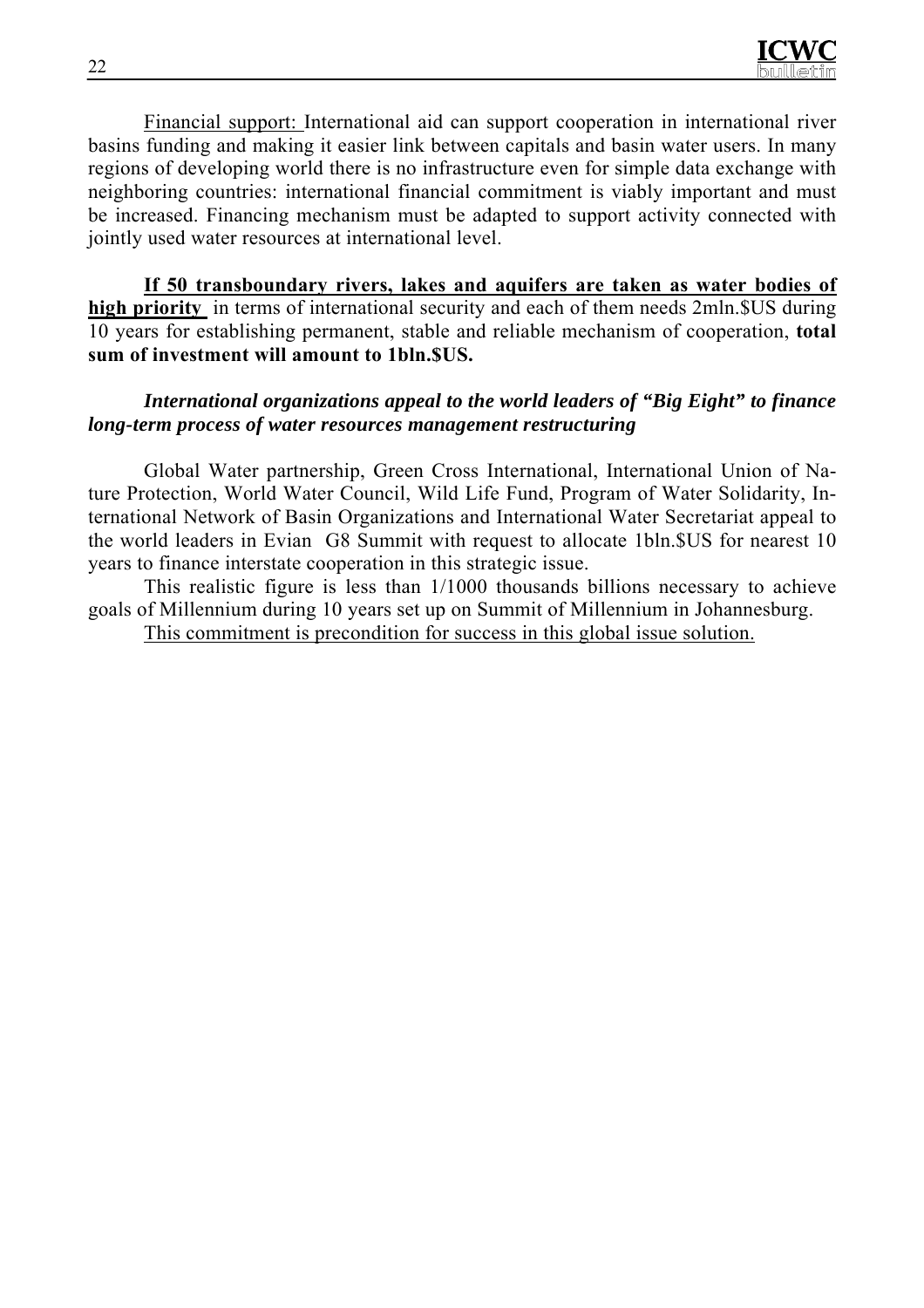## **INTERNATIONAL CONFERENCE ON OB-IRTISH BASIN ISSUES**

Conference was held in Ust'-Kamenogorsk on June 18-21, 2003. Goal of the conference is to discuss problems and measures on ecological and water-related situation improvement in the basin, establish long-term collaboration between non-governmental, scientific and state organizations working in river management and protection in Russia and Kazakhstan and to develop plan of joint actions on surface and gropund water ecological state improvement.

More than 40 papers and statements from 12 cities of Kazakhstan, Russia, Kyrgyzstan and Ukraine including large cities like Novosibirsk, Tomsk, Barnaul, Moscow, Almaty.

Themes of papers reflected all spectrum of topical issues in water resources use in Ob'-Irtish basin, its ecological state evaluation and forecast as well as international and inter-sector cooperation experience in ecological situation improvement in river basin. Main issues and shortcomings were revealed, which must be addressed to achieve water rational use and this largest in the world basin rehabilitation and protection.

## **ABOUT CIRMAN-ARAL PROJECT IMPLEMENTATION**

On June 23-28, 2003 in SIC ICWC meeting of the project "Agricultural crops irrigation management to combat desertification induced by irrigation in the Aral sea basin" (CIRMAN-ARAL) participants was held implemented within Copernicus program with EU financial support. Project executors; Lisbon Agrarian University (ISA) and SIC ICWC.

Following questions were discussed:

## **1. Characteristic of furrow irrigation in Ferghana valley**

1.1. Comparison of field data. Analysis was carried out using graphical comparison of required factors. Parties came to conclusion that furrows compaction creates conditions for running up time reduction improving moistening evenness.

This can lead to surface release increase. That's why it is necessary to manage irrigation well to increase its efficiency. Significant difference was noted during the first irrigation and difference absence in another irrigations for the same compacted furrows. Conclusion was made that infiltration is higher under irrigation in each furrow that demonstrate water conservation potential under alternate irrigation. Intermittent irrigation impact on soil suction properties was found during the first irrigation. Total running up time under intermittent irrigation is 20-25% from this time under continuous irrigation. For consequent irrigation difference in running up time is not found. This indicates high potential of intermittent irrigation for irrigation efficiency increase during the first irrigation (running up time reduction) and during consequent irrigations due to reduction of losses for surface release.

1.2. Irrigation parametrization with model SRFRINV. Program of infiltration and roughness parameters optimization has been tested. Its application requires to study proc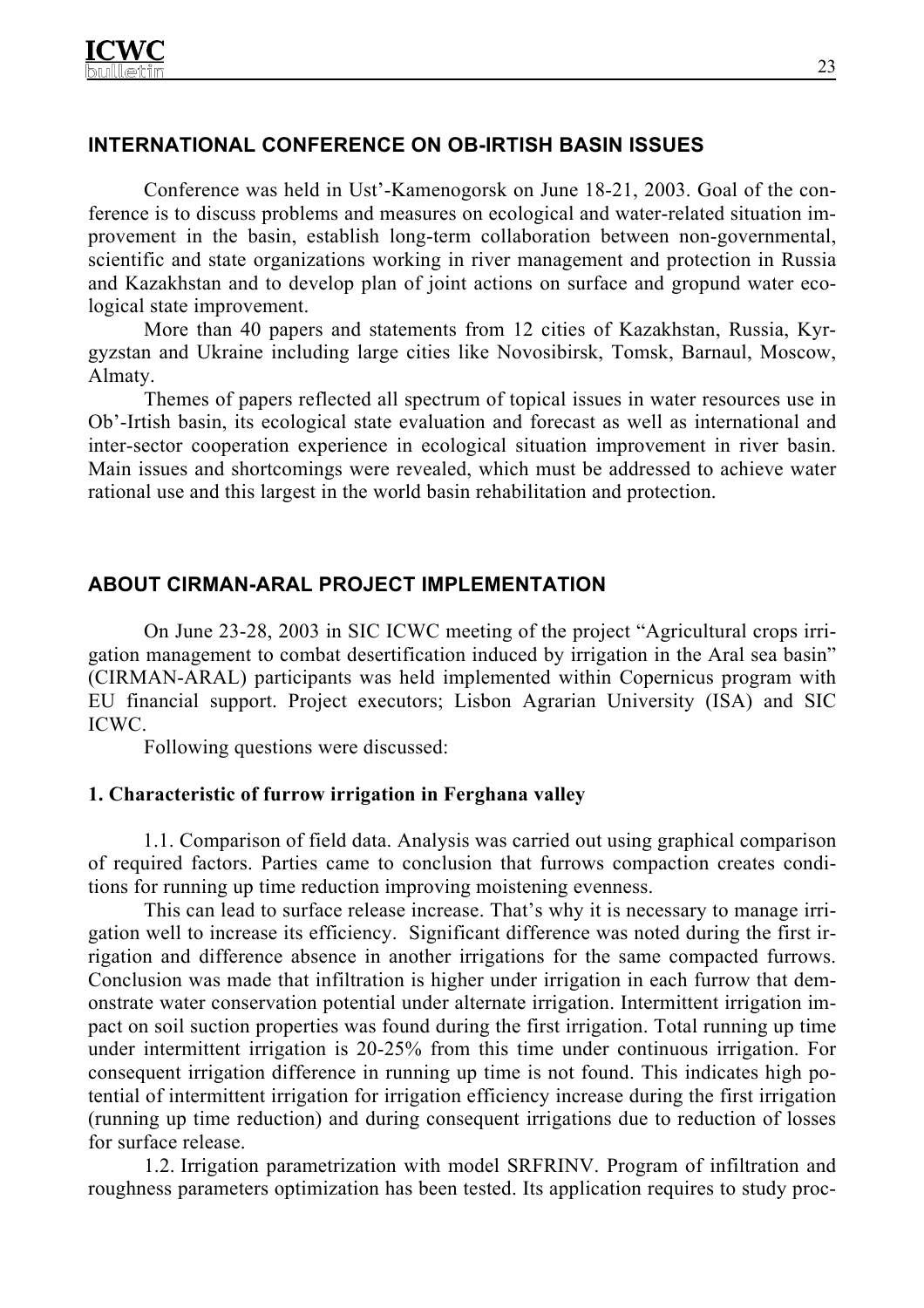ess of some program parameters by "method of tests and errors" for specific conditions of Ferghana valley. This task will take several weeks.

1.3. Basic characteristics of furrow irrigation. Joint attempt to classify furrow irrigation has been made for first time. Main factors of furrow irrigation design and management were considered and characterized both within WUA and all Ferghana valley. It will allow to assess better on-farm irrigation improvement. Data gathering will allow to build different scenarios on base of SADREGA model.

1.4. Analysis of data for Osh and Khodjent oblasts. List of tasks and data in assistance to teams from these oblasts will be prepared for field data analysis and according to DSS database requirements.

## **2. DSS for irrigation improvement at field level**

SADREGA model adapted to conditions of Central Asia has been presented. English version of this program in Windows will be completed this year. Database preparation is continued. Detailed list of all data will be completed by ISA and submitted to SIC ICWC. SADREGA MODEL and DSS system for furrow irrigation have been prepared in Portuguese and will be completed this year. SADREGA model coordination with delivery model using specific output files will be completed at the same terms.

## **3. Irrigation schedule preparation using ISAREG model**

Detailed explanations were given on file management input in ISAREG model. Special discussion of ground water contribution took place with acceptable results. ISA team will send. new adjusted software version.

## **4. Progress in GISAREG model use in DSS support**

GISAREG model was transferred to SIC ICWC team and tested. Progress in its use should be reached on WUA area because it is unit of water delivery system. For this purpose Azizbek-1 area was selected because is representative for Ferghana valley and includes experimental area of the project where there is good knowledge about water management. Based on these data on-farm canals networks are classified and models will be tested after addition of water delivery block to the model. Set of test fles for data exchange between models was prepared.

SEDAM model for DSS was presented on example of Yellow river basin. Decision on SEDAM model use for Ferghana valley conditions and its inclusion in DSS system will be made by project coordinator. There is some data deficiency for this WUA area, which is not included in the Copernicus project and concerning water delivery along secondary canals. First will be taken from mps and secondary – from questionnaire filled in by WUA staff.

## **5. Cotton irrigation data**

Detailed list of cotton irrigation has been prepared. All data are taken for 2 fields for 2001. Additional data will be received in 2003.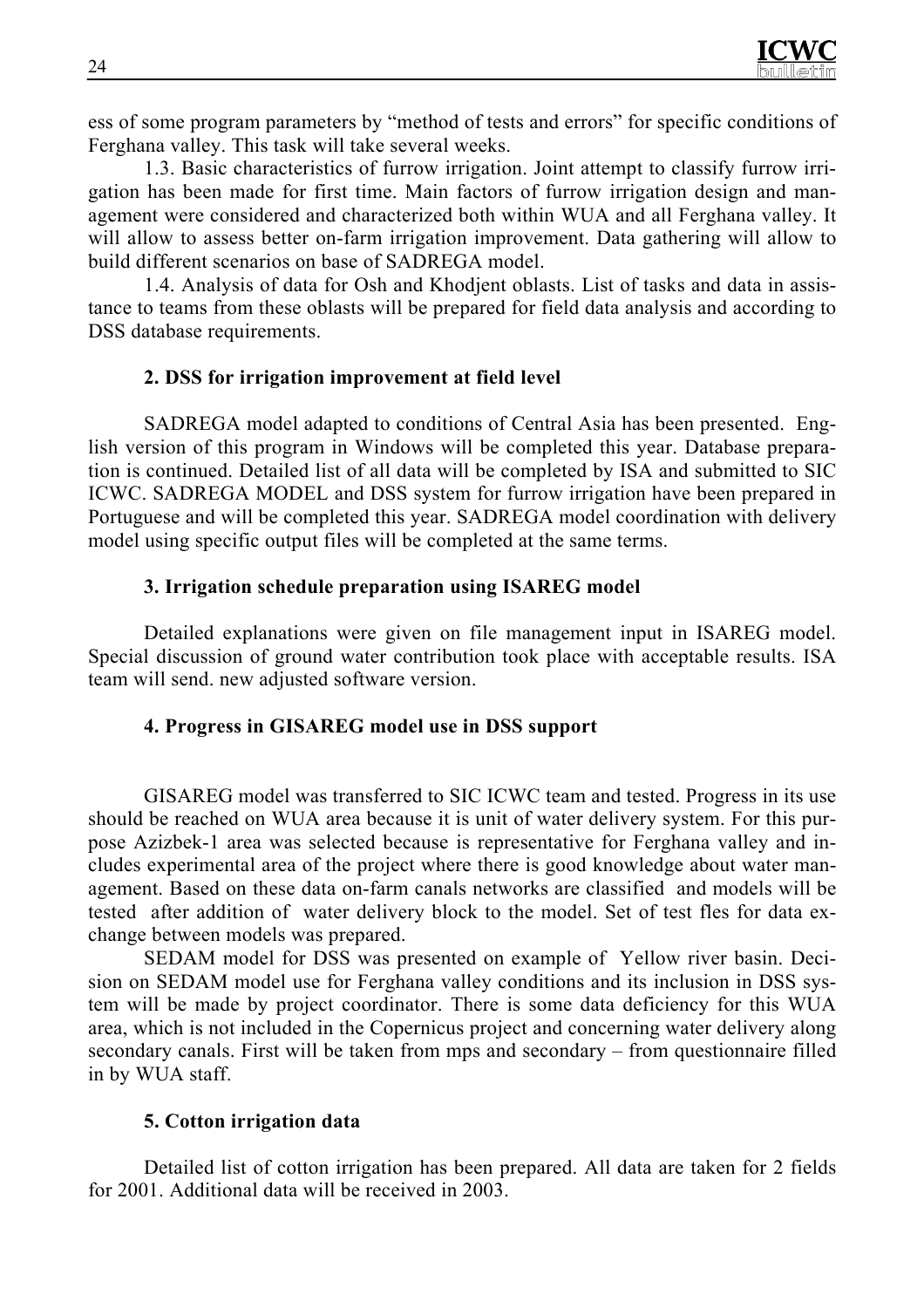## **MINUTES ICWC TRAINING CENTRE, MCGILL UNIVERSITY AND MOUNT ROYAL COLLEGE WORKSHOP ON "DRAINAGE AND IRRIGATED AGRICULTURE PROBLEMS IN ARID ZONES"**

Sponsored by: Canadian International Development Agency (CIDA), United States Agency of International Development (USAID) within the Central Asia Regional Training Program (START/AED)

Tashkent April 25, 2003

Organization of the scheduled workshop on "Drainage and Irrigated Agriculture problems in arid zones" was conditioned by the increasing necessity for dissemination of available practical and scientific-research knowledge, which had been accumulated in five Central Asian countries during the period of their economic transition to market relations in water and agricultural sectors, which in turn was aggravated with the severe impact of drought period for the past few years and necessity to implement advanced water saving technologies and develop recommendations on rehabilitation of drainage systems.

 The program and topics of the workshop that had gone through the approval process by the ICWC and USAID were oriented at creating suitable conditions for exchange of advantageous experiences and ideas for solving the problems of drainage systems operation and irrigated agriculture between the specialists practitioners and scientists – employees of the high and middle levels of water management organizations from Kazakhstan, Kyrgyzstan, Tajikistan, Turkmenistan and Uzbekistan. Among the participants of the workshop were representatives of the ameliorative departments of water and agricultural organizations (see Attachment 1 for full list of participants). Activities of the workshop were covered by mass media.

During of 5 days, from 21st to 25th of April 2003 the workshop participants listened to and discussed the materials prepared in advance by lecturers. Participants also made theirs own presentations on issues of current condition of the drainage systems and issues of advanced irrigated agriculture. The agenda of the training was structured within the framework of the 5 modules (Attachment 2):

- General issues of amelioration irrigated agriculture;
- Amelioration regimes and increasing land productivity;
- Current problems of drainage system exploitation;
- Water consumption, water saving technologies and increasing water productivity;
- Programming/Modeling in irrigated agriculture management.

The total number of presented papers in the workshop constituted 17. Above mentioned papers and presentations were distributed to the participants on the first day of the workshop for preparation to participate in thematic discussion sessions.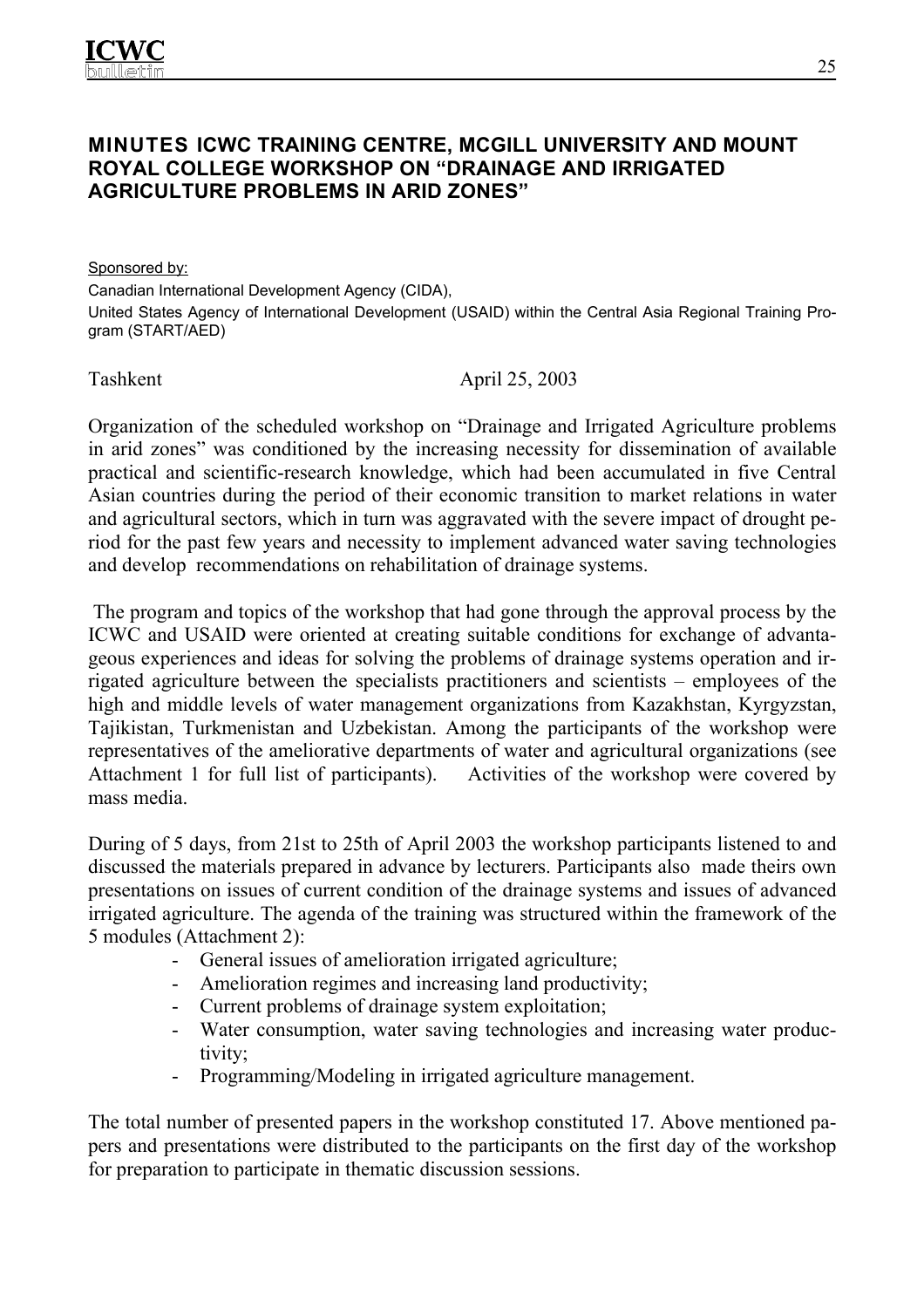In the opening session of the workshop participated and addressed the participants on the issues relevant to the theme of the workshop –Hakim Ishanov Deputy director of water management department, Ministry of Agriculture and Water management of the Republic of Uzbekistan, Alexander Kalashnikov Representative of USAID, Jason Compy Director of START/AED in Uzbekistan, Prof. V. Dukhovny Director of SIC ICWC, Prof., Nariman Kipshakbaev Honorary Member of the ICWC, Director of Kazakh branch of SIC ICWC, Mirfayzi Mirhodjiev Head of Monitoring and improvement of melioration of irrigated lands, Ministry of Agriculture and Water management of the Republic of Uzbekistan.

Participants noted high level of training materials and papers of the SIC ICWC, and also a wide range of proposed topics and diversity of water management activities including implementing integrated water resources management based on:

- Water delivery and water conveyance in irrigation and drainage;
- Interaction of various kinds of drainage (open, subsurface, horizontal, vertical and combined);
- Integration of using and managing various kinds of waters (surface, underground, return)

Proceeding from above stated positions, the necessity was underlined of managing largescale water conveyance routes, collectors as well as intake water bodies (wetlands and lakes) by basin water organizations (BWO) and national (or territorial) local amelioration authorities, whereas, regulating drainage networks exploitation is the responsibility of water management organization, including WUA.

Participants stated that in the near future the problem will arise of drainage systems outage under the existing attitude to the systems, which were build many decades years ago. Even more so, due to lack of financial resources cleaning works of drainage and irrigation facilities are not carried out. Experimental-production plots are abandoned. Actually, all the park of ameliorative machines and mechanisms (including drain rods and pumps) have become obsolete. By the end of 1980 and beginning of the 1990s maximal capacity of the construction industry was as follows:

- 11 thousand tons of polyethylene and polyvinyl chloride drainage pipes;
- 2000 km of ceramic drainage pipes;
- $\bullet$  6 mln.m<sup>3</sup> of graver-sand filter;
- 100 and more drain-installing machines;
- 2500 km cleaning capacity of drain-cleaning machines.

In this period, about 600 vertical drainages were installed every year.

Nowadays, the capacity of ameliorative park has dropped by ten times, production of pipes for drainage by 100 times. If, in the past cleaning works of inter-farm collectors and onfarm collectors were conducted 1 time per 3 years and 1 time per year respectively, nowadays they have decreased by 2.5-3 times. All above stated technical and exploitation drawbacks have become very dangerous for future productivity of lands.

It is well known that without adequate state support it is impossible to operate  $\&$  maintain drainage systems. Participants suggested necessity of implementing state investment pro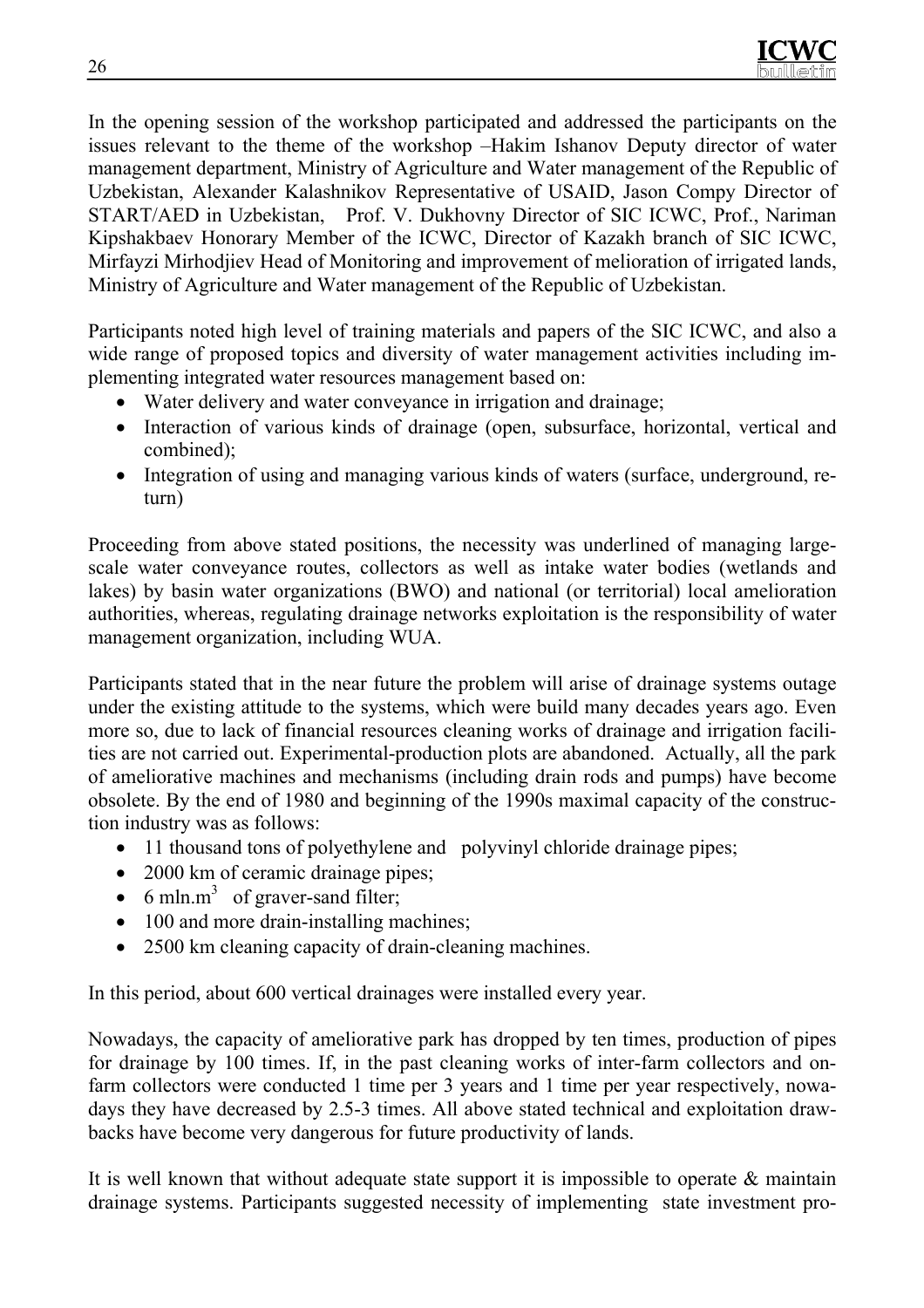grams for provision of drainage measures, since for last ten years, according to various assessments, area of salt-affected lands has already increased up to 600-800 thou.ha. in the region. Dangerous niduses of salinization still exist there, where sustainable desalination had been reached through drainage systems application (Mahtaaral zone in Kazakhstan, western parts of the Hunger Steppe in Uzbekistan). At the same time, there are many cases, when attraction of local authorities' attention (for example in Bukhara province in Uzbekistan) makes available maintaining drainage networks in comparatively good condition. Thus, public participation in Management & Maintenance of collector-drainage systems is becoming increasingly actual in terms of necessity to enhance attention to management issues as applied not only to water but also to salts on the part of entire society and concurrently with the purpose of development and implementation of measures on involving wide range of participants and "stakeholders" into drainage activities.

In their presentations and information the participants stated that worsening of drainages and collectors performance has been caused by negligence of malfunctions and, in some cases by consciously discharge of irrigation water to collectors. Therefore, public participation will enable organizing control over maintenance of networks. Public participation will ensure contribution to improving technical condition of drainage and not obligatory through drainage means but through direct activity in flush-out of wells, cleaning observing wells and repairing outlet facilities, securing vertical drainages from destruction and despoilment.

Participants noted the this training promoted better understanding of existing problems, allowed participants systemizing their own knowledge and also widening their scope of interests. The usefulness was also noted of the information that was presented by the lecturers as to development of concrete measures to improve irrigation systems. Data and information, gained during the workshop discussions, related to the daily activities of water specialists, increased the comprehension of the national specific features for establishing the WUAs in each of the countries, development of water tariffs, hydro-metrology and management structures. It was stated the this training gave the opportunity to better understand the financialeconomic situation in water sector of the region, technical capabilities of water infrastructure and general situation in the field of land reclamation, and the features of planning for each method of irrigation, assessment of water use effectiveness in irrigated agriculture and working out the solutions.

Participants noted the necessity of active promoting among water users the principal ideas of economical usage of water resources and a more wider and gradual implementation of water saving techniques, especially in irrigated agriculture.

Participants of the workshop noted that there are not sufficient stimulating levers for supporting private farmers in O&M of drainage and irrigation systems and facilities.

The discussions brought to light to fact that whereas transition to market relations in economies of different countries of Central Asia evolves non-uniformly, there are still problems common for the whole region: restructuring of agriculture, WUA creation, water resources deficit, obsolete irrigation and drainage systems, land and water quality deterioration due to salinity.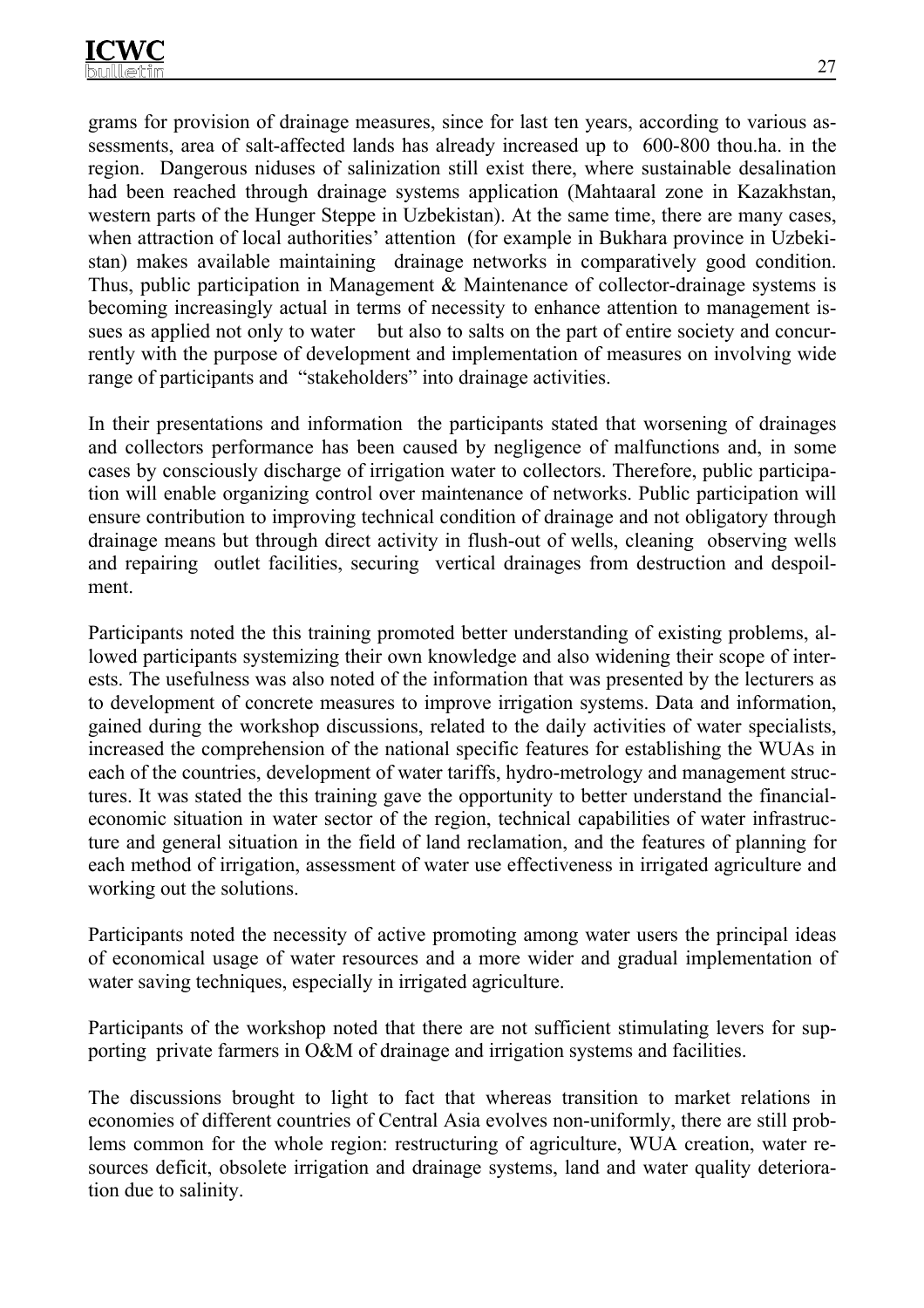

Participants of the training put forward a series of recommendations and proposals aimed at reconstruction and maintenance of drainage systems and effective improvement of irrigated agriculture in Central Asia.

Among the recommendations suggested by the participants there are the following: At the regional level

- carry out joint O&M of drainage systems located between bordering provinces of the Central Asia states with the aim of compensating expenses on drainage and amelioration of lands flooded by adjacent provinces of the neighbor state;
- develop out of mechanisms of joint drainage systems O&M;
- prepare a proposal on drainage systems reconstruction and improvement of ameliorative condition of lands and present it to donor organizations;
- create regional networks of information and experience exchange on new technologies application in amelioration;

At the national level:

- allocate of adequate financing for sustainable operation of drainage systems and ensuring melioration of lands, at least for sustaining existing structure of lands;
- develop mechanism of preferential crediting farmers' activity in drainage and amelioration;
- reorganize pilot-production plots;
- provide farmers with information on drainage systems technical condition located on land used by them, with aim of involving farmers in the process of amelioration;
- ensure regularity of draining (creating in case of firm soil temporary drainage within the irrigated plot);
- promote training and professional development of new specialists to provide necessary personnel for O&M of irrigation-drainage systems;
- organize regular cleaning of inter-farm and on-farm canals as well as collectors, their maintenance in order to prevent further deterioration of existing drainage systems' technical condition;
- elaborate necessary support measures to be provided by the State, which are necessary to maintain drainage systems and inter-farm collectors

## At the local level:

- reassess existing drainage systems;
- elaborate recommendations on rehabilitation of drainage systems according to local soil-ameliorative situation;
- expand application zones of well-amplifiers in according to lithological structure of soils-ground, as a low cost method of draining.

Participants unanimously supported the idea of conducting the proposed international scientific-practical conference on «Strategy for sustainable irrigated agriculture with minimum investment in drainage» and they offered 12 zones through whole region for detailed observation:

Kazakhstan – South-Kazakhstan province

Kyrgyzstan - Chu and Batkent provinces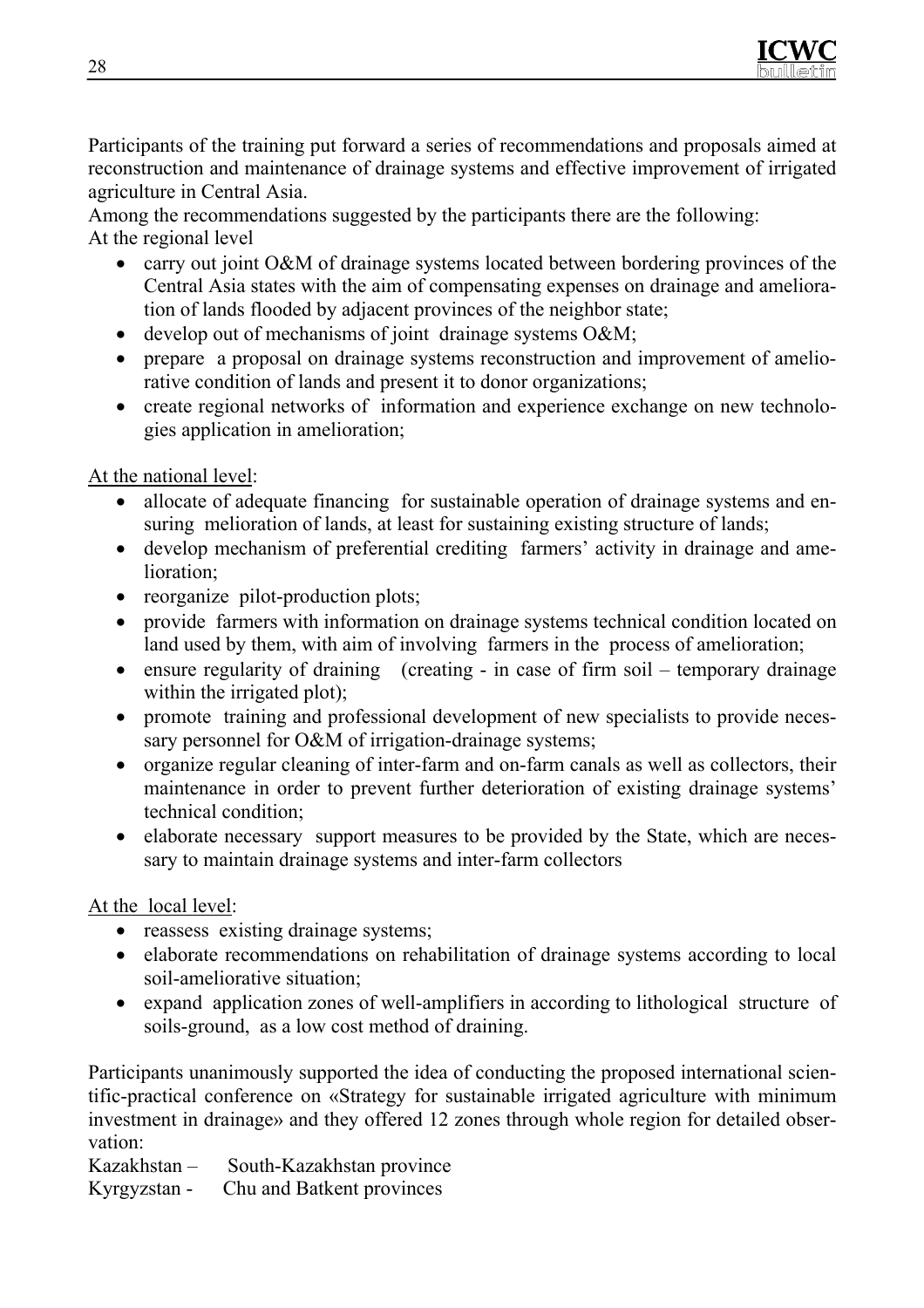Tajikistan – Sogd and Hatlon provinces

Turkmenistan – Dashauz

Uzbekistan – The Hunger and Karshi steppes, Bukhara, Ferghana and Khorezm provinces and Karakalpakstan.

Participants approved the following Program of drainage and amelioration development:

- 1. Program goals:
	- assessment of existing situation and analysis of tendencies;
	- assessment of needs in additional drainages;
	- assessment of needs in improving irrigated agriculture;
	- assessment of efficiency of operation activities;
	- selection of priorities: in investments, in improvement.
- 2. Assessment of exiting situation:

At the basin level:

- discharges of collector-drainage waters and their dynamics by years: related to water use;
- dynamics of discharge flow mineralization;
- impact of this discharge on mineralization of the river water;
- trends in the processes;
- accumulation of salt in planning zones in dynamics by years.

At the local level

- assessment of former and current drainage projects;
- assessment of their implementation degree;
- indicators reflecting how drainage measures correspond with design parameters in terms of time and volume;
- condition of drainage, operational capability in terms of time, frequency of failures, causes;
- organizing repair-operation service, intensity of conducting repairing works (now and in the past);
- need for improving (rehabilitation and development) drainage;
- need for capital repairs;
- need for flushing-out of drainage;
- need for cleaning collectors;
- 3. Assessment of ameliorative conditions:
	- trends in salinization and ameliorative condition;
	- increase (decrease) in salt-affected areas with high level ground waters;
	- causes influencing deficiency of flush-out;
	- lateral waterlogging;
	- using mineralized waters for irrigation.
- 4. Assessment of condition of water receiving bodies:
	- collectors, inflowing to rivers;
	- collectors, inflowing to closed depressions;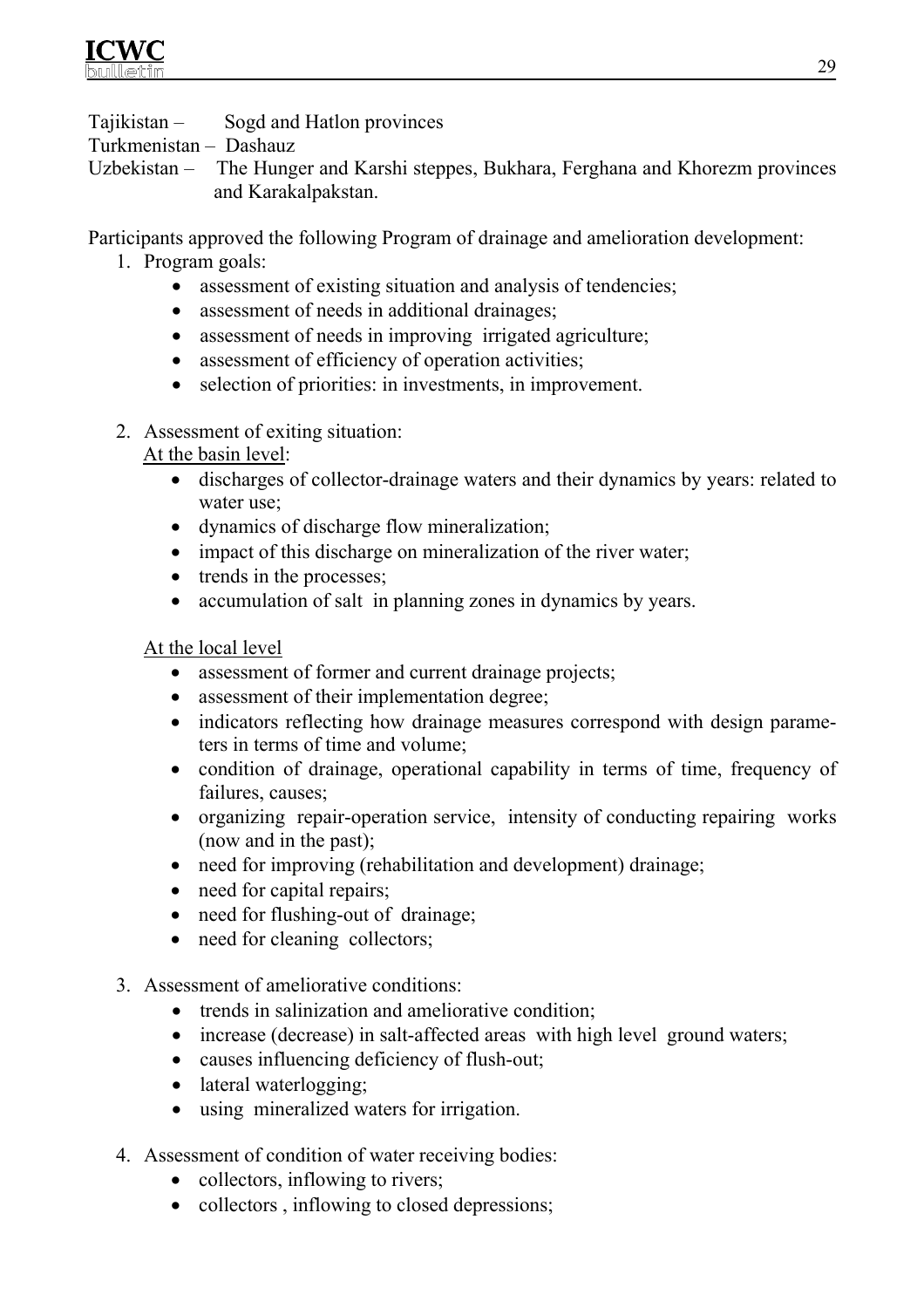

- sustainability of water receiving capacity;
- measures, necessary for their improvement.
- 5. Assessment of collector-drainage flow impact on social-economical indicators of the region, zone, province:
	- social consequences;
	- degree of ameliorative adverse condition impact on migration of the population;
	- ecological impacts of ameliorative adverse condition;
	- degree of the impact exerted on yield and productivity.

The attention was paid at the necessity of further improvement of crop cultivation technology as it applies to irrigated lands. The key lines of these activities should be:

- Certification of irrigated plots based on a large-scale soil-melioration mapping to register land use farming pattern, condition of the plot's surface, its boundary condition and other factors determining its productivity and yield capacity;
- Establishment of land certification consulting service;
- Complex of measures (of ameliorative and agronomical nature) ensuring uniformity of the irrigated plot as an entity - subject to agro-ameliorative measures, expediency of which was identified in the course of certification.

It was emphasized that up-to-date automation equipment (computers, transducers) and software for monitoring the whole process of soil fertility changes and agricultural production in general make such like technological schemes not only vital, but also real and essential for achieving the overall objective - to identify and utilize reserves of irrigated field as the basis for high and sustainable productivity of irrigated agriculture.

The following activities were proposed for implementation as economic instruments of water saving promotion:

- Incentives for water saving when amounts of water taken by users are less than those, which are permitted by most strict norms of water use, – in such forms as award fees at the rate of the state's expenses for water resources formation, immunity from taxation or additional economic incentives. These incentives should stimulate intensification of agricultural production and application of new technologies of crops culturing, e.g. using plastic film cover or under mulch;
- Wage plus-bonus system for operational activities carried out by water management authorities stipulating remuneration for water saving.

Participants of the workshop express their comprehension of peculiarities as to current changes in the region of geopolitical, economic and social nature. In this connection, the need is underlined for new approaches to overall and collective participation of stakeholders at all levels of water use hierarchy (from a field to the basin) in water resources management, for more wide involvement of farmers, Water Users Associations into operation and maintenance of irrigation systems.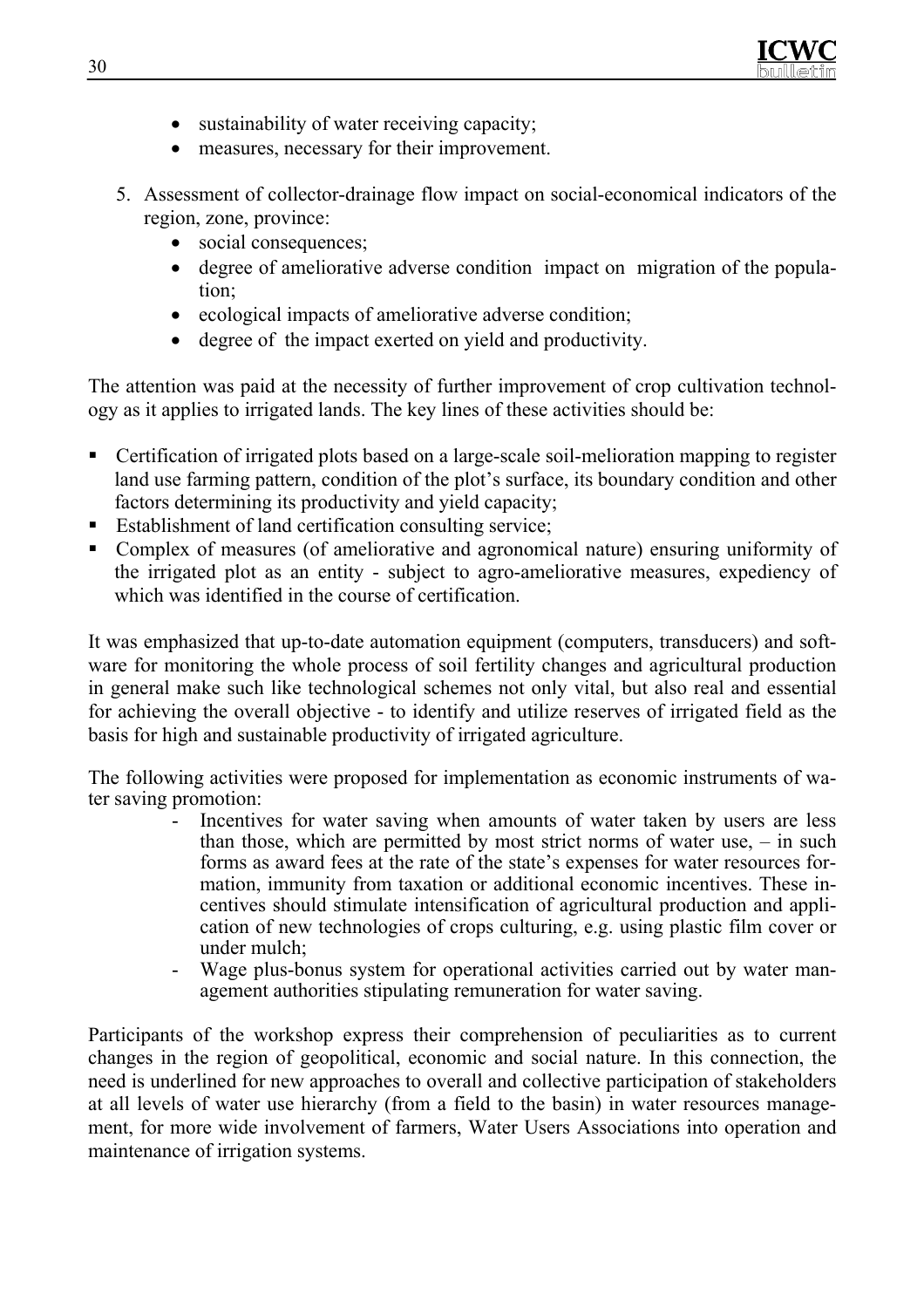The training participants reiterate the necessity of proceeding to develop close cooperation with ICWC Training Centre, and its branches in Osh (Kyrgyzstan), Dushanbe (Tajikistan), and underlined expediency of promoting TC branches establishment Kzyl Orda (Kazakhstan) and in the downstream zone of the Amudarya river. The necessity was underlined of implementing into practice up-to-date information technologies and requests were put forward to facilitate the process of mastering advanced methods of water resources management. The participants consider that such process can be promoted through continuation of TC course on computer training. Simultaneously, a number of participants asked for support in organizing provision with appropriate technical equipment for all structures of water resources management.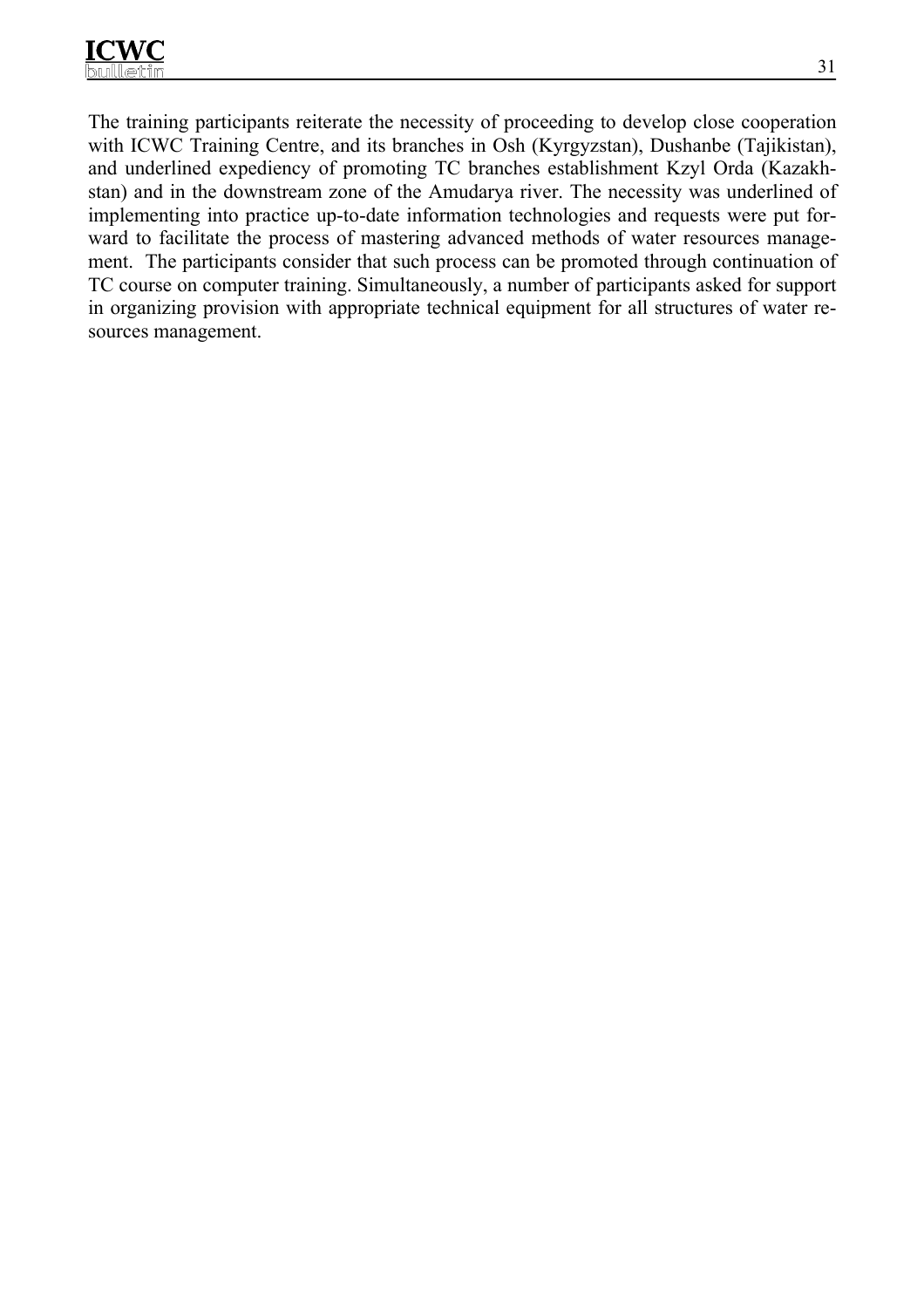## **PARTICIPANTS EXPRESS THEIR GRATITUDE TO CIDA, USAID-START/AED, MCGILL UNIVERSITY, AND ICWC TRAINING CENTRE STAFF, ALL LECTURERS AND MODERATORS, SIC ICWC, AS WELL AS TO BWO "SYRDARYA" WHO ENSURED PROPER PERFORMANCE OF THE WORKSHOP, AND ADVANCE THEIR OPINION THAT FURTHER TRAINING OF THIS KIND SHOULD BE CONDUCTED**

*Minutes of the workshop on Capacity building for Aral Sea Basin Drainage Strategy Capacity building IPTRID workshop* 

Tashkent June 28, 2003

Initial workshop of IPTRID Project towards strategy of sustainable irrigated agriculture with feasible investment in drainage, the Aral Sea Basin, Central Asia

From 26 to 28 June 2003 there was held workshop on Capacity building for Aral Sea Basin Drainage Strategy in Training Centre of Interstate Commission for water Coordination (ICWC). The workshop purpose was to assess of current situation of drainage development on the basis of papers prepared by participants and preparation to workshop that is scheduled to November of this year. The program and topics that had gone trough the approval process by the SIC (Scientific Information Center) ICWC, IPTRID FAO (International Programme for Technology and Research in Irrigation and Drainage, Food Agriculture Organization of the United nations) and HR Wallingford were oriented at creating suitable conditions for exchange of advantageous experiences on solving problems related to O&M and development of drainage systems between the scientists and the specialists practioners of the high and middle levels of hydrogeology reclamation services, water management organizations from Kazakhstan, Kyrgyz Republic, Tajikistan and Uzbekistan.(attachment 1).

During the 3 days, the workshop participants listened to and discussed and made own reports on current condition of drainage systems and reclamation state in their zone of responsibility.

As to the workshop agenda there were presented 21 papers. Papers of the workshop participants were submitted in electronic and paper version. Papers of the lecturers were distributed among participants for preparation to participate in thematic discussion sessions.

In the opening session of the workshop participated and addressed the participants on the issues relevant to the theme of the workshop: Prof. Victor Dukhovny - Director of SIC ICWC, Harry Denecke – Regional Manager Asia IPRID FAO, Geoff Pearce – Senior researcher, HR Wallingford, UK; Coordinator of OASIS program coordinator, Donald Brown – Director of ITAD Water, UK; Mirfayzi Mirhodjiev - Chief of Department of monitoring and advancing of land reclamation, Ministry of agriculture and Water management of the Republic of Uzbekistan.

During the workshop sessions participants noted that in the near future the problem will arise of drainage systems outage, which were built many period years under existing attitude to the systems. Even more so, due to lack of financial resources cleaning works of drainage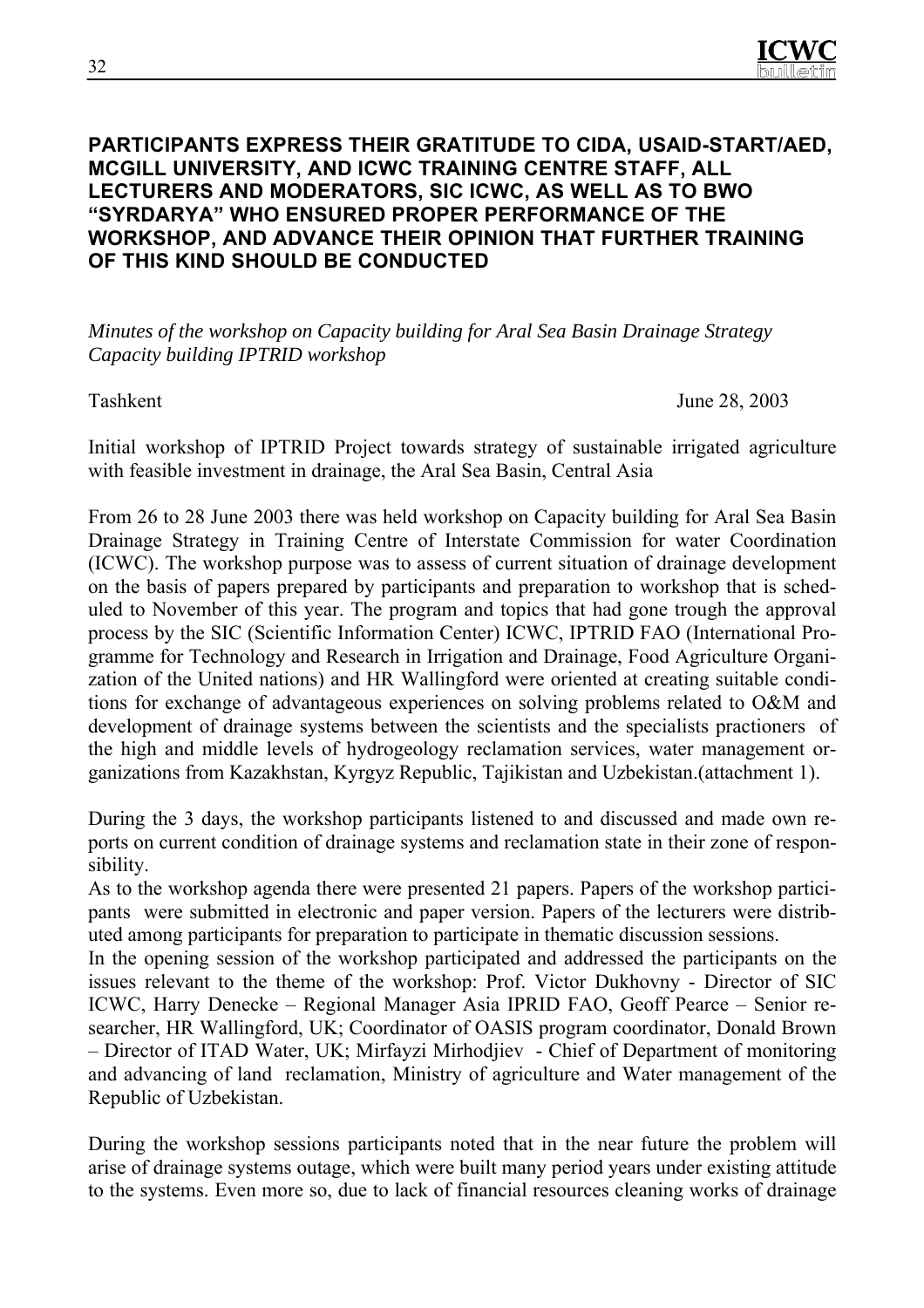and irrigation facilities are not carried out. Experimental-production plots are abandoned. Actually, all the park of ameliorative machines and mechanisms (including drain rods and pumps) has become obsolete.

The workshop participants have noted that nowadays republics have not sufficient financial resources for full-scale rehabilitation of drainage systems. Proceeding from this it is necessary to select priority directions of drainage rehabilitation for promoting sustain agriculture under feasible investment. For selecting priority directions here should be held assessment of situation.

The workshop participants unanimously supported the idea of conducting the proposed international scientific-practical conference on "Towards strategy of sustainable irrigated agriculture with feasible investment in drainage, the Aral Sea Basin, Central Asia".

The workshop participants have presented 13 reports on following zones:

Kazakhstan – Kzylorda and South Kazakhstan oblast

Kyrgyz Republic – Kyrgyz Republic and Batken oblast

Tajikistan – Sogd, Kulyab and Khatlon oblast

Uzbekistan – Hunger steppe and Karshi steppe, Buhara, Feghana, Khorezm oblasts and Karakalpacstan.

 The workshop participants have prepared total summaries on theirs republics after the reports on zones.

In the workshop also was discussed program on assessment of current situation in Central Asia. The program consists from the following activities:

- Assessment of existing situation and analysis of trends;
- Assessment of needs in additional drainage;
- Assessment of needs in drainage improvement;
- Assessment of operation measures efficiency;
- Prioritization of measures.

Also, in this program following issues should have reflection:

- **-** Sustainability of different types of drainage;
- Low cost O&M methods;
- Organizational forms of drainage system management;
- Improvement of collector-drainage outflow use;

Also the workshop participants have discussed the order of program on assessment and modeling of drainage systems. This order is follows:

In the first step:

- To determine criteria of ameliorative favor;
- To determine criteria of drainage workability.

In the second step:

- Assessment of existing data and collecting nessary data for analysis and modeling;
- Selecting of planning zones;
- Scenarios of probable situation development and scope of work on possible management;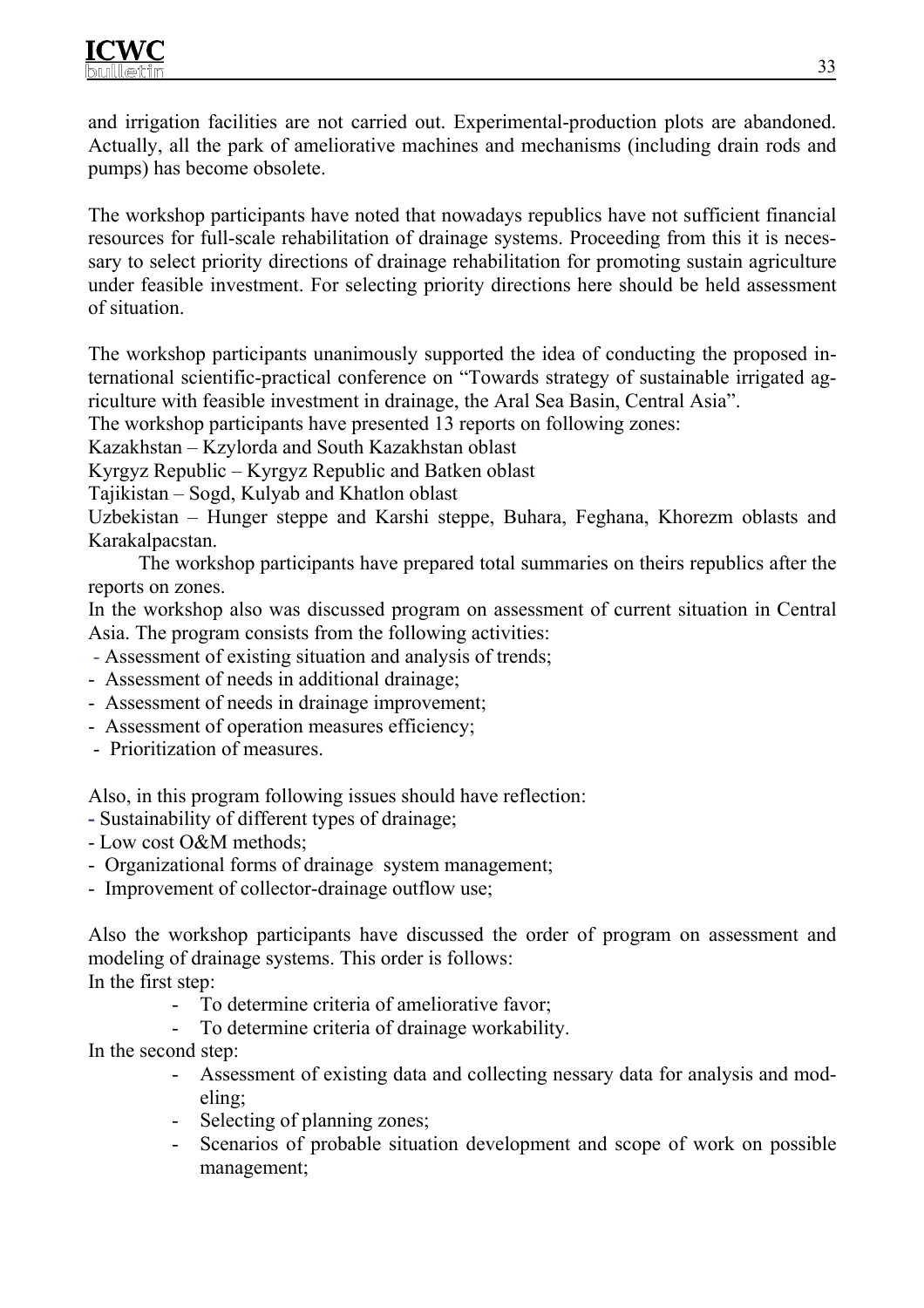

- Modeling: assessment of consequences caused by different measures, actions, policy in planning zone and river;
- Prioritization of measures;
- Action plan for 3 scenarios**.**

The workshop participants noted that this training promoted better understanding of existing problems, allowed participants systemizing their own knowledge and also noted widening their scope of interests. The usefulness was also noted of the information that was presented by the lecturers as to development of concrete measures to improve drainage systems.

Participants of the workshop noted that there are not sufficient stimulating levers for supporting private farmers in O&M of drainage systems and facilities.

The interactive dialogues were held under facilitating of Don Brown. As the result of the interactive dialogues the workshop participants have indicated a number of problems that require promptly activities to solve or alleviate them. Among this problems were follows:

- Financing of construction and operation of drainage systems;
- Organizational structures of CDN operation;
- Non-active coverage of ameliorative problems in Mass media;
- Administrative dividing of irrigation systems;
- Lack of technical facilities in operation;
- Insufficient monitoring;

During the workshop participants of the workshop put forward a series of recommendations and proposals aimed at alleviating or solving of existing problems according to kind of them:

- Determining of sources of financing of CDN O&M;
- Establishing of WUAs with transferring of operating functions;
- Keeping up crop irrigation regime;
- Using of modern monitoring means;
- Attracting of donors, holding of workshops and educating courses;
- Dividing of hydrographical borders of irrigation systems;
- Creating of regional network for exchange of information and modern technologies application in reclamation;
- Educating and pre-qualification of young specialists on irrigation  $\&$  drainage systems;
- Timely provision of agricultural measures;

The workshop participants expressed desire and approval of participating in the events in the framework of the aimed project.

Also there was held questioning of participants on drainage systems development and land ameliorative state improvement. Questioning was held trough filling in of the before prepared special list of questionnaire. Results reflected in the attachment 4.

The training participants reiterate the necessity of proceeding to develop close cooperation with ICWC Training Centre, and its branches in Osh (Kyrgyzstan), Dushanbe (Tajikistan),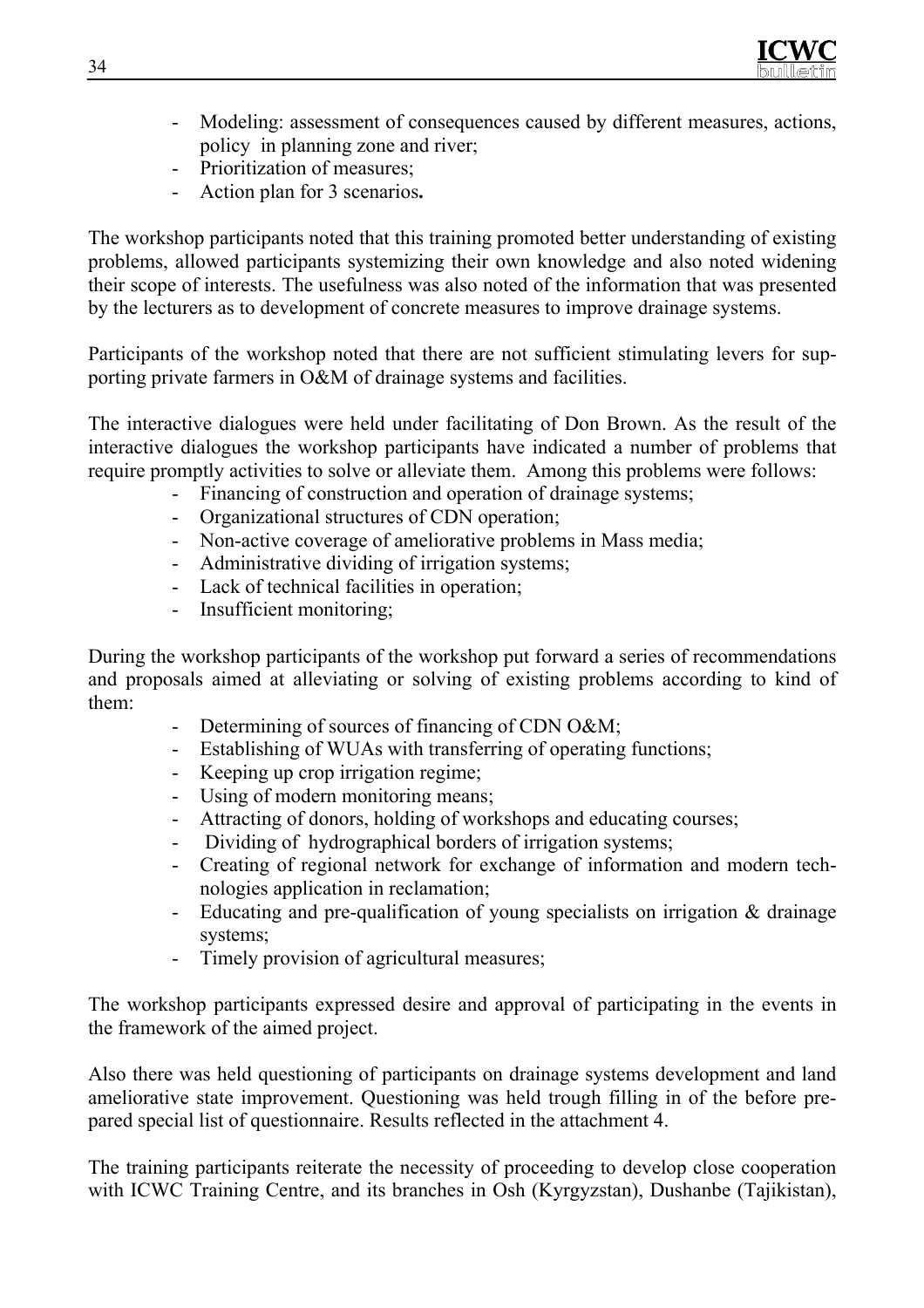

Urgench(Uzbekistan) and underlined expediency of promoting TC branches establishment Kzyl Orda (Kazakhstan). The necessity was underlined of implementing into practice up-todate information technologies and requests were put forward to facilitate the process of mastering advanced methods of water resources management.

Participants express their gratitude to DFID, CIDA, IPTRID FAO, HR Wallingford, ITAD Water McGill University, and ICWC Training Centre staff, all lecturers and moderators, SIC ICWC, as well as to BWO "Syrdarya" who ensured proper performance of the workshop, and advance their opinion that further training of this kind should be conducted.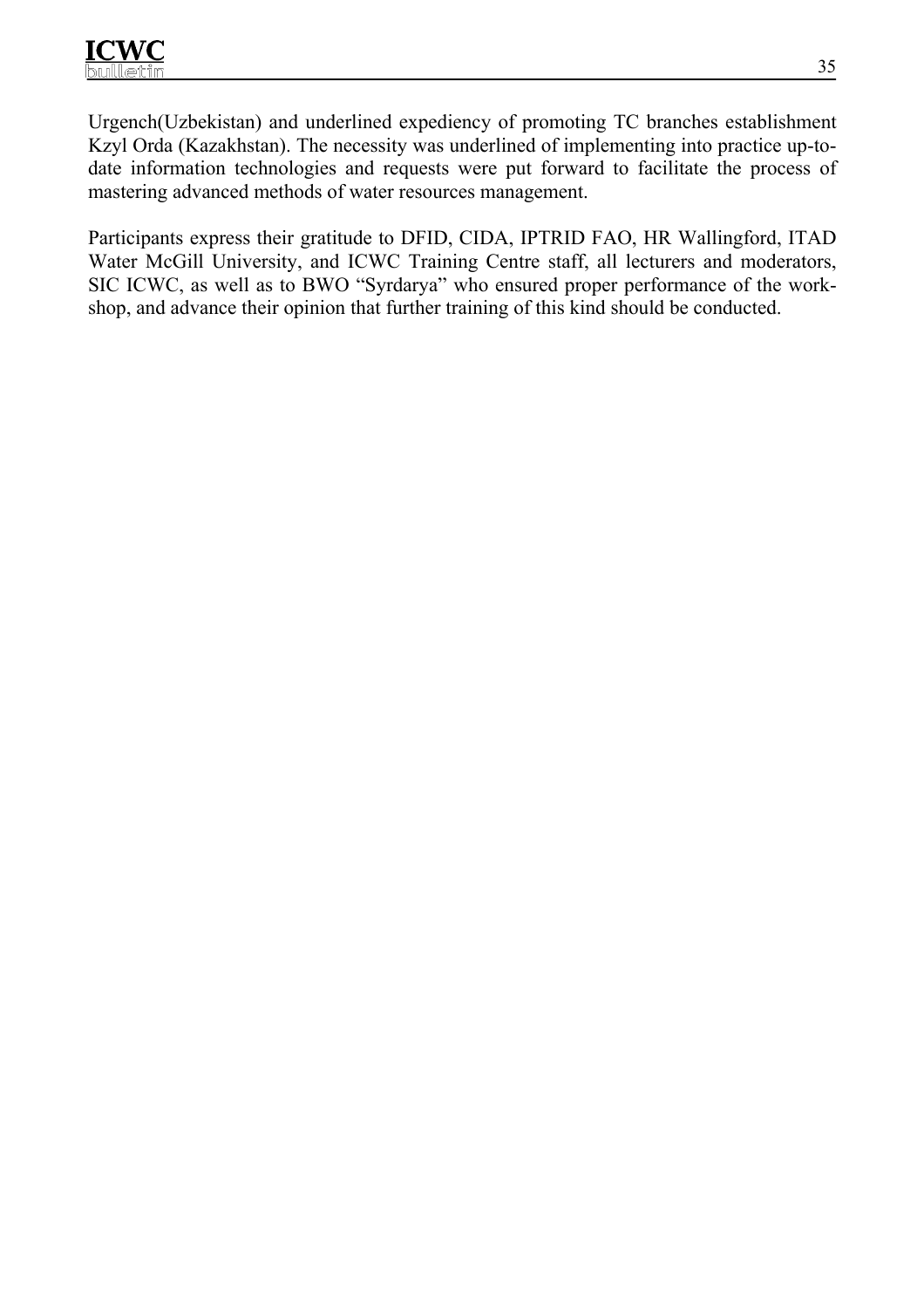

## **PRIVATE SECTOR PARTICIPATION IN WATER SUPPLY ORGANIZATION**

Free market in competitive environment with several similar companies is precondition for successful private sector participation. This leads to good quality improvement and price decrease.

World experience in public services illustrates this evidently:

- telecommunication sector privatization with emerging mobile communication, which allowed create parallel networks with several competing operators, improved communication quality and reduced prices. Network services remains behind in many countries and it will be successful in case of several operators having equal access to fixed networks;

-in power sector energy separation of producers from distributive grids led to price reduction and production differentiation. Consumers in developed countries can choose between cheap thermal and more expensive renewable one. Precondition is equal access to grids under public control.

- in water sector situation is quite different. First of all, water is not a matter of luxury like telecommunication or electricity; it is basic need for survival. Secondly, water systems are monopolistic in their nature and parallel networks can't be constructed. Like communication and separated like electricity.

Great Britain was first country where full privatization of water sector has been done. Results of this are far from promising; many municipalities suffer from high prices and low service quality. France used different approach using management contract model for public-private partnership. But this system also couldn't avoid monopolization by private operators like Great Britain.

Experience of developing countries and countries with transient economy is much disputable. Beside positive examples, when sustainable water management is achieved, there is negative experience of consumers, investors and operators. In good managed municipalities private investors and operators often can't reach expected repayment and even bear big losses. In weaker municipalities with inadequate regulation ecological and social goals usually are not achieved.

How to move ahead?

Swiss key principles of water policy are decentralization and subsidizing e.g. responsible for water management at possible lower level, democratic approach on participatory base and public participation and private sector involvement where there are conditions for competition. We consider water as key element of sustainable development and as common good. Good water management is precondition for equitable access to fresh water resources and their management.

There is multitude of satisfactory solutions in water services area. In most developed countries water remains in ownership and privatization is seldom phenomena. In Central Asia public sector involvement, users participation and partnership have to be recognized priority. World experience shows that public services can be reformed in a way, which allows to increase efficiency and to keep equitability in sustainable water management. Preconditions for private sector involvement in water supply systems under public-private partnership conditions are as follows: establishing appropriate organiza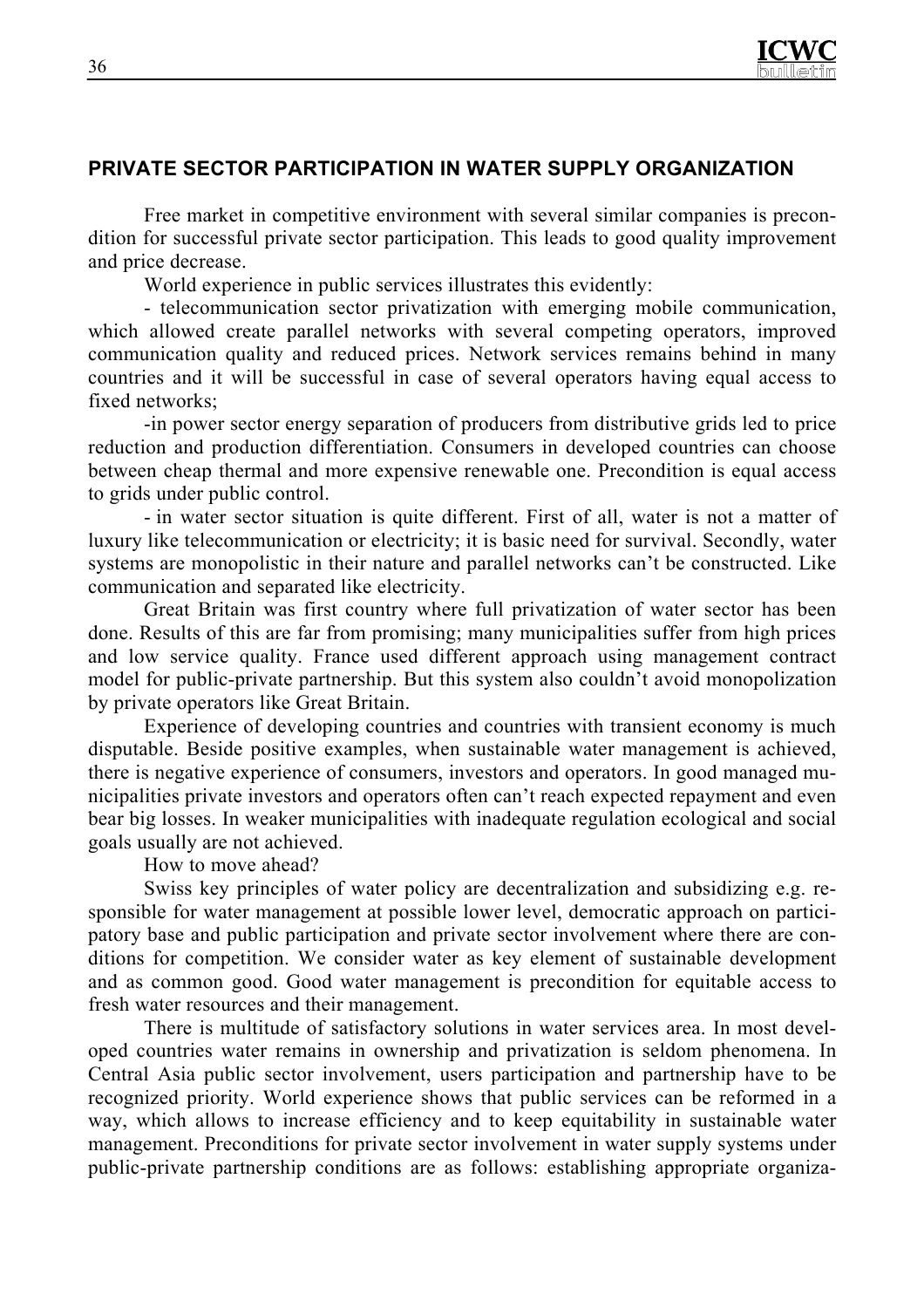tional, legal and regulating structure, strong public control and high public perception, commitment to poverty eradication and following ecological standards.

In particular, in Central Asia there is wide field for activity where private sector can contribute to water-related situation and where competition is possible, which will be supported. It includes involvement of consulting and engineering services, subcontractors and needed good producers. But business environment in some countries is so unfavorable that private sector is hardly developing even in traditional fields. .

Swiss water policy in Central Asia is based on water users participation in rural water supply and irrigation management including institutional and structural support, infrastructure rehabilitation and modernization, local water-related industry support.

In urban water supply Switzerland continues to support private sector involvement on contractual basis in management and services simultaneously facilitating development of strong regulating structure, supporting social and ecological standards under strict monitoring and control over private operators activity.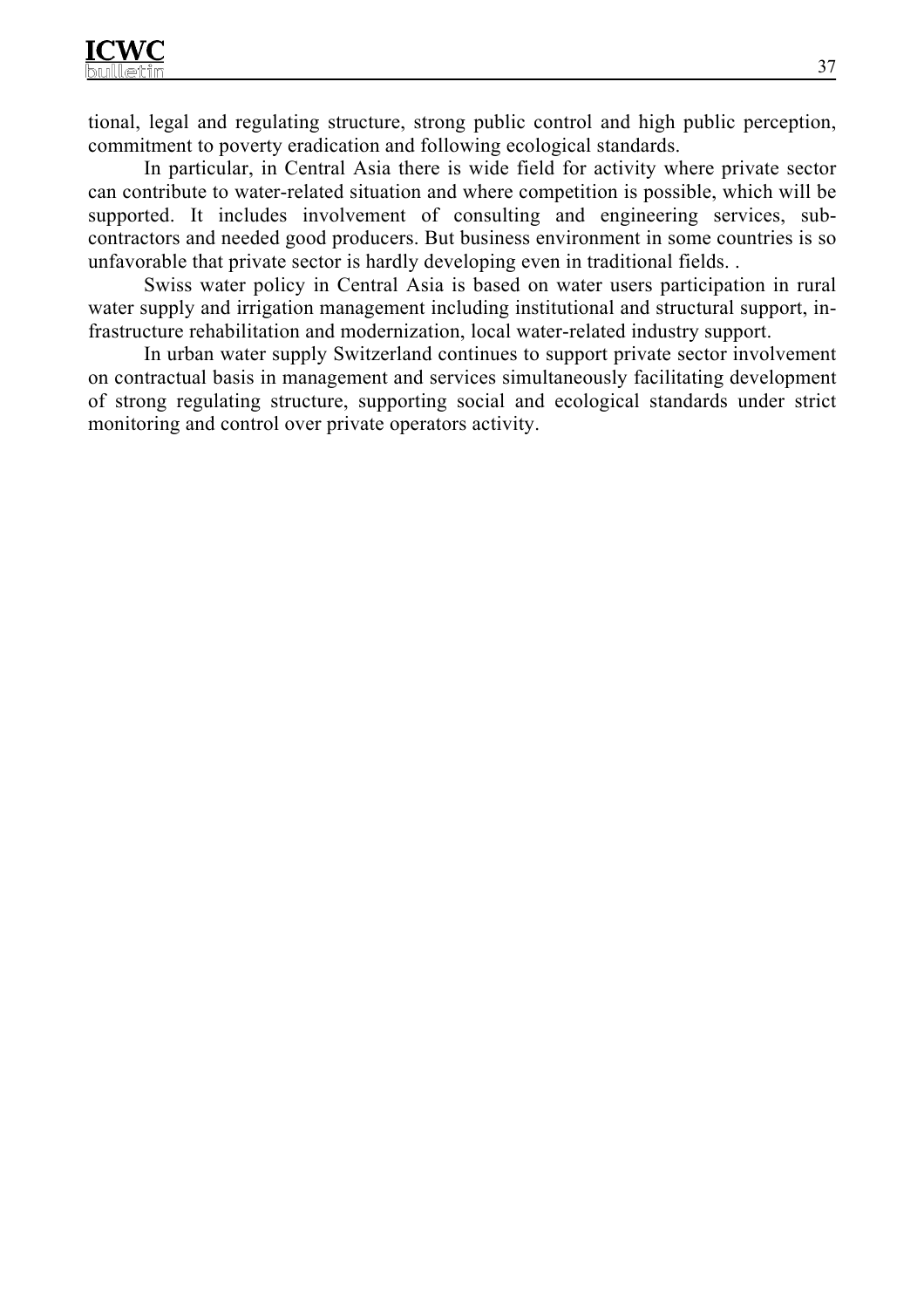## **IPTRID– NEW APPROACH<sup>2</sup>**

**Создание организационного потенциала для устойчивого управления водой в сельском хозяйстве**

*Olivar KOgels<sup>3</sup>*

## **In June 2002 when I took position of IPTRID program manager, it was necessary to provide funding for future program and approach IPTRID strategy to donors' policy re-formulating IPTRID objectives and services.**

In June 2002 during IPTRID meetings and ICID Conference in Montreal new strategic directions were defined. ICID Consulting Group, Managerial Committee and Advising Committee have supported IPTRID decision concerning new strategy development. In result of discussions, conclusion was made that IPTRID must have poverty reduction as high priority in its activity. Another conclusion was that program should expand its scale and not concentrate only on technologies development and research promotion.

Most members of various committees agreed that IPTRID must pay attention to aspects of institutional development, education and training, experience exchange and strengthening public-private partnership. Thus, IPTRID can shift to capacity building. Thirdly, it was concluded that IPTRID must consider water use and management in agriculture in wider scale and encompass such oblasts as non-irrigated lands drainage, flood risk reduction, water accumulation and water resources management. Because of that, we propose that "capacity building for sustainable water management in agriculture" become our new slogan. It is clear that this will include research promotion, technology transfer and research base strengthening only under extended demand-driven approach.

On this base consultations with different donors and partners to re-formulate IPTRID objectives, tasks and results.

## **IPTRID objectives**

IPTRID objectives can be re-formulated as follow: *"poverty reduction and food security strengthen protecting environment".* 

More than one billion poor people with income less than 1\$/day lives in arid climate zone. Their income can be ensured only through irrigation, water conservation and harvesting. Nevertheless, wrong irrigation increase risk of land degradation and salinization whereas weak drainage and over-irrigation destroy annually 1.5mln.ha of land. .

As to food security all over the world, irrigated farming importance is evident because 40% of global agricultural production is created on base of irrigated farming. But it is evident that productivity per water unit must be increased.

#### **IPTRID task**

Irrigation, drainage, salt management, flood control, water harvesting and water resources management require knowledge and experience of farmers, farmer associations, private and public services suppliers and governmental organizations. More effective ex-

 2 GRID, IPTRID Network magazine, Issue 20, March 2003.

<sup>3</sup> Program manager, IPTRID Secretariat.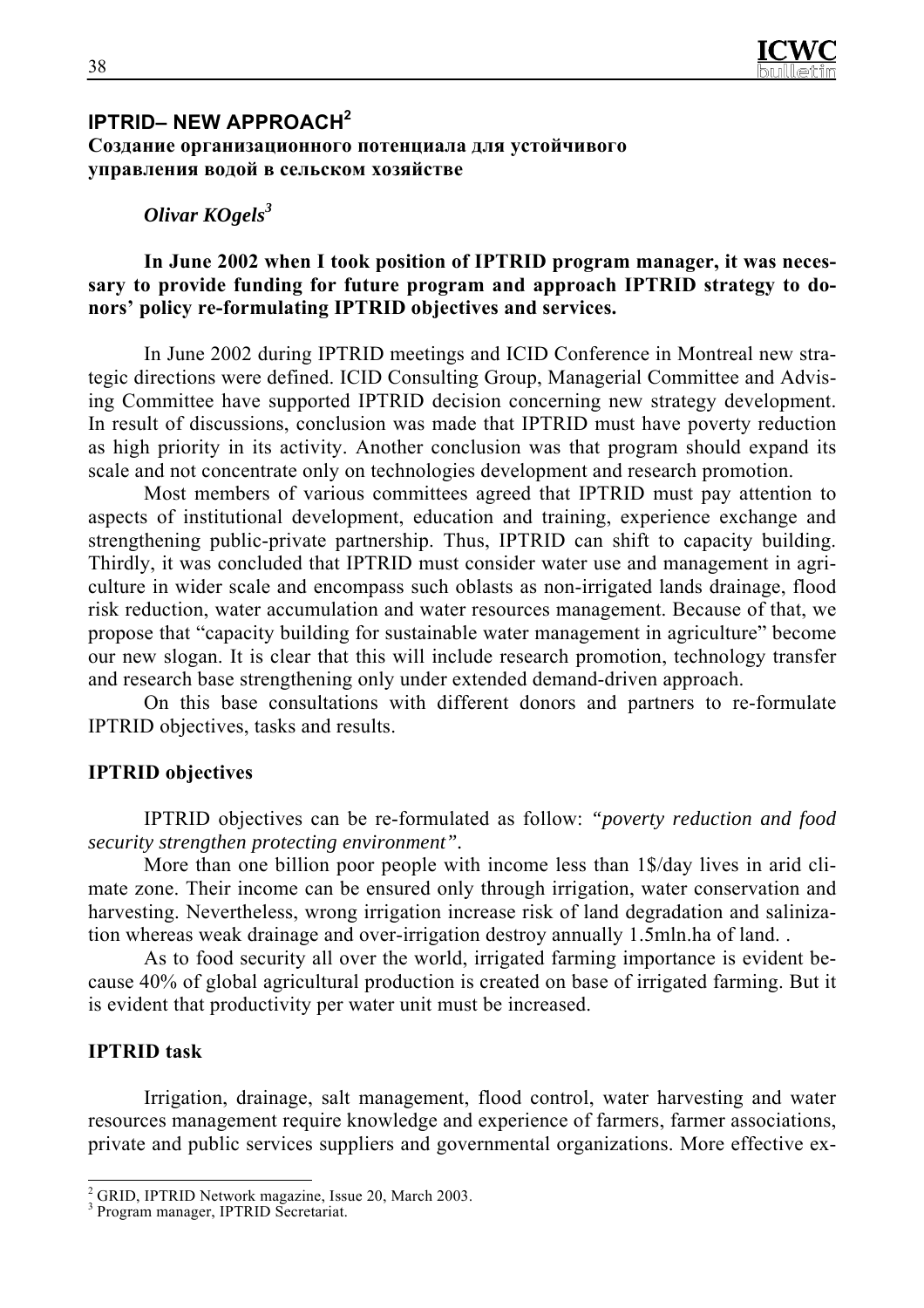isting technologies and research results dissemination, introduction, presentation and management is necessary. This requires capacity building at different level for more effective water management in agriculture. We suggest to re-formulate IPTRID task as follow: *"to help developing countries and countries with transient economy in capacity building for sustainable water management in agriculture".* Therefore, IPTRID orientation can change from "strengthening research and base of knowledge development" to wider notion "capacity building" (where capacity building is defined as set of efforts on knowledge development). In order to achieve this objective IPTRID Secretariat will mobilize different experience from partner organizations' network.

## **IPTRID services and results**

IPTRID Secretariat and world network of "centers of excellence" will provide consultations and technical assistance to the countries with transient economy and development institutions. These services and results will include:

- strategy and program formulation,

- assistance in capacity building projects preparation and implementation;

- information provision and awareness raising.

We expect that under new approach IPTRID activity will become more demanddriven and will meet needs of the countries and priorities based on participatory principle.

First of all, we will concentrate our efforts on issue of water management in agriculture in countries and regions and then we will formulate decision at strategic level.

| Goal<br>Reduce poverty and strengthen food security protecting<br>environment |
|-------------------------------------------------------------------------------|
|                                                                               |

**Objective**  To help developing countries in capacity building for sustainable water management in agriculture

| <b>Outputs</b>             |                             |                                   |  |  |  |
|----------------------------|-----------------------------|-----------------------------------|--|--|--|
| and<br>Strategy<br>program | Assistance<br>project<br>in | provision<br>Information<br>and   |  |  |  |
| formulation                | and imple-<br>preparation   | awareness                         |  |  |  |
|                            | mentation                   |                                   |  |  |  |
| Need assessment            | Reports identification      | <b>IPTRID</b> information systems |  |  |  |
| Workshops                  | Reports formulation         | Publications                      |  |  |  |
| Strategy and programs      | Assistance in implementa-   | Supporting documents              |  |  |  |
|                            | tion                        |                                   |  |  |  |
|                            |                             |                                   |  |  |  |

**Projects on capacity building implemented by partners**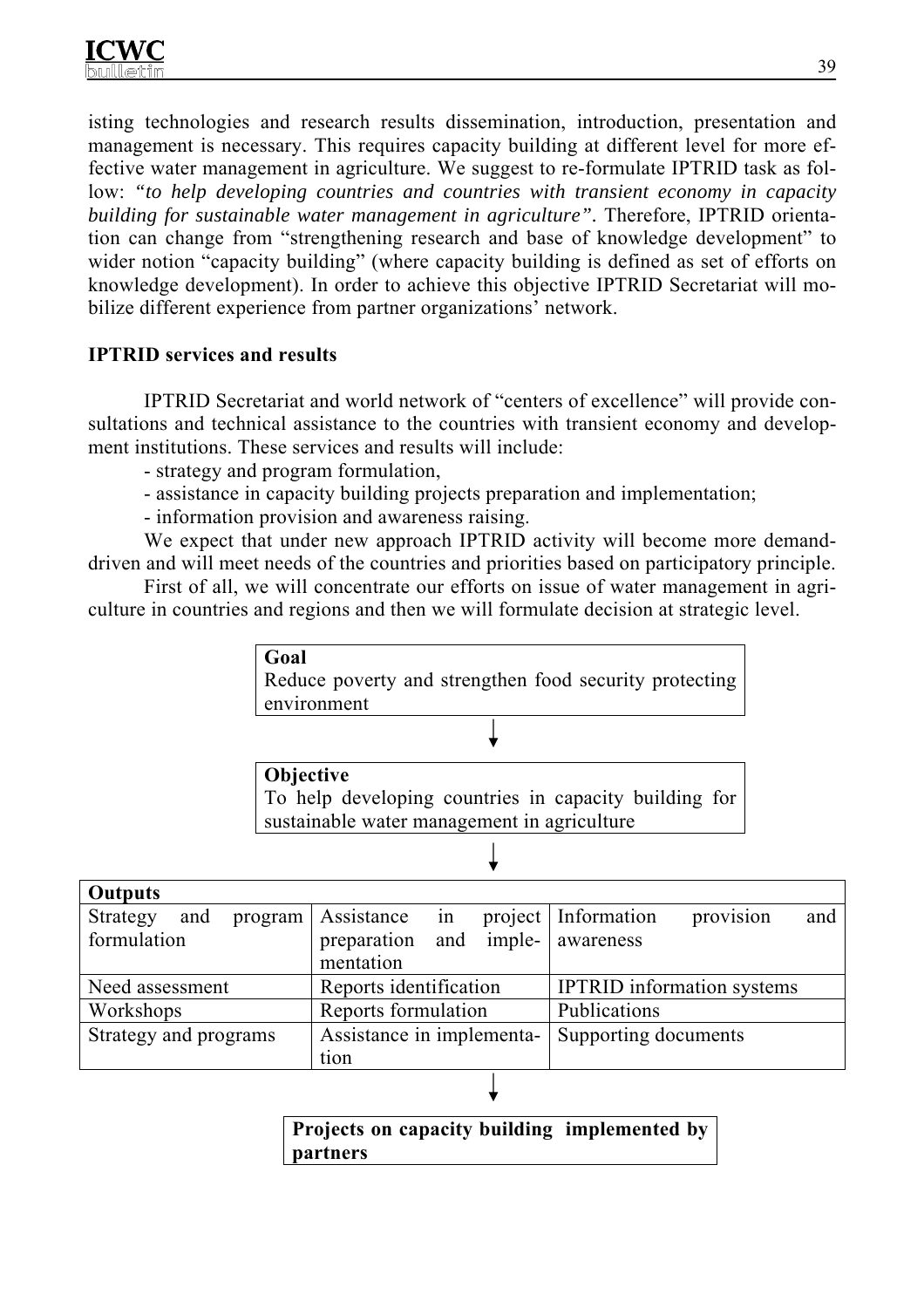Correct diagnosis both in organizational and technical aspect concerning irrigation and drainage as well as other aspects of water management in agriculture of developing countries will be major task of IPTRID Secretariat and its partner organizations.

Our aspiration is that spectrum of delivered professional services to developing countries allow them "reduce a gap" and reach more sustainable water management in agriculture.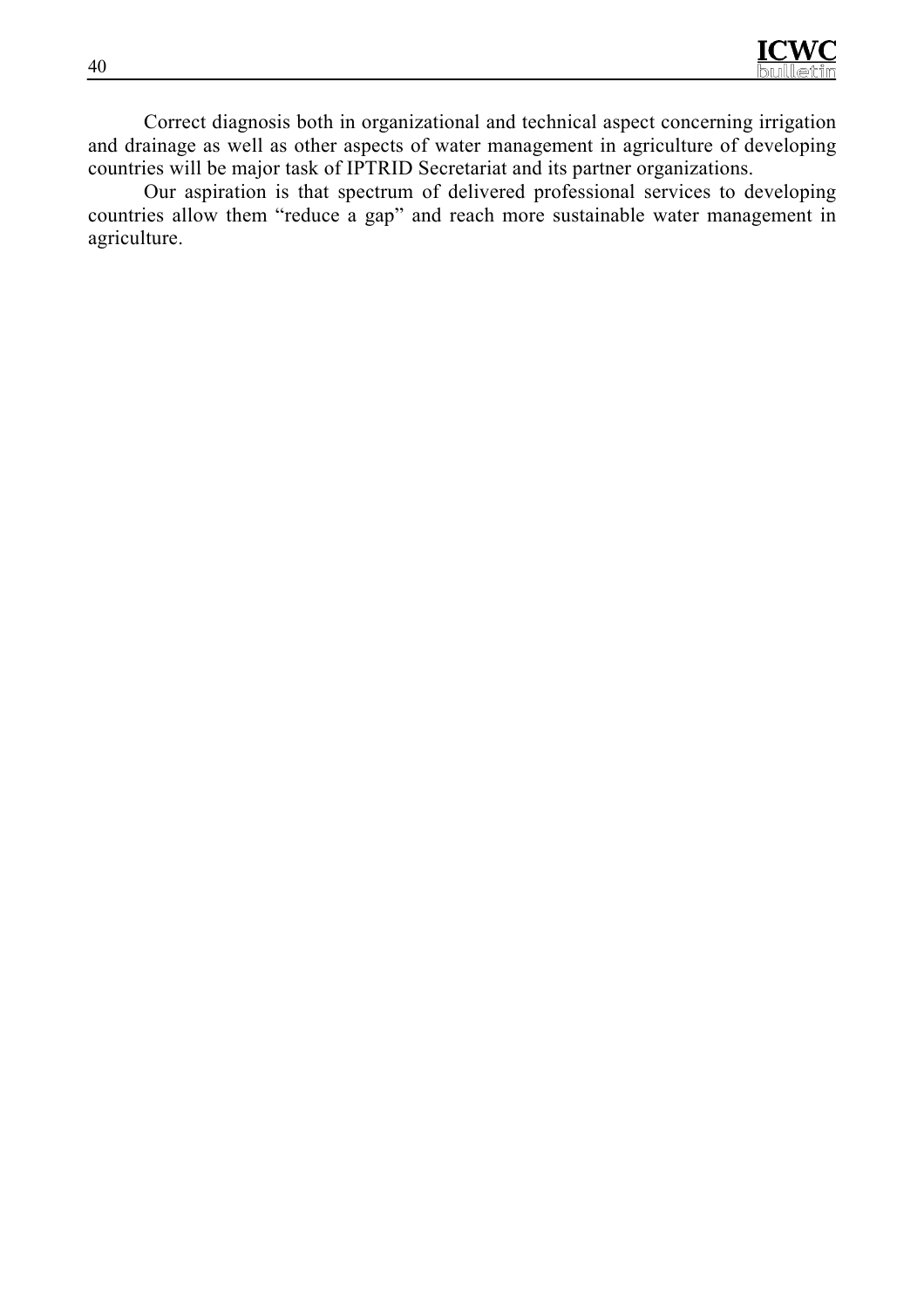## **THE PROBLEM OF PURIFYING THE NURA RIVER FROM MERCURY – PROSPECTIVE SOLUTION**

## *Ryabtsev A.D.4*

Central Kazakhstan is wide known of its heavy natural resources. This is an industrial and political center of the state. Therefore, everything, which is related to prospective development of the region, generates active interest both of the government and the public.

Meanwhile, against the increasing political and economic load vulnerability of the nature and instability of ecological balance become more evident.

First, this concerns the Nura river and its basin being both of great economic and most of all historical and cultural importance. Suffice it to say that the river is a source of water for the unique Korgalzhi lake system.

For a long period of time the Nura river was contaminated by mercury sediments formed as a result of synthetic rubber production by Karaganda plant. Production technique made use of mercuric sulfate. However, sewage disposal facilities to purify sewage water from mercury were not constructed on the plant. This resulted in huge disposal of sewage into the main collector of the plant which had outflow to the Nura river downstream the Samarkand reservoir.

The first steps in sewage purification was started in 1950 and 1954. In the process of purification sewage was directed to purifying tank, where it was chlorinated and silted by means of biofilters. The tank sludge accumulated in the tanks was deposited to sludge bed. Next purification development steps were completed in 1966. Until 1969, silt of poor quality had been discharged into a relief sink called as Zhaour bog, which was not drained. In 1969, sludge beds were constructed within an area of JSC "Karbid". Mercurous sludge also was accumulated in old ash-disposal areas located on the banks of Nura river.

When production was abandoned, disposal of mercurouus sludge was stopped. However research showed that large amounts of mercury remained in the river channel and flood-plain. Moreover, due to lack of funds bankrupt company "Karbid" failed to implement necessary measures to detrimental waste disposal. As a result, given a range of factors, such as catastrophic condition of buildings, lack of appropriate monitoring and funds for preventive measures the plant territories have become the potential source of secondary environmental pollution in towns Temirtou, Karagandy and neighboring areas.

Thus, purifying the Nura river from mercury has become the high priority problem which threatens population and the environment of such a big region.

To solve the problem the government of Kazakhstan has used a grant of the World Bank of Reconstruction and Development for preparation of a project on Environmental Rehabilitation and Management in Nura-Ishim basin. The Committee for Water Resources at the Ministry of Agriculture of Kazakhstan in responsible for implementation of the project.

Activities under the grant involve development of Feasibility Study on purification of the Nura river (including flood-plain, river channel, Intumak reservoir, sludge bed of

 4 Chairman of the Committee of Water Resources at MAR RK.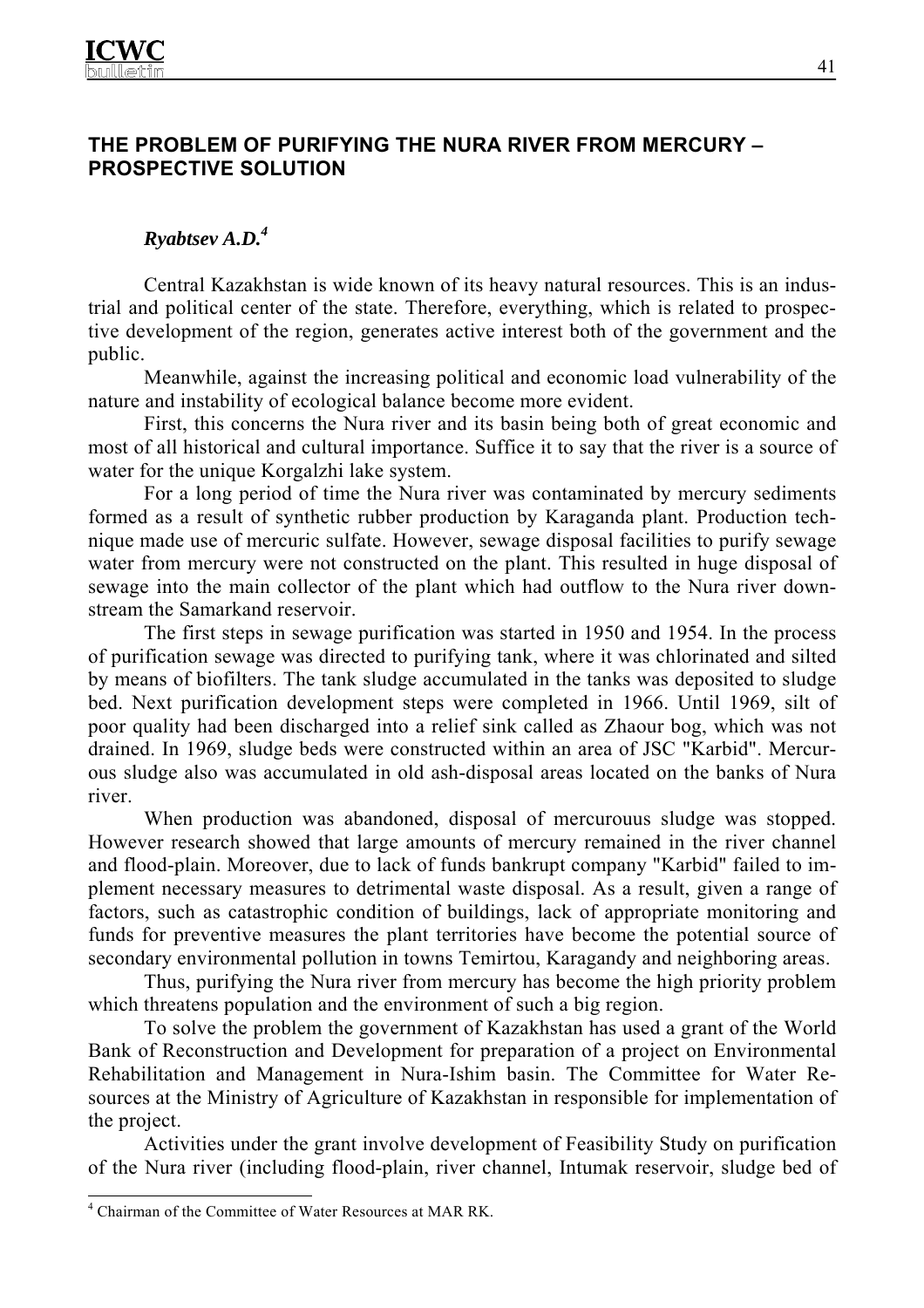JSC "Karbid" and adjacent contaminated areas) from mercury. The objective of the Feasibility Study is to create conditions for safe water consumption by purifying the Nura river from mercury, implementing effective measures to improve water quality and optimize water use. Current and future social, ecological, technical and economic conditions of the region, as well as the results of previously conducted research, including INCO-Copernicus' data on mercury concentrations and stock in flood-plain soils, water and bottom sediments, data of hydrometric, geological, and sanitary services of the Republic of Kazakhstan were used during development of the Feasibility Study. To obtain more accurate information during spring tide of 2002, additional sampling was performed of water from the Nura river and Intumak reservoir and of soil on area of company "Karbid" and neighboring contaminated areas. The analysis results also will be used during the process of FS development.

The project involves development of a computer model of water management in lakes, reservoirs, rivers and underground basins within the Nura and Ishim river basins. Elements of current and future water balances will be considered in the model. The model will serve as a basis for forecasting water development, use and conservation in order to develop timely and efficient management decisions with identified priorities for capital investments and environmental measures.

International experience will be taken into account while trying to solve the problem of purifying the Nura river from mercury. In particular, Japan has such experience, when in sixties in city Minamata a plant similar to JSC "Karbid" started to contaminate Minamata Bay, thus injuring population in adjacent fisherman's settlements. Chemical plant disposed mercurous sewages to the bay from 1932 to 1968. Besides contamination of water and bottom sediments, metallated mercury accumulated in fish and mollusks. This caused toxic decease of central nervous system of the people who ate fishery products for a long period of time. In 1973, Japanese Environmental Agency developed preliminary norms of allowable mercurous pollution of bottom sediments. Base on these norm, it was required to excavate  $1500000 \text{ m}^3$  of sediments. The process of excavation was finished in 1987. Check studies of samples in 1988 proved that the objectives of the project on contaminated sediments removal were achieved. The results of current monitoring show no further increase of mercury concentrations in water or in fish. The total cost of the project approximated 40-42 million US\$.

At present Minamat Bay is pollution-free. The Government of Japan has formed the National Institute of Minamat for continuing research on mercurous pollution and for improving treatment technologies. This institute is considered as a leading one in the world.

The Government of Kazakhstan is going to request technical assistance from the Government of Japan to support development and implementation of the long-term mercurous pollution monitoring program, which will involve experts from the Institute of Minamat. Involvement of the latter will guarantee that Temirtou will apply the best international practices in cleaning mercurous sediments.

Project implementation could ensure safe water use in Nura river and regulation of inflow to Korgalzhi lakes, will produce recommendations on alternative options of river water use for drinking and agricultural purposes. One of the best laboratories for monitoring of mercury and other contaminants will be established in the region. Contaminated soil and other matters will be disposed to specially designed structures created on the basis of advanced technologies. Public agencies responsible for conservation, monitoring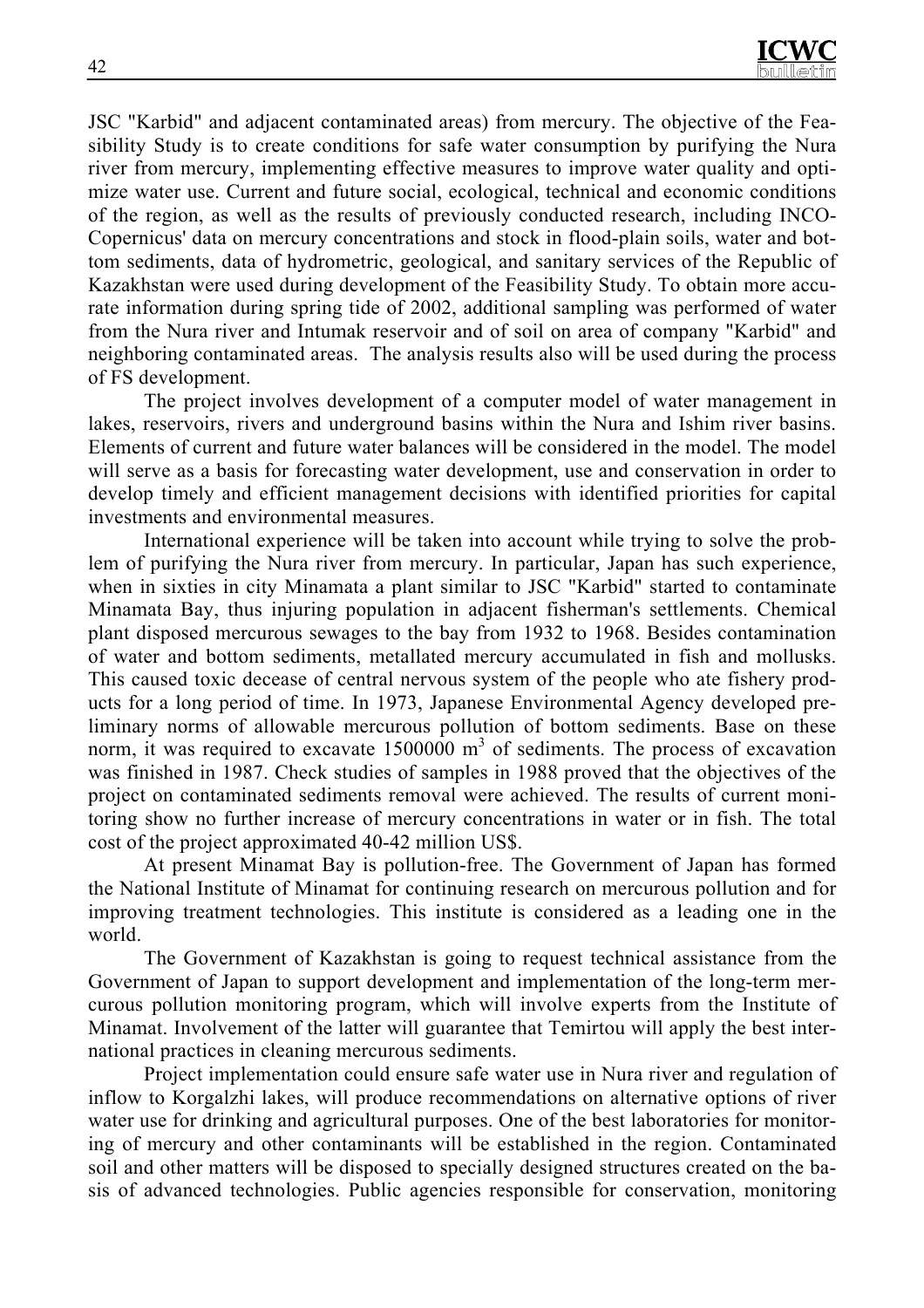and management of natural resources will be equipped with computer systems so that to enable timely monitoring and regulation of nature use.

Additional information on project development one can reach on the following addresses: Astana, Mozhaiskogo str., 28-a, Committee for Water Resources, Ministry of Agriculture of the Republic of Kazakhstan (8-317-2- 35-67-70); Karaganda, 40 liet Kazakhstana str., 11-a, Nura-Sarysu Basin Water Management Organization at the Committee for Water Resources (8-321-2-41-13-03).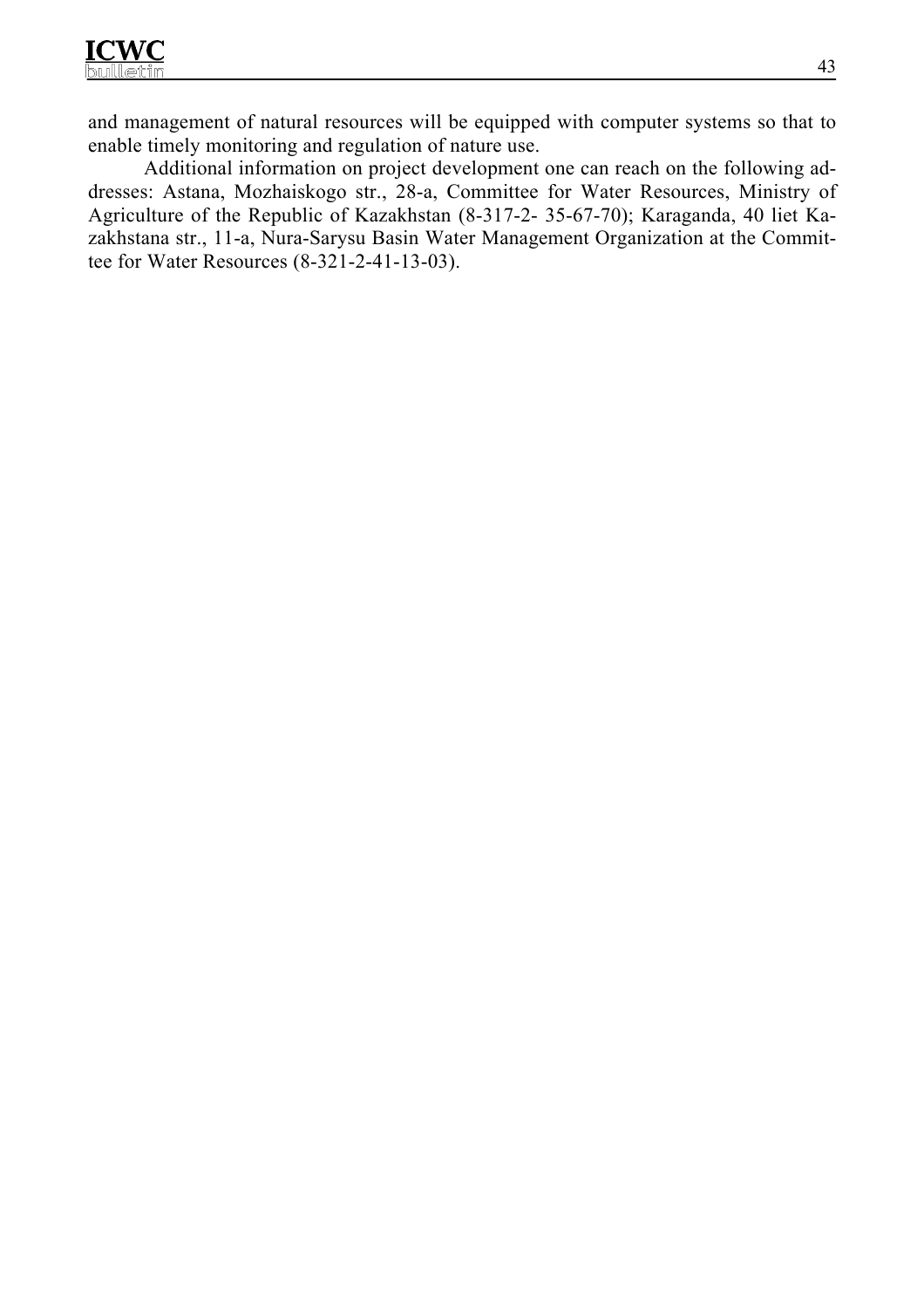# **CENTRAL ASIA<sup>5</sup>**

The countries of Central Asia face water scarcity. Two rivers, the Amu Darya and Syr Darya, serve as the principal sources of water, especially for the downstream countries of Uzbekistan, Turkmenistan, and (southern) Kazakhstan, which have largely desert climates.

Irrigation has been practiced in Central Asia for millennia, but the irrigated area almost doubled between 1950 and 1980, diverting large amounts of water from the rivers and reducing the water flow into the Aral Sea by about 80 percent.

About 35 million people depend in one way or another on irrigated agriculture. But the effects of irrigation on the Aral Sea, whose surface area has declined by more than 50 percent over the past 40 years, have meant economic losses for the 3.5 million people living near the sea—from declining fisheries, loss of wetlands, and the health effects of blowing salt and highly saline shallow groundwater.

The countries of Central Asia face a unique set of challenges in developing and maintaining an appropriate stock of water infrastructure. For the most part the problem is that there is more infrastructure than can be maintained. In irrigated areas the World Bank has thus worked with borrowers in applying immediate "band aids" to critical infrastructure, but also on medium-term strategies for "triage"—to determine which infrastructure (both supply and drainage) can and should be maintained, and which abandoned.

Recent analysis suggests that rehabilitating systems, along with managing demand, could reduce crop water requirements by more than 30 percent. It also shows that most serviced areas can be irrigated economically, even if users pay the operation and maintenance costs for water and drainage infrastructure. But water prices can be increased only when water delivery is reliable and when farmers can receive a fair market price for what they produce. Agriculture is now effectively taxed, with price and trade restrictions on several important commodities. So the key is to see water pricing reforms as part of a larger package of institutional reforms and infrastructure investments, with attention to sequencing, prioritization, and mechanisms for effecting transitions.

Urban water and sanitation utilities also face unique infrastructure challenges, inherited from the former Soviet Union. Domestic water supplies were heavily subsidized, and per capita use was extraordinarily high (typically around 400 liters per capita a day) and wasteful. As a result, both water supply and wastewater treatment plants were often overbuilt. As water use (and sewage production) has fallen to about 100 liters per capita a day, large overcapacity in treatment has emerged, and major pieces of infrastructure need to be mothballed or even abandoned.

For dams, the primary challenge is again to maintain the existing stock at a safe and serviceable level. The World Bank has been working and will continue to work with countries to ensure the safety of dams, including that on Lake Sarez in Tajikistan, now the highest dam in the world. Another challenge is monitoring and disseminating data on

 $\overline{a}$ 

 $<sup>5</sup>$  The World Bank. The Water Resources Sector Strategy: An Overview February 2003.</sup>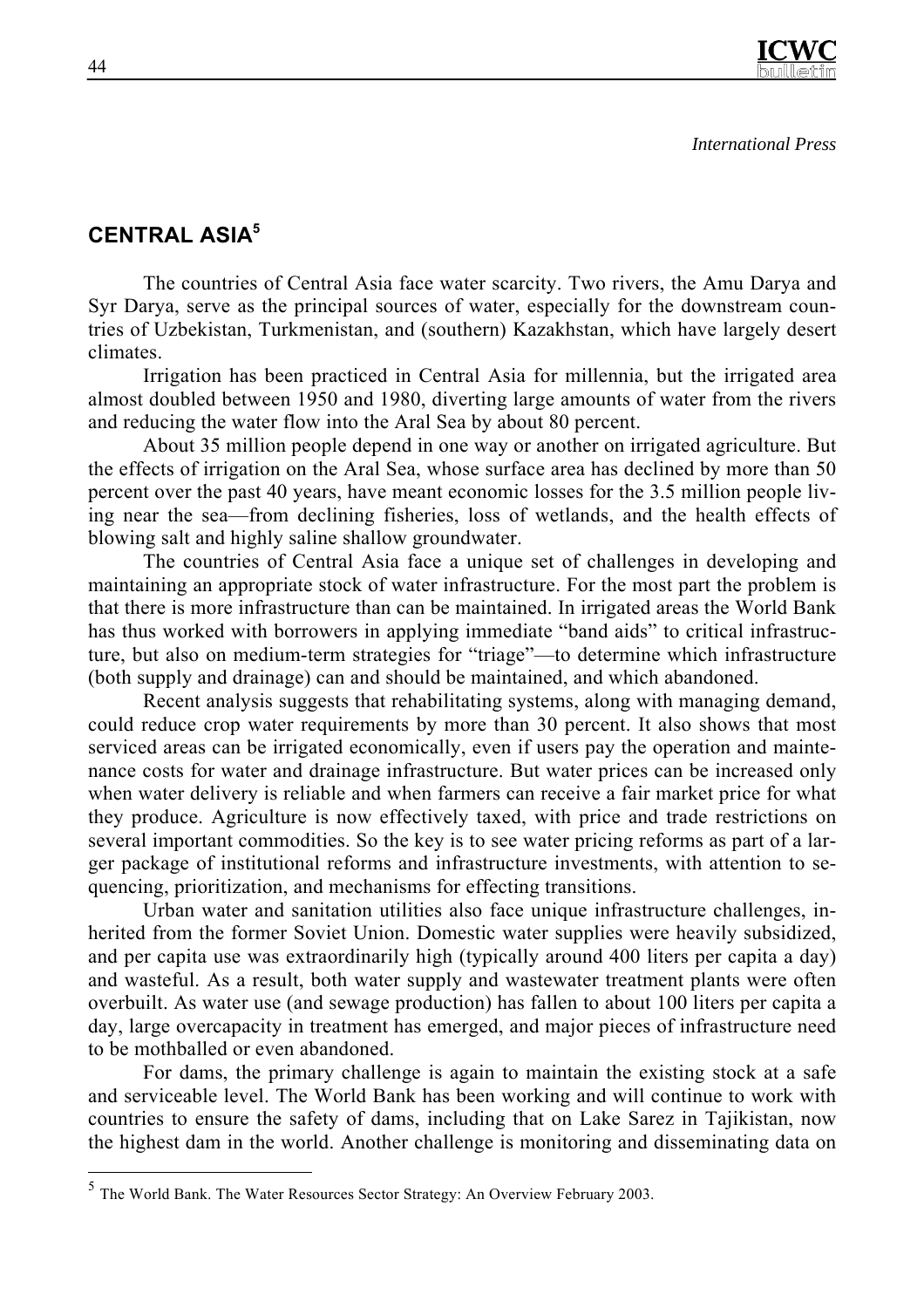river flows, precipitation, and temperature. With the decline in public funding in the past decade, hydrometeorological equipment has become outmoded and data systems are no longer reliable. Existing data series suggest that Central Asia will be affected by climate change, with temperatures, precipitation, and net evapotranspiration rising and extreme weather events becoming more frequent.

So the challenges of managing and developing water resources in Central Asia are daunting, and the solutions do not lie in the water sector alone. Instead, progress, as slow and difficult as it will be, will require concerted, integrated action across a wide range of areas—water-related sectors but also social sectors, governance, and macroeconomic and fiscal policy. To be an effective partner, the World Bank must use both analytic and investment tools. And it must foster internal and external partnerships, to promote consistency in the actions of multiple partners.

Reflecting all this, the World Bank's work in Central Asia includes:

• Work on a regional water strategy, building on the World Bank's Water Resources Sector Strategy and regional experience.

• Subregional analytic and advisory work in Central Asia focusing on the energywater nexus, water and salt strategies, water and wastewater strategies in industrial areas, and the social, economic, and environmental feasibility of rehabilitating irrigation.

• Gradually increased lending for the rehabilitation of irrigation and drainage infrastructure, while staying within the Central Asian countries' macroeconomic and borrowing constraints.

• Support for restoring wetlands, grasslands, and fisheries in the delta areas.

• Continuing work to mitigate the effect of the Aral Sea environmental catastrophe by improving living conditions and reducing poverty for the millions living near the sea.

• Support to water user associations for managing on-farm irrigation and drainage infrastructure and to efforts to strengthen the financial management of water delivery institutions and increase its transparency.

• Lending for improved soil and water conservation and watershed protection in rainfed agricultural areas, rangelands, and forested areas.

• Continued assistance to address the legacy of water pollution from mining and industrial wastes.

• Assistance in restructuring water utilities in major urban areas, to improve service and move toward financial viability.

• The use of advisory and investment tools to facilitate benefit sharing on international rivers.

The World Bank's ongoing and planned work in Central Asia both supports and feeds into the main themes of the Water Resources Sector Strategy. In Central Asia, as elsewhere, the challenge is to use both management and infrastructure instruments, with the second largely confined to developing and implementing a strategy for maintaining an appropriate stock of infrastructure.

The task, in the economy and in water management, is not just to identify where to go, but to identify a set of policies and actions that can help manage the very difficult transition in Central Asian countries.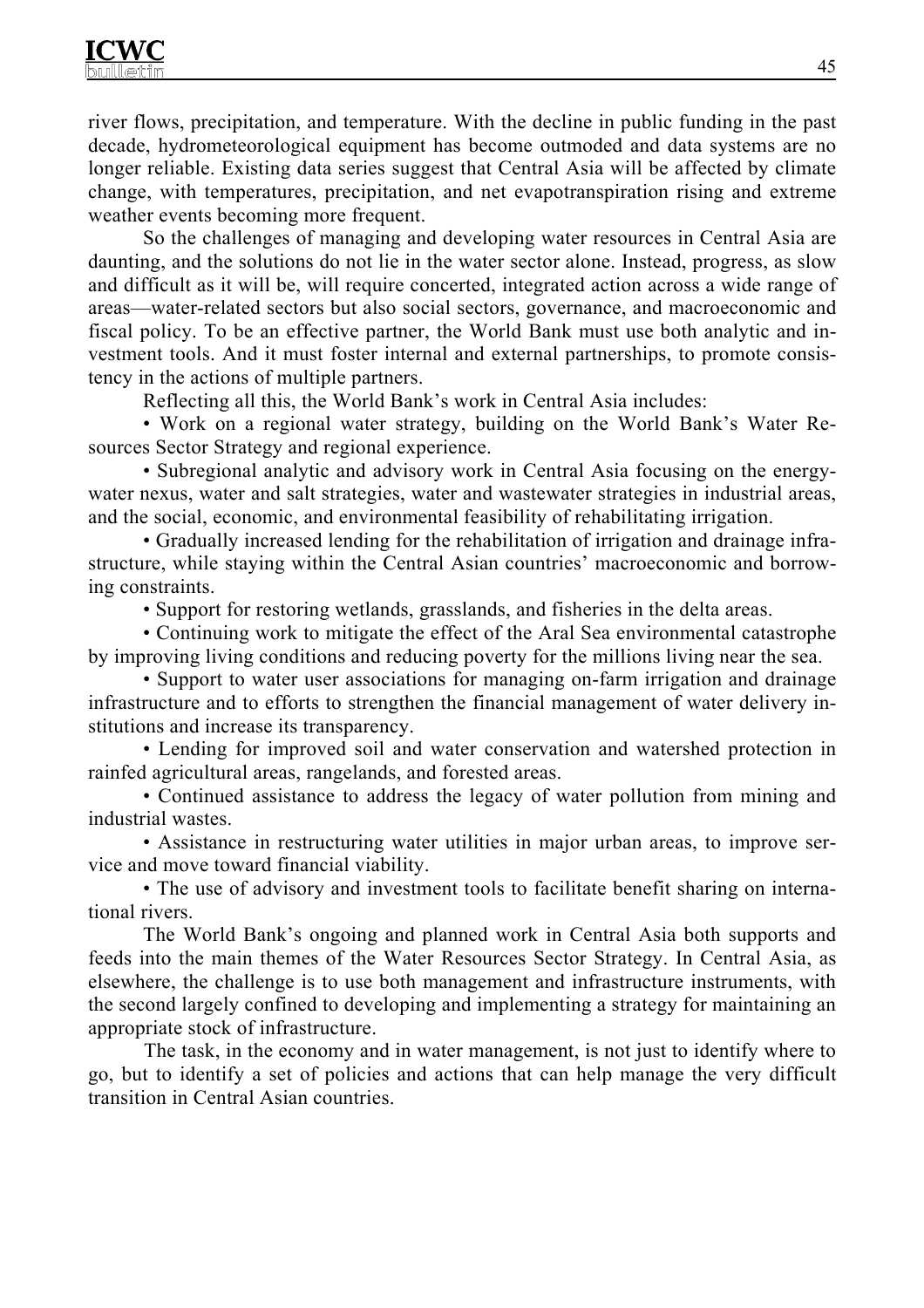# **WATER - SOURCE OF LIFE AND LIVING ECONOMIES<sup>6</sup>**

## *Alisher Taksanov*

*TASHKENT (TCA). It is necessary to reform the water use system in Central Asia and make water use efficient. That was the main idea of the discussion on the topic, "Water: source of life and living economies," held on May 5 during the Annual EBRD Meeting in Tashkent.* 

Central Asian countries are intensively developing cotton and rice growing, the major water consuming branches, said Djoomart Otorbayev, Kyrgyzstan's Deputy Prime Minister on Economic Development, Trade and Foreign Investments. "Today more than half of the water that rolls down from the mountains to lowlands filters into the ground and does not reach consumers," said Otorbayev. "This causes many economic and political problems, turning the water factor into a destructive aspect of regional cooperation. The countries of Central Asia have failed to create a real regional approach to using water resources, which causes new threats to stability that are as large and destructive as radical Islam."

The tension between the countries arises concerning the use of water from Amudarya and Syrdarya rivers. International organizations are trying to help in solving these problems, but so far no one of their initiatives has been implemented. Kyrgyzstan is using water resources mostly for electricity generation, especially in wintertime. The work of Kyrgyz hydroelectric power plants leads to flooding the lowlands and a lack of irrigation water in neighboring countries in summer season. The problems with water cause political problems between the Central Asian countries.

According to the Kyrgyz Deputy Premier, Kyrgyzstan suggests establishing an international consortium to construct the Kambarata hydroelectric power plant on Kyrgyzstan's Naryn River, which would allow accumulating more than 4 billion cubic meters of water and assisting Uzbek agriculture development.

Rim Giniyatullin, chief of the International Fund to Save the Aral Sea (Uzbekistan), said that the problem of the shrinking Aral Sea has turned into a fashionable declarative campaign used to achieve political goals. "The water conflict between the countries has become obvious," thinks Giniyatullin. "USAID, the World Bank, and other institutions are participating in its solution, there are many projects, but there are no results. Granted assistance remains somewhere in Tashkent and Bishkek, but there is nothing in the very epicenter of the Aral crisis with more than three million people. International donor assistance is obviously inefficient in the form it comes today."

Adrian Ruthenberg of the Asian Development Bank thinks private investments can solve the problem of efficient water use. In his opinion, to make the private sector invest in the water economy, Central Asian countries must extend mutual trade. Customs, licensing and trade barriers are not the way to strengthen the private sector that may become the leading player in solving water use problems. The state must encourage the partnership with the private sector for solving this problem, said Ruthenberg.

Independent consultant Jurg Krahenbuhl of Brugger und Partner AG criticized the privatization in Central Asia's water sector. He thinks it is impossible to create a competi-

 6 The Times of Central Asia, No. 20(219), May 15, 2003.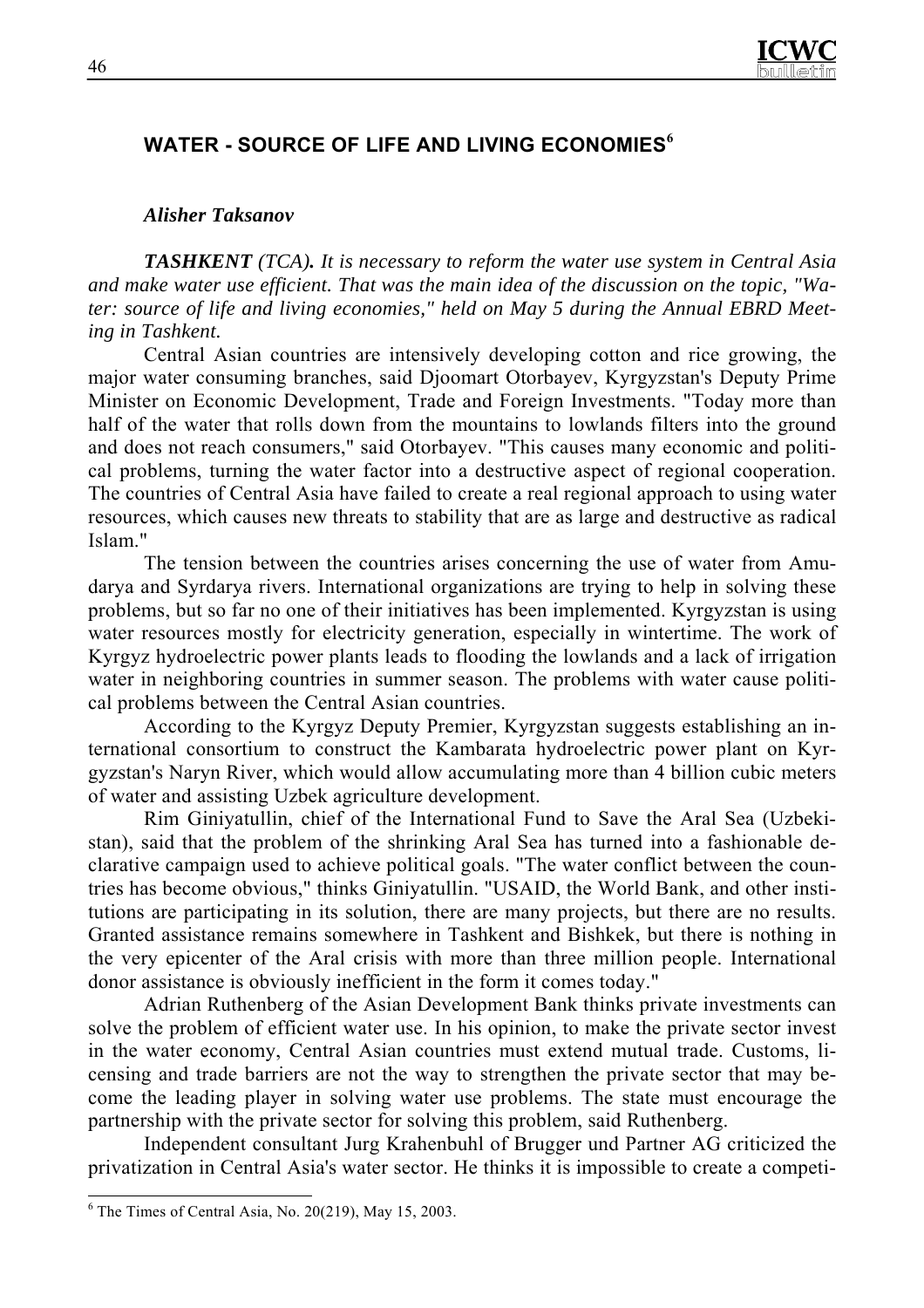tive environment in the water sector, unlike the energy and telecommunication spheres. Water is not a luxury like a cellular phone, but a source of life, thinks Krahenbuhl. Water objects are monopolies in which competition is impossible. Incorrect water management at the municipal level causes economic inefficiency of the water sector, said the expert. In his opinion, the state must decentralize and subsidize this sector and solve the problem at the regional and private levels. The partnership between the state, regions and the private sector is the key aspect in the water use strategy. Water use must be paid in the entire Central Asian region, thinks Krahenbuhl.

Privatization in the water sector has not been a success everywhere, although there have been some positive results in the Czech Republic, Poland, Latin America and Africa, said Jean-Francois Talbot, executive director of Saur International Europe. Failures occur where privatization is brought in from above and the private sector is unable to regulate the problems. According to the expert, 95% of Central Asia's population uses water belonging to the state, so a rapid privatization in this sector may lead to social and economic problems. Much time and efforts are needed to solve the water use problems, but the price for water must not be raised sharply. In Germany and Great Britain the state subsidizes 40% of water cost, so why people in developing countries should pay 100% of water cost, asked Talbot. He thinks that the private sector must be invited for repairing water facilities, but large water facilities must be constructed only through investments of the state and international donors.

The efficient management of water resources is a way to democracy, thinks Raymond Jost, General Secretary of the International Secretariat for Water. It is necessary to ensure a person's right for water. Today more than 60% of the Fergana Valley residents face a water deficit. With an average monthly income of US \$50 per family, it is difficult to talk about privatization and private water use, said Raymond Jost.

The participants in the discussion came to the conclusion that the Central Asian countries need mutual understanding and must work hard to solve the water use problems. They were shown a documentary film about the first experience of public sector involvement in solving the water problems in Uzbekistan.

## **NEW EUROPEAN COMMISSION'S STRATEGY IN CENTRAL ASIA<sup>7</sup>**

#### *Yelena Skorodumova*

**Bishkek** (ТСА). A meeting of the European Commission's representatives from Brussels and Almaty and the TACIS Programme's National Coordinators from all Central Asian states was held in Bishkek. The participants discussed new approaches to cooperation between Central Asian states and the European Commission.

Pierre Legoen, Coordinator of the project «European Cooperation for the support of Central Asian Region», says that the European Commission allocated 150 million Euros for implementing new three-years program in the countries of Central Asia. After terrorist attack of 11 September, most Central Asian countries have started to cooperate closely with the European Union. New European Commission's strategy in Central Asia is directed towards the provision of stability and safety, the support of sustainable eco-

 $\overline{a}$ <sup>7</sup> The Times of Central Asia February 6, 2003, Vol.5, No 6 (205).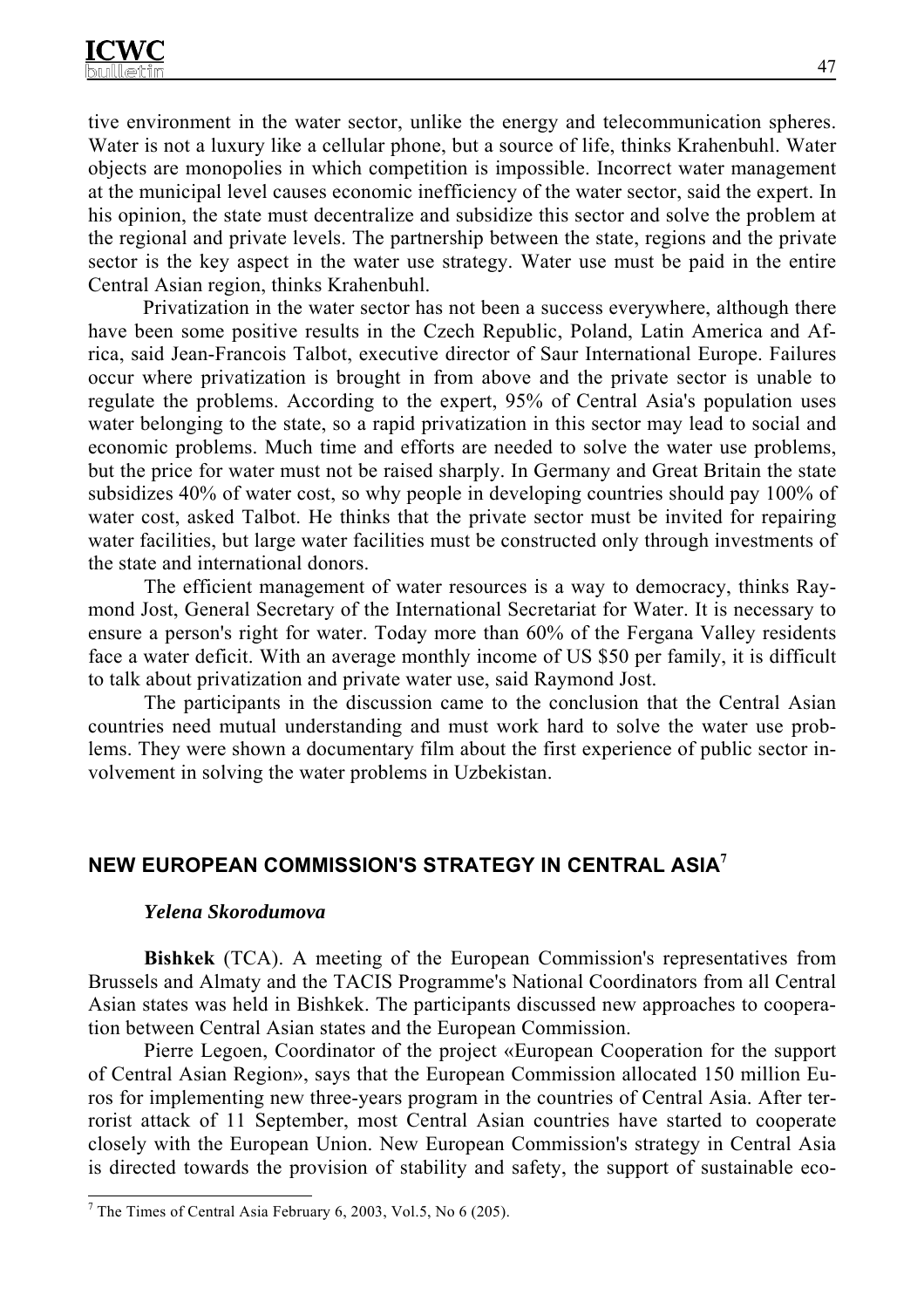nomic growth, the improvement of trade conditions and the investment and the elimination of poverty.

EU's projects in Central Asia will promote the development of transport and power networks (TRACECA, INOGATE), water and natural resources, rural area (with focus on the poor), as well as liven up the work in the area of justice and legal setting.

«There is an range of research works and reports that contain a lot of helpful advices and recommendations for the region, - said Brian Toll, a representative of EU in Almaty. – However, now we do not need the advices but concrete results».

Over last 10 years the European Union rendered assistance to Central Asian countries in an amount of 944,4 million Euros. Besides technical assistance within the framework of TACIS Programme, the European Commission provides humanitarian aid through micro-financing loans and grants and supports the national budgets through the Food Security Program.

## **KAZAKHSTAN INVESTS CONSTRUCTION OF POWER STATIONS IN KYRGYZSTAN<sup>8</sup>**

**Astana** (ТСА). As press-cutting service of the Prime Minister of Kazakhstan Imangali Tasmagambetov reported, after his meeting with the Regional Director of the World Bank Dennis de Trime the Government of Kazakhstan was willing to finance construction of two Kambarata hydropower stations on the Naryn River in Kyrgyzstan. Establishment of Water-Power Consortium with the support of the World Bank was also discussed during the meeting.

Construction of Kambarata hydropower stations in Kyrgyzstan was stopped almost 30 years ago. Now these stations are of need for satisfying the increasing demand of Kyrgyzstan and the whole Central Asian region (including Kazakhstan) for electric power and water.

Kazakhstan will finance the project provided that it is involved in the management of these stations.

## **THE ARAL SEA RESEARCH PROJECT REVIEW<sup>9</sup>**

**Tashkent** (Centralasiadaily.com). From 4 to 8 April in Bukhara, 19 Aral Sea research projects were reviewed and assessed. This event was hosted by INTAS being an independent International Association established by the European Commission, countryparticipants and other countries that try to help and develop the scientific potential of new independent states (NIS) by means of the scientific cooperation between West and East. This event also was sponsored by the French National Research Center (CNRS) and German Research Society (DFG).

The aim of this event was to review preliminary results of these projects, inform other scientists about on-going research and promote exchange of views and ideas. 19 projects cover such areas as chemistry, natural sciences and environment.

 $\frac{8}{3}$  The Times of Central Asia February 6, 2003, Vol.5, No 6 (205).

<sup>&</sup>lt;sup>9</sup> The Times of Central Asia February 6, 2003, Vol.5, No 6 (205).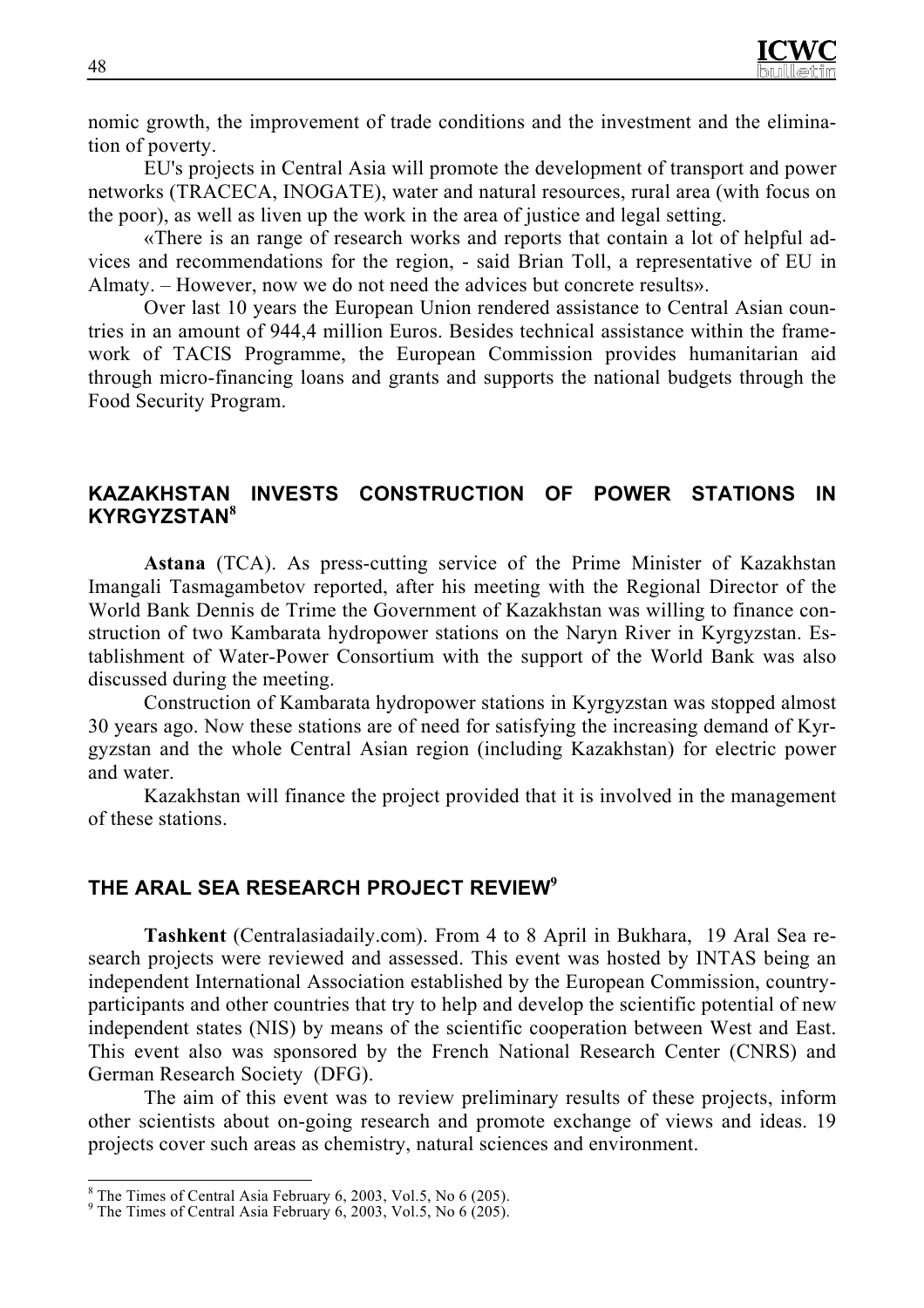# **INTERNATIONAL WATER RESOURCES ASSOCIATION NEWS (IWRA10)**

## **The Future of Water Education: From Delft to Hanoi at the Speed of Light**

The UNESCO-IHE Institute for Water Education gears up to help tackle the world's future water challenges through the Global Development Learning Network. Offering distance education is a new focus of the Institute in Delft, The Netherlands. "Innovative technology will help solve the water problems that the world currently faces," said spokesperson Atem Ramsundersingh at a test demonstration of the new studio that forms part of the World Bank's Global Development Learning Network (GDLN) initiative.

UNESCO-IHE has high expectations regarding GDLN. In 2003, the first year of operation, the institute plans to provide distance learning courses to at least 300 students world-wide. Currently, more than 50 GDLN studios, on locations all over the world, are used by some 20,000 participants. The UNESCO-IHE's GDLN studio was officially opened on Friday, April 11 th , in a session with partners in Egypt, Ghana, Uganda, Sri Lanka, Paris, and Washington, D.C. Subjects for courses that will be provided through the GDLN facility are: Integrated Water Resources Management, Flood Management and Control, Public Private Partnerships, Community Participation, Drinking Water Supply, Groundwater Modeling, River Engineering, Natural Treatment of Urban Wastewater, Cleaner Production Technologies, and Hydro-informatics. These courses are of a generic nature and have a global focus.

## **Pacific Institute Launches Water and Climate Bibliography**

How will climate changes affect freshwater resources? In an effort to aid those studying this question and related issues, the Pacific Institute has created the Water and Climate Bibliography – a searchable, online database containing over 3,000 references to books, articles, and other scholarly works. "Climate change and water resources are closely connected. A large and growing scientific literature on these issues exists, but a comprehensive electronic compilation has not been available, until now," said Peter H. Gleick, President of the Pacific Institute. "We hope this new tool will help those studying these critical problems improve our knowledge and forge effective, real-world solutions." The project, funded by grants from the Dialogue on Water and Climate, the California Energy Commission, and the California Department of Water Resources, will also be available in a CD-ROM version. Researchers are encouraged to submit new citations for consideration using the online form, accessible from the main bibliography page. The bibliography is available online at: http://www.pacinst.org/re-sources/.

## **Sustaining Water Ecosystems**

 $\overline{1}$ 10 IWRA *update,* April 2003, Vol. 16, No 2.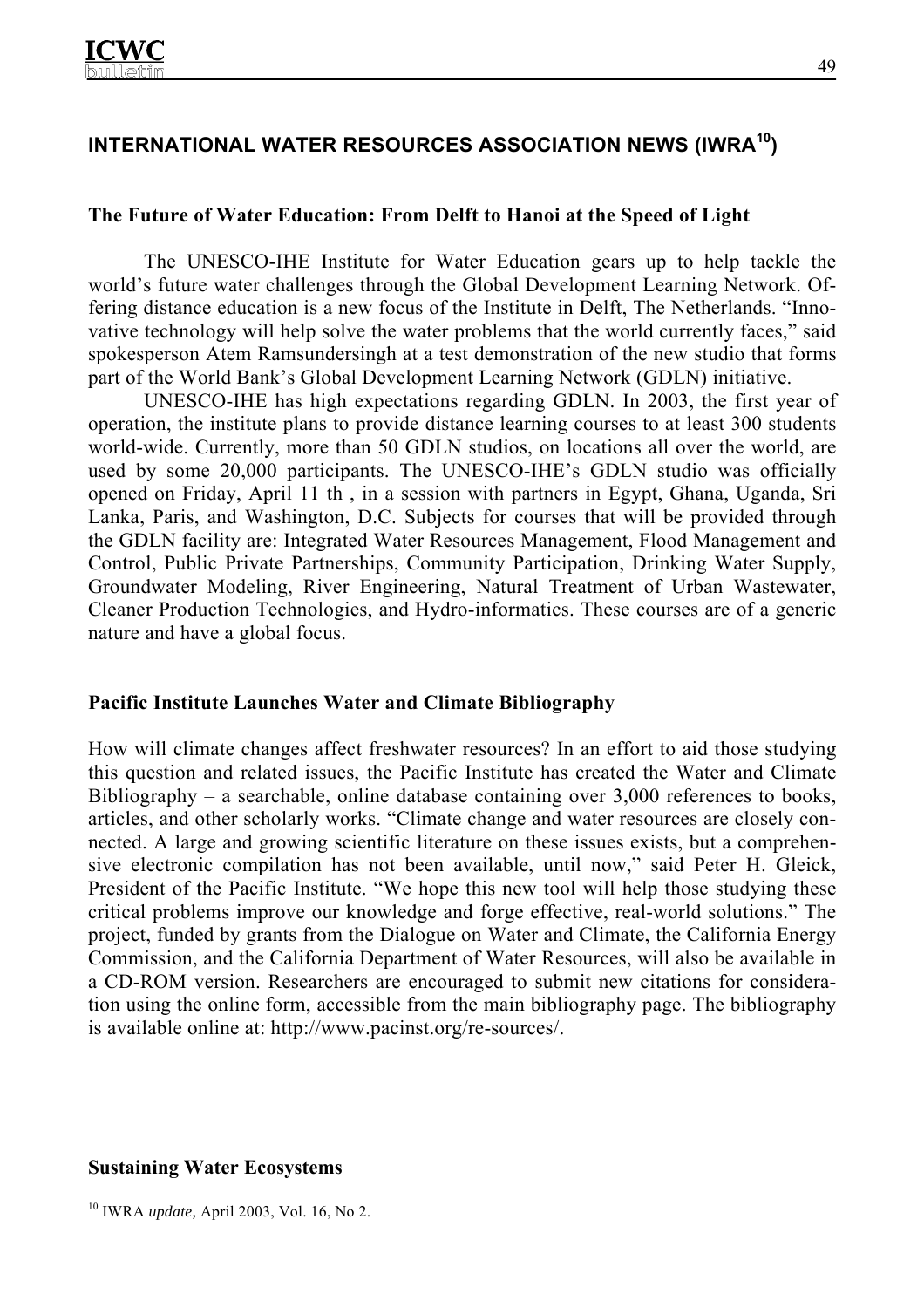The Global Environment Facility (GEF) recently announced it was contributing another \$400 million to address critical global water problems over the next four years, which brought its total investment for water issues to more than \$1.37 billion by 2007. "Degradation of our land and water presents an enormously complex challenge," said Mohamed T. El-Ashry, CEO and Chairman of the Global Environment Facility. "GEF's contribution will fund projects in developing countries that seek to sustain our planet's water ecosystems while yielding national, regional, and global benefits." GEF works with 139 countries on projects to strengthen the integrated management of land and water resources that are so critical to ecosystem health, poverty reduction, and sustainable development. A total of \$974 million committed by GEF over the past 12 years has leveraged \$2.1 billion in co-financing from other sources for water-related projects. GEF is the official financing "engine" for the international agreements on bio-diversity, climate change, and persistent organic pollutants, while supporting efforts to control land degradation and improve international waters. Keeping the Promise on Water, a new publication by the GEF, emphasizes the need for increased cooperation among countries to sustainably manage our planet's water ecosystems. Other recommendations include the need for integrated management of land and water resources, as well as the protection of aquatic biodiversity for sustainable use. The publication is available on the GEF Web site, www.gefweb.org.

Source: The World Bank Group.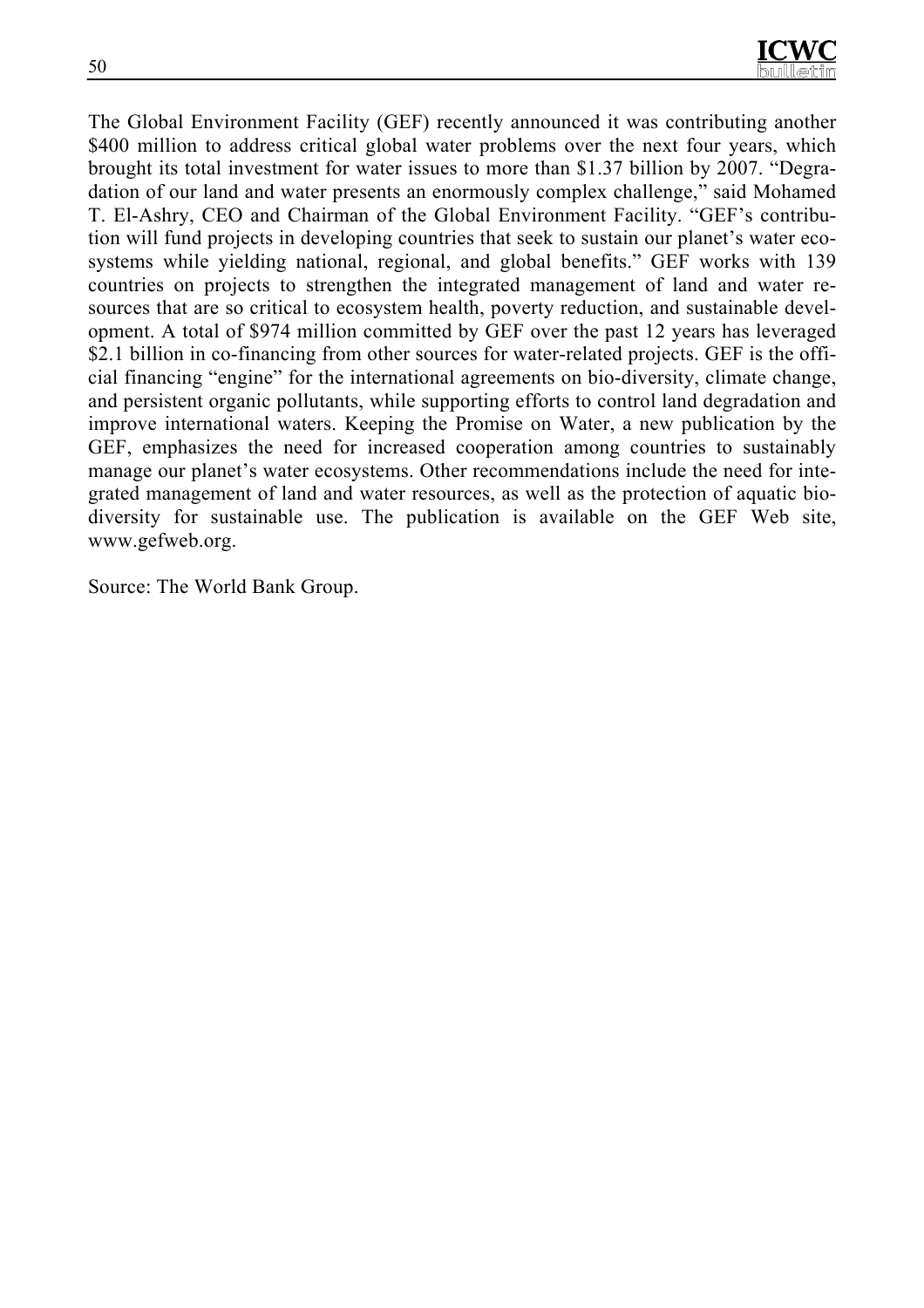# **INVITATION TO COOPERATE**

*Developing countries more and more face the barest necessity in increasing the efficiency of water use in irrigated agriculture. Excessive water use in irrigation and drainage losses is wide spread. Considerable water saving can be achieved when applying integrated approach to irrigation and drainage management. The methods of regulated drainage directed towards the water saving in semi-arid zones while keeping long-term productivity of crops and soil fertility were developed and tested within the framework of given project.* 

## **Integrated irrigation and drainage system aimed at water saving – «regulated drainage»<sup>11</sup>**

*Regulated drainage means that on-farm water management includes also drainage flow management. The farmers, by using weir or locking mechanism, regulate water volumes that outflow from the plot through the drainage system. The drainage is possible only in case when it is needed to lower groundwater table (to avoid plant damage) or to remove salts through leaching.* 

The project has shown that regulated drainage can give considerable benefits both for farmer (increased crop yield) and for community (water saving). The main benefits are:

- considerable water saving both at field and basin level;

- increased crop yield;

- regulation of soil water by changing flow velocity keeps required content of nitrates and phosphates and does not allow for soil deterioration;

- reduced outflow of nitrates and phosphates into downstream water bodies, thus preventing accelerated development of algae in the water bodies and diminishing environmental damage;

- conservation of wetlands and water-dependent zones.

Regulated drainage is particularly beneficial in those areas where farmers suffer from water shortage that limits crop yields or where increase in water supply gives farmers the direct benefits. From the view of basin's water balance, such benefits can be derived in cases where rice share prevails in crop rotation and where water of poor quality is used for irrigation under water reuse.

In cases where water is quite enough and does no restrict agricultural production, benefits from regulated drainage are small. Though there will be a saving due to reduction of labor costs, water supply costs and fertilizer application, in most cases this will not be an adequate incentive for farmers to invest in regulated drainage development. Financial incentive will be need so that to make farmers apply those methods in practice.

Given method becomes really attractive for farmers living in such regions where an increase in crop yield can be achieved (i.e. periodical water shortage threatens crop production) and where water saving gives the farmers the direct benefit (i.e. allows them to grow additional crops or to shift to more profitable cropping patterns).

 $\overline{1}$ <sup>11</sup> **Water,** May 2003, Issue 16.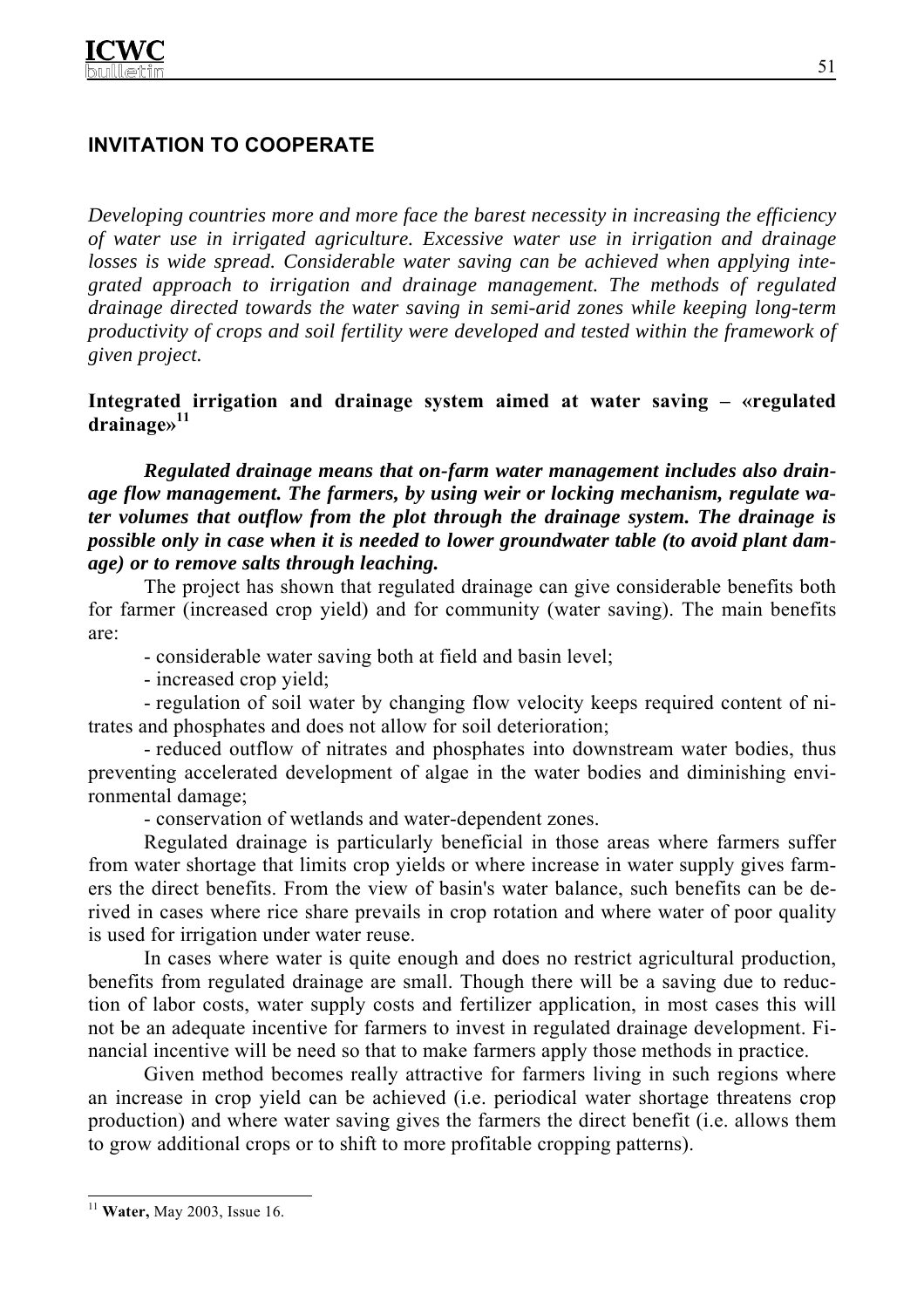## **The main project results**

## *Field tests of the regulated drainage with upland crops cultivation.*

The field tests of regulated drainage were conducted in experimental station in the delta of the Nile (Egypt) during two seasons. A weir was developed to regulate drainage flow, while in non-controlled plot conventional irrigation and drainage management methods were applied. Drainage flow from the regulated drainage plot was reduced greatly without damaging plants. This indicates to a possibility of reducing considerably water for irrigation.

*Developed forecasting tools for assessing water saving, water conservation, and crop yields under regulated drainage.* 

Simulation model "CD-WaSim" was developed which enables formulation of methodological approaches to application of regulated drainage with cultivation of various crops under different conditions. "CD-WaSim" model was tested using date from the field tests in Egypt. Its experimental operation in several examples shows that great amount of water can be saved (about 20-40 % of rotational irrigation).

*Application guide.* 

A guide was developed on integrated irrigation and drainage manafements, including regulated drainage procedures. This guide is intended for those who deals with planning and management of water resources on irrigated (or rainfed) lands in developing countries and wants to estimate benefits from regulated drainage and its requirements. List of potential users of the guide includes:

- advice services (to consult farmers on regulated drainage);

- irrigation and drainage professionals (who designs regulated drainage systems); as well as

- research institutes and institutions of higher education (where the guide and associated software can be of use as an tutorial).

*Potential application worldwide.* 

The following regions were identified as potentially suitable for application of regulated drainage: North Africa (Algeri, Egypt); Middle East (Israel, Syria, Iraq, Bahrain); India (Punjab, Harayana, Rajastan); Asia (Pakistan, North China, Central Asian States).

**For contacts: HR Wallingford (Attention South Abbott) Howbery Park, Wallingford,** 

**Oxon, OX10 8BA, UK Phone: +44 1491 822488 Fax: +44 1491 826352 Email: cath(a]hrwallingford.co.uk DFID Project R7133, Theme W5**

Contributory organizations:

Drainage Research Institute, National Water Research Center, El Kanater, Cairo, Egypt (contacting person: Dr. Shaden Abdel-Gavad)

Institute of Water and Environment, Cranfield University, Silsou, Great Britain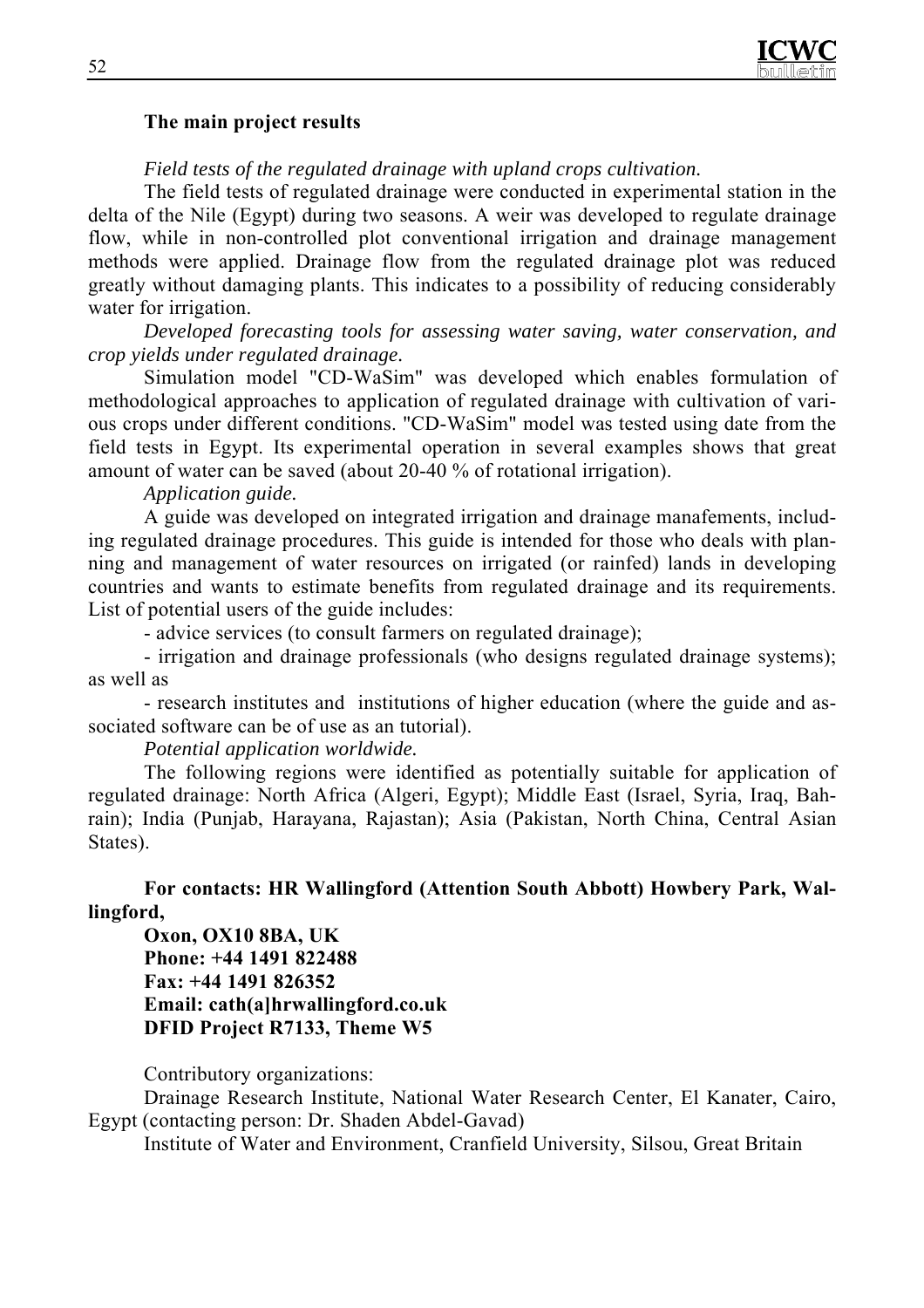

# **INTERNATIONAL WORKSHOP ANNOUNCEMENT**

# **5th International Hydraulic Symposium**

12-17 September 2004, Madrid, Spain

#### *Main themes:*

- А. Restoration of river basins and wetlands.
- В. Natural flows for river conservation.
- С. Biotope simulation and assessment.
- D. Fish migration.
- E. Relations between water organisms and hydraulic conditions. Water quality.
- F. GIS and DIT in ecohydraulics.
- G. Estuaries and lateral ecosystems.

Abstracts are submitted until 15 November 2003 at the below address:

Technical Secretariat Information and Registration TILESA O.P.C., S.L. c/ Londres, 17 - 28028 Madrid, Spain tel.: (34 913) 612 600 fax: (34 913) 559 208 e-mail: ecohydraulics@tilesa.es

Additional information: www.tilesa.es/ecohydraulics

## **5th International Conference on Sustainable Technological Development and Municipal Water Strategies NOVATECH 2004**

6-10 June 2004, Lyons, France

#### *Basic themes:*

- 1. Alternative technologies for storm water utilization.
- 2. Specific technologies for treating urban storm flows.
- 3. Strategies for sustainable development and management of urban storm flows.
- 4. Tools for analysis and management of urban water cycle.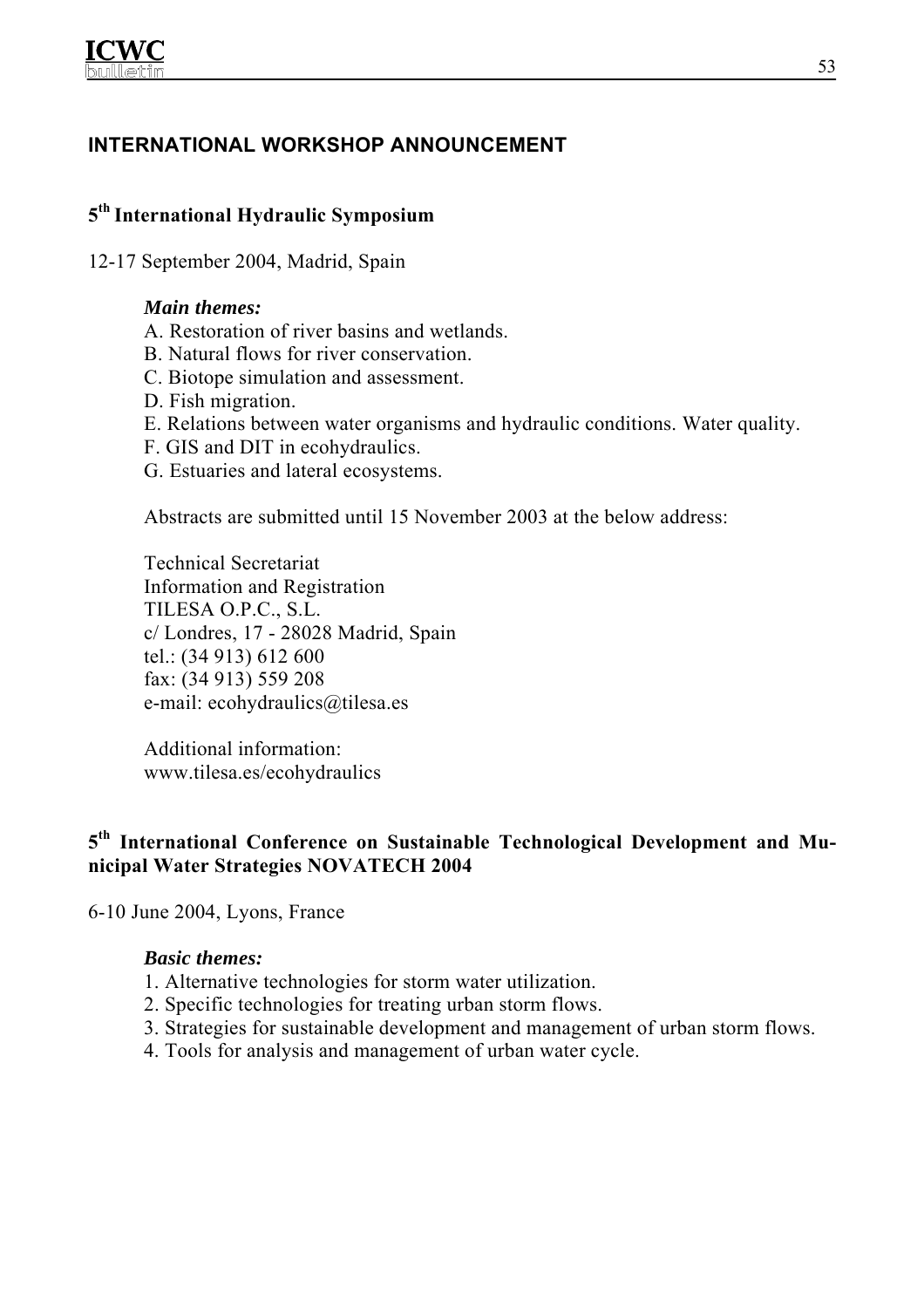

# **17th International Ice Symposium**

21-25 June 2004, Saint Petersburg, Russia

## *Basic themes:*

1. Ice mechanics.

2. Ice on rivers, lakes, reservoirs and seas.

3. Ice-water-atmosphere interaction.

4. Ice ecology and ice-formation control.

5. Navigation on the ice-covered surfaces.

6. Heat and ice regimes in upper and lower ponds of hydropower station and control of these regimes.

Abstracts are submitted until 13 October 2003 at the following address:

17<sup>th</sup> International Symposium on Ice VNNIG, Gzhatskaya str., 21 St. Petersburg, 195 220 Russia e-mail: gladkov@hydro.vniig.ru